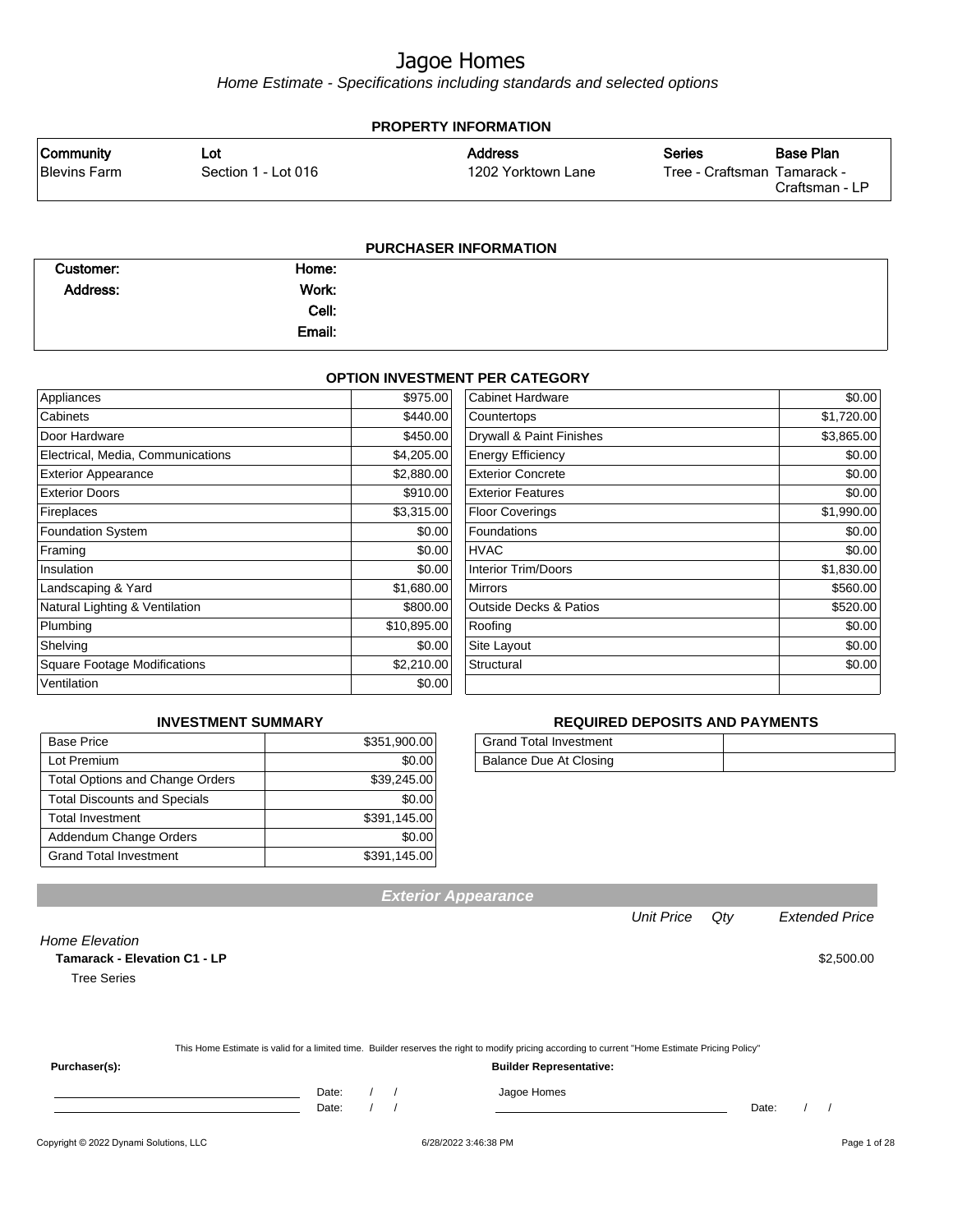Home Estimate - Specifications including standards and selected options

|                                                            |                                                                                                                                                                             | <b>PROPERTY INFORMATION</b>          |                   |     |                                                                   |
|------------------------------------------------------------|-----------------------------------------------------------------------------------------------------------------------------------------------------------------------------|--------------------------------------|-------------------|-----|-------------------------------------------------------------------|
| Community<br><b>Blevins Farm</b>                           | Lot<br>Section 1 - Lot 016                                                                                                                                                  | <b>Address</b><br>1202 Yorktown Lane | <b>Series</b>     |     | <b>Base Plan</b><br>Tree - Craftsman Tamarack -<br>Craftsman - LP |
|                                                            |                                                                                                                                                                             | <b>Exterior Appearance</b>           |                   |     |                                                                   |
|                                                            |                                                                                                                                                                             |                                      | <b>Unit Price</b> | Qty | <b>Extended Price</b>                                             |
| <b>Home Exterior Brick</b>                                 |                                                                                                                                                                             |                                      |                   |     |                                                                   |
|                                                            | Brick Veneer Front, Sides & Back of Home - Per Plan                                                                                                                         |                                      |                   |     | \$0.00                                                            |
| not include drop brick ledge.                              | Includes brick front, sides, and back of home. See plan for side gable and other detail. Does                                                                               |                                      |                   |     |                                                                   |
| <b>Brick Color</b>                                         |                                                                                                                                                                             |                                      |                   |     |                                                                   |
|                                                            | Selected Brick Color: Brownstone                                                                                                                                            |                                      |                   |     | Included in Price                                                 |
| <b>Cultured Stone</b>                                      |                                                                                                                                                                             |                                      |                   |     |                                                                   |
| <b>Cultured Stone</b>                                      |                                                                                                                                                                             |                                      |                   |     | Included in Price                                                 |
| Color                                                      |                                                                                                                                                                             |                                      |                   |     |                                                                   |
|                                                            | Selected Color: Cutface Penn                                                                                                                                                |                                      |                   |     | Included in Price                                                 |
| Drop Brick Ledge                                           |                                                                                                                                                                             |                                      |                   |     |                                                                   |
|                                                            | Drop Brick Ledge, Applies Only where Brick is Located on Wall Above                                                                                                         |                                      |                   |     | \$0.00                                                            |
|                                                            |                                                                                                                                                                             |                                      |                   |     |                                                                   |
| <b>Address Stone</b><br><b>Address Stone</b>               |                                                                                                                                                                             |                                      |                   |     | \$380.00                                                          |
|                                                            | Includes one 8"x16" address stone for front of the house. Street Number ONLY will be on the<br>stone. Location of address stone will be predetermined by builder.           |                                      |                   |     |                                                                   |
|                                                            |                                                                                                                                                                             | <b>Foundation System</b>             |                   |     |                                                                   |
|                                                            |                                                                                                                                                                             |                                      | <b>Unit Price</b> | Qty | <b>Extended Price</b>                                             |
|                                                            |                                                                                                                                                                             |                                      |                   |     |                                                                   |
| <b>Foundation System</b><br><b>Insulated Concrete Slab</b> |                                                                                                                                                                             |                                      |                   |     | Included in Price                                                 |
|                                                            |                                                                                                                                                                             |                                      |                   |     |                                                                   |
|                                                            |                                                                                                                                                                             | <b>Energy Efficiency</b>             |                   |     |                                                                   |
|                                                            |                                                                                                                                                                             |                                      | <b>Unit Price</b> | Qty | <b>Extended Price</b>                                             |
| <b>HERS Rating</b>                                         |                                                                                                                                                                             |                                      |                   |     |                                                                   |
|                                                            | <b>HERS Rated Home (Less than 85 Score)</b>                                                                                                                                 |                                      |                   |     | Included in Price                                                 |
|                                                            | Note - Jagoe Homes receives all applicable rebates for energy efficiency, utilities,<br>manufacturers, etc. Rebates have been reflected as a discount in Base Price of Home |                                      |                   |     |                                                                   |
|                                                            |                                                                                                                                                                             | <b>Square Footage Modifications</b>  |                   |     |                                                                   |
|                                                            |                                                                                                                                                                             |                                      | <b>Unit Price</b> | Qty | <b>Extended Price</b>                                             |
|                                                            | Family Room Area - 1' Expansion to width                                                                                                                                    |                                      |                   |     |                                                                   |
|                                                            | 1' Expansion to Width of Family and Dining                                                                                                                                  |                                      |                   |     | \$2,210.00                                                        |
|                                                            |                                                                                                                                                                             |                                      |                   |     |                                                                   |
|                                                            |                                                                                                                                                                             |                                      |                   |     |                                                                   |
|                                                            |                                                                                                                                                                             |                                      |                   |     |                                                                   |

This Home Estimate is valid for a limited time. Builder reserves the right to modify pricing according to current "Home Estimate Pricing Policy"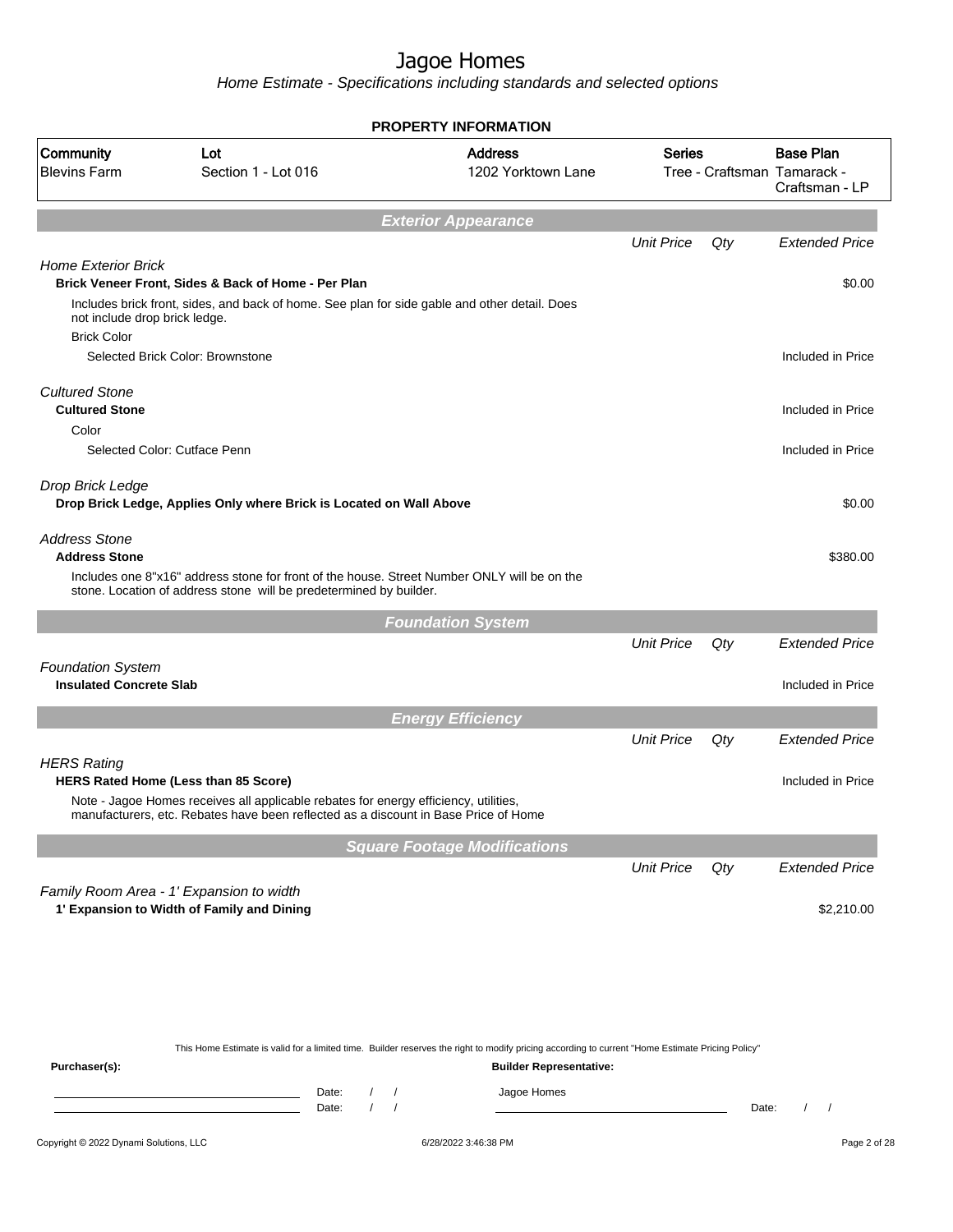|                                                          | <b>PROPERTY INFORMATION</b>                                                                                                                                    |                                                                                                                                                                                                                                                                                                                                                                                                                                                                                                                         |                   |                                              |
|----------------------------------------------------------|----------------------------------------------------------------------------------------------------------------------------------------------------------------|-------------------------------------------------------------------------------------------------------------------------------------------------------------------------------------------------------------------------------------------------------------------------------------------------------------------------------------------------------------------------------------------------------------------------------------------------------------------------------------------------------------------------|-------------------|----------------------------------------------|
| Lot<br>Section 1 - Lot 016                               | <b>Address</b><br>1202 Yorktown Lane                                                                                                                           |                                                                                                                                                                                                                                                                                                                                                                                                                                                                                                                         |                   | <b>Base Plan</b><br>Craftsman - LP           |
|                                                          | <b>Structural</b>                                                                                                                                              |                                                                                                                                                                                                                                                                                                                                                                                                                                                                                                                         |                   |                                              |
|                                                          |                                                                                                                                                                | <b>Unit Price</b>                                                                                                                                                                                                                                                                                                                                                                                                                                                                                                       | Qty               | <b>Extended Price</b>                        |
|                                                          |                                                                                                                                                                |                                                                                                                                                                                                                                                                                                                                                                                                                                                                                                                         |                   | Included in Price                            |
| Barrier, Termite Warranty 1 year                         |                                                                                                                                                                |                                                                                                                                                                                                                                                                                                                                                                                                                                                                                                                         |                   |                                              |
|                                                          |                                                                                                                                                                |                                                                                                                                                                                                                                                                                                                                                                                                                                                                                                                         |                   |                                              |
| <b>Foundation Drain - Gravel French Drain</b>            |                                                                                                                                                                |                                                                                                                                                                                                                                                                                                                                                                                                                                                                                                                         |                   | Included in Price                            |
|                                                          |                                                                                                                                                                |                                                                                                                                                                                                                                                                                                                                                                                                                                                                                                                         |                   |                                              |
|                                                          |                                                                                                                                                                | <b>Unit Price</b>                                                                                                                                                                                                                                                                                                                                                                                                                                                                                                       | Qty               | <b>Extended Price</b>                        |
| Outside Retreat Concrete Patio or Covered Patio          |                                                                                                                                                                |                                                                                                                                                                                                                                                                                                                                                                                                                                                                                                                         |                   |                                              |
|                                                          |                                                                                                                                                                |                                                                                                                                                                                                                                                                                                                                                                                                                                                                                                                         |                   | \$520.00                                     |
|                                                          |                                                                                                                                                                |                                                                                                                                                                                                                                                                                                                                                                                                                                                                                                                         |                   | Included in Price                            |
|                                                          |                                                                                                                                                                |                                                                                                                                                                                                                                                                                                                                                                                                                                                                                                                         |                   |                                              |
|                                                          |                                                                                                                                                                |                                                                                                                                                                                                                                                                                                                                                                                                                                                                                                                         |                   |                                              |
|                                                          |                                                                                                                                                                |                                                                                                                                                                                                                                                                                                                                                                                                                                                                                                                         |                   | <b>Extended Price</b>                        |
|                                                          |                                                                                                                                                                |                                                                                                                                                                                                                                                                                                                                                                                                                                                                                                                         |                   | \$240.00                                     |
|                                                          |                                                                                                                                                                |                                                                                                                                                                                                                                                                                                                                                                                                                                                                                                                         |                   |                                              |
|                                                          |                                                                                                                                                                |                                                                                                                                                                                                                                                                                                                                                                                                                                                                                                                         |                   |                                              |
| Selected Glass Pattern: Clear                            |                                                                                                                                                                |                                                                                                                                                                                                                                                                                                                                                                                                                                                                                                                         |                   | Included in Price                            |
|                                                          |                                                                                                                                                                |                                                                                                                                                                                                                                                                                                                                                                                                                                                                                                                         |                   |                                              |
|                                                          |                                                                                                                                                                |                                                                                                                                                                                                                                                                                                                                                                                                                                                                                                                         |                   | Included in Price                            |
|                                                          |                                                                                                                                                                |                                                                                                                                                                                                                                                                                                                                                                                                                                                                                                                         |                   |                                              |
|                                                          |                                                                                                                                                                |                                                                                                                                                                                                                                                                                                                                                                                                                                                                                                                         |                   |                                              |
| Selected Color: Desert Tan                               |                                                                                                                                                                |                                                                                                                                                                                                                                                                                                                                                                                                                                                                                                                         |                   | Included in Price                            |
| Dining Area Patio Door                                   |                                                                                                                                                                |                                                                                                                                                                                                                                                                                                                                                                                                                                                                                                                         |                   |                                              |
|                                                          |                                                                                                                                                                |                                                                                                                                                                                                                                                                                                                                                                                                                                                                                                                         |                   | \$670.00                                     |
|                                                          |                                                                                                                                                                |                                                                                                                                                                                                                                                                                                                                                                                                                                                                                                                         |                   |                                              |
|                                                          |                                                                                                                                                                |                                                                                                                                                                                                                                                                                                                                                                                                                                                                                                                         |                   |                                              |
| Selected Color: White                                    |                                                                                                                                                                |                                                                                                                                                                                                                                                                                                                                                                                                                                                                                                                         |                   | Included in Price                            |
| Garage-to-Home Door                                      |                                                                                                                                                                |                                                                                                                                                                                                                                                                                                                                                                                                                                                                                                                         |                   |                                              |
| HD Steel Smooth 2 Panel Square 2/8 x 6/8 Door            |                                                                                                                                                                |                                                                                                                                                                                                                                                                                                                                                                                                                                                                                                                         |                   | \$0.00                                       |
| Interior Door Paint Selection unless otherwise Specified |                                                                                                                                                                |                                                                                                                                                                                                                                                                                                                                                                                                                                                                                                                         |                   |                                              |
|                                                          | 12' Wide x 12' Deep Concrete Patio, 3500 psi<br>Selected Finish: Broom Finish<br>16' Craftsman Garage Overhead Door<br>Carriage House Stamped 16x7 Garage Door | Concrete Slab 4" thick (avg), 3500 psi, Slab fill 6" minimum, 6 mil polyethylene Vapor<br><b>Outside Decks &amp; Patios</b><br><b>Exterior Doors</b><br>HD Smooth Steel 3/0 Painted 4 Lite Hollister MHD-404-S04-1<br>Consult with Design Coordinator for Glass Pattern, Door Handle, and Paint Selections.<br>CHI 5250   Stamped Carriage House Steel   Includes Decorative Hardware<br>Vinyl 6/0 Sliding Door w/ NO Grilles, Screen, and 1/0 Transom<br>Vinyl 6/0 Sliding Door w/ NO Grilles, Screen, and 1/0 Transom | <b>Unit Price</b> | Series<br>Tree - Craftsman Tamarack -<br>Qty |

|               |                                |       |  |  | This Home Estimate is valid for a limited time. Builder reserves the right to modify pricing according to current "Home Estimate Pricing Policy" |       |  |  |
|---------------|--------------------------------|-------|--|--|--------------------------------------------------------------------------------------------------------------------------------------------------|-------|--|--|
| Purchaser(s): | <b>Builder Representative:</b> |       |  |  |                                                                                                                                                  |       |  |  |
|               |                                | Date: |  |  | Jagoe Homes                                                                                                                                      |       |  |  |
|               |                                | Date: |  |  |                                                                                                                                                  | Date: |  |  |
|               |                                |       |  |  |                                                                                                                                                  |       |  |  |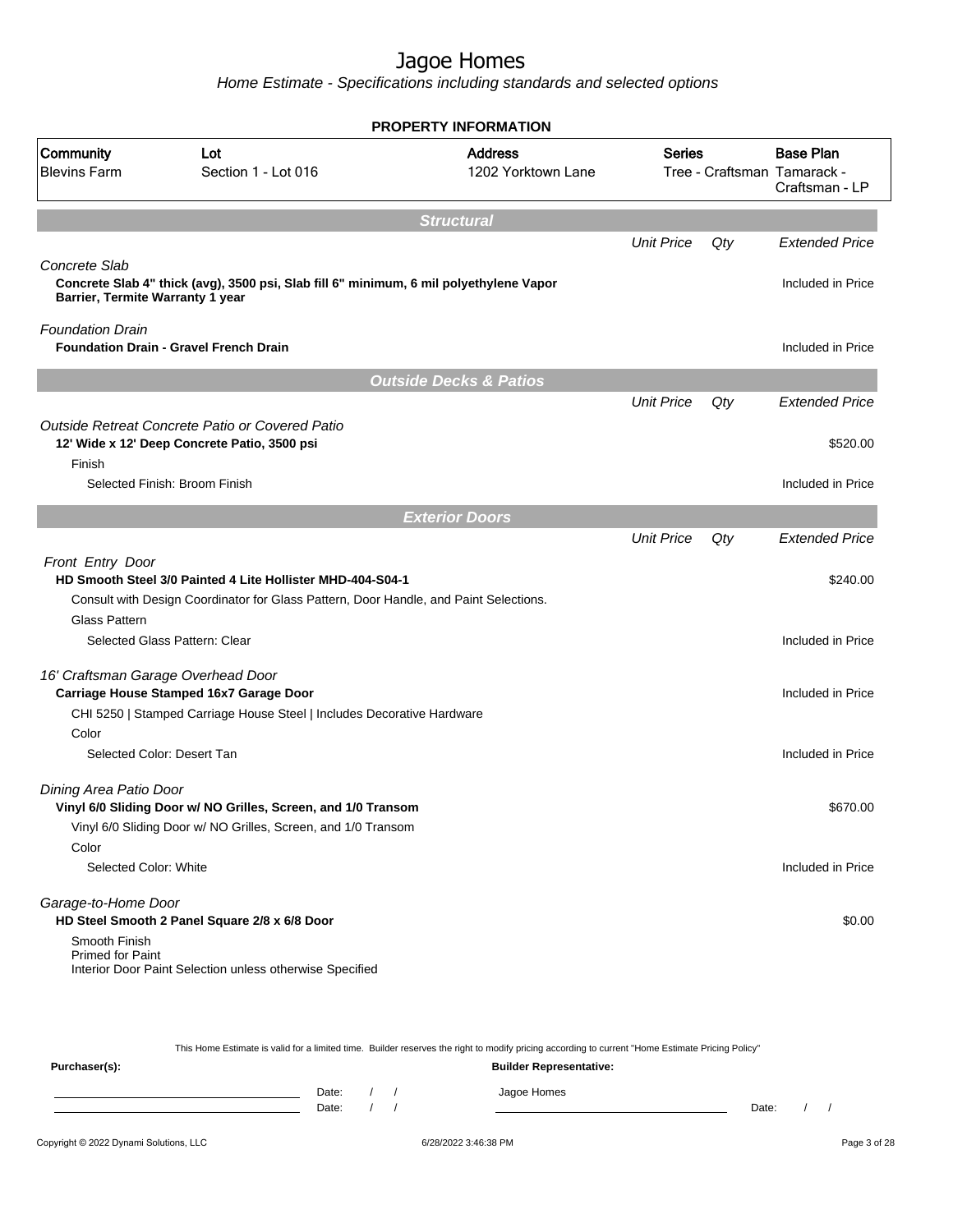|                                                        |                                                                                                                                                                                                                                                                              | <b>PROPERTY INFORMATION</b>               |                   |       |                                                                   |
|--------------------------------------------------------|------------------------------------------------------------------------------------------------------------------------------------------------------------------------------------------------------------------------------------------------------------------------------|-------------------------------------------|-------------------|-------|-------------------------------------------------------------------|
| Community<br><b>Blevins Farm</b>                       | Lot<br>Section 1 - Lot 016                                                                                                                                                                                                                                                   | <b>Address</b><br>1202 Yorktown Lane      | <b>Series</b>     |       | <b>Base Plan</b><br>Tree - Craftsman Tamarack -<br>Craftsman - LP |
|                                                        |                                                                                                                                                                                                                                                                              | <b>Exterior Doors</b>                     |                   |       |                                                                   |
|                                                        |                                                                                                                                                                                                                                                                              |                                           | <b>Unit Price</b> | Qty   | <b>Extended Price</b>                                             |
| Garage Door Opener                                     | <b>Garage Door Opener(s) with 2 Transmitters</b>                                                                                                                                                                                                                             |                                           |                   |       |                                                                   |
|                                                        |                                                                                                                                                                                                                                                                              |                                           |                   |       | Included in Price                                                 |
|                                                        |                                                                                                                                                                                                                                                                              | <b>Natural Lighting &amp; Ventilation</b> |                   |       |                                                                   |
|                                                        |                                                                                                                                                                                                                                                                              |                                           | <b>Unit Price</b> | Qty   | <b>Extended Price</b>                                             |
| <b>Entire Home Windows</b>                             |                                                                                                                                                                                                                                                                              |                                           |                   |       |                                                                   |
|                                                        | Vinyl Low E Single Hung Window w/ GBG & Half Screen                                                                                                                                                                                                                          |                                           |                   |       | Included in Price                                                 |
| <b>Window Color</b>                                    | Vinyl Low E Single Hung Window w/ GBG & Half Screen. Glass is Clear unless otherwise<br>noted. Grilles are between the glass. Grille patterns will differ based on Home Series. Please<br>confirm with New Home Consultant.                                                  |                                           |                   |       |                                                                   |
|                                                        | Selected Window Color: White Exterior/White Interior                                                                                                                                                                                                                         |                                           |                   |       | Included in Price                                                 |
|                                                        |                                                                                                                                                                                                                                                                              |                                           |                   |       |                                                                   |
| <b>Entire Home Additional Windows</b><br><b>Screen</b> | Additional 4034 (approx 44" W x 73" H) Vinyl Low E Single Hung Window w/ GBG & Half                                                                                                                                                                                          |                                           |                   |       | \$800.00                                                          |
| (Bonus Room 3)                                         | Vinyl Low E Single Hung Window w/ GBG & Half Screen. Grilles are between the glass. Grille<br>patterns will differ based on Home Series. Please confirm with New Home Consultant.<br>Technical Specification: This option is not available for the finished room over garage |                                           |                   |       |                                                                   |
| <b>Window Color</b>                                    |                                                                                                                                                                                                                                                                              |                                           |                   |       |                                                                   |
|                                                        | Selected Window Color: White                                                                                                                                                                                                                                                 |                                           |                   |       | Included in Price                                                 |
|                                                        | <b>Entire Home Extended Jambs and Casing</b><br>Extended Jambs and Casing (No Window Stool) Package for Windows                                                                                                                                                              |                                           |                   |       | Included in Price                                                 |
|                                                        | Includes extended jambs and casing on all additional windows                                                                                                                                                                                                                 |                                           |                   |       |                                                                   |
|                                                        | <b>Extended Jambs and Casing for Additional Windows</b><br>Extended Jambs and Casing (No Window Stool) Package for Windows                                                                                                                                                   |                                           |                   |       | Included in Price                                                 |
|                                                        | Includes extended jambs and casing on all additional windows                                                                                                                                                                                                                 |                                           |                   |       |                                                                   |
|                                                        |                                                                                                                                                                                                                                                                              | <b>Exterior Concrete</b>                  |                   |       |                                                                   |
|                                                        |                                                                                                                                                                                                                                                                              |                                           | <b>Unit Price</b> | Qty   | <b>Extended Price</b>                                             |
| <b>Exterior Concrete Driveway</b>                      |                                                                                                                                                                                                                                                                              |                                           |                   |       |                                                                   |
| Finish                                                 | Driveway/Parking Double Garage: 16' 3" wide, 3500 psi                                                                                                                                                                                                                        |                                           |                   |       | Included in Price                                                 |
|                                                        | Selected Finish: Broom Finish                                                                                                                                                                                                                                                |                                           |                   |       | Included in Price                                                 |
| Purchaser(s):                                          | This Home Estimate is valid for a limited time. Builder reserves the right to modify pricing according to current "Home Estimate Pricing Policy"                                                                                                                             | <b>Builder Representative:</b>            |                   |       |                                                                   |
|                                                        | Date:<br>$\sqrt{ }$                                                                                                                                                                                                                                                          | Jagoe Homes                               |                   |       |                                                                   |
|                                                        | Date:                                                                                                                                                                                                                                                                        |                                           |                   | Date: |                                                                   |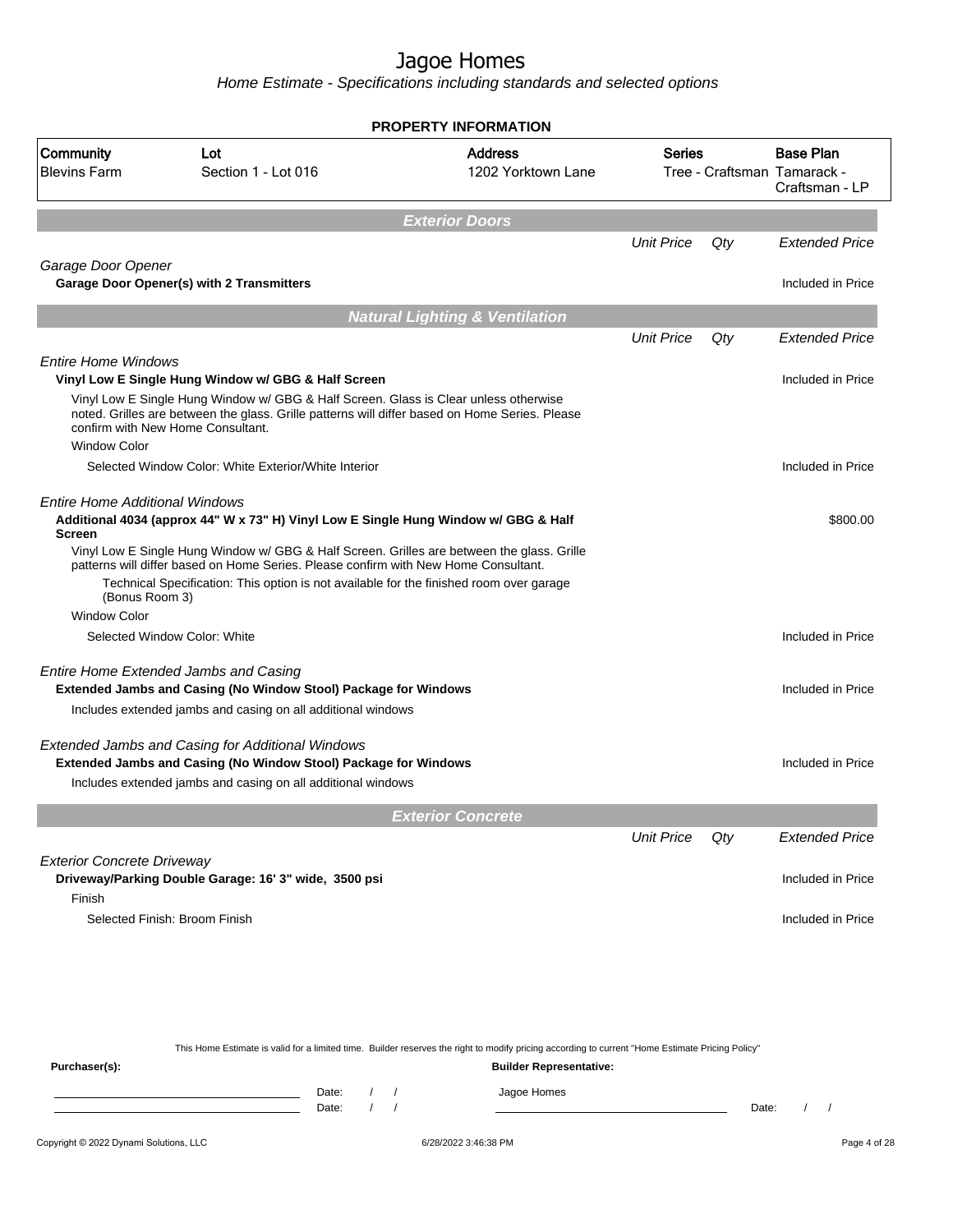Home Estimate - Specifications including standards and selected options

|                                                                                 | <b>PROPERTY INFORMATION</b>                              |                                      |                                              |     |                                    |  |  |  |
|---------------------------------------------------------------------------------|----------------------------------------------------------|--------------------------------------|----------------------------------------------|-----|------------------------------------|--|--|--|
| Community<br><b>Blevins Farm</b>                                                | Lot<br>Section 1 - Lot 016                               | <b>Address</b><br>1202 Yorktown Lane | <b>Series</b><br>Tree - Craftsman Tamarack - |     | <b>Base Plan</b><br>Craftsman - LP |  |  |  |
|                                                                                 |                                                          | <b>Exterior Concrete</b>             |                                              |     |                                    |  |  |  |
|                                                                                 | Exterior Concrete - Front Porch & Sidewalk               |                                      | <b>Unit Price</b>                            | Qty | <b>Extended Price</b>              |  |  |  |
| Finish                                                                          | Exterior Concrete - Front Porch & Sidewalk, 3500 psi     |                                      |                                              |     | Included in Price                  |  |  |  |
|                                                                                 | Selected Finish: Broom Finish                            |                                      |                                              |     | Included in Price                  |  |  |  |
|                                                                                 |                                                          | <b>Exterior Features</b>             |                                              |     |                                    |  |  |  |
|                                                                                 |                                                          |                                      | <b>Unit Price</b>                            | Qty | <b>Extended Price</b>              |  |  |  |
| Exterior Bracket/Corbel                                                         | Exterior Bracket(s), Corbel(s) Painted                   |                                      |                                              |     | Included in Price                  |  |  |  |
| Color                                                                           | Selected Color: SW7568 Neutral Ground (Pearl Coordinate) |                                      |                                              |     | Included in Price                  |  |  |  |
| Porch Ceiling(s)<br><b>Vinyl Soffit</b>                                         |                                                          |                                      |                                              |     | Included in Price                  |  |  |  |
| Color<br>Selected Color: Pearl                                                  |                                                          |                                      |                                              |     | Included in Price                  |  |  |  |
| <b>Exterior Decorative Siding</b><br>Color                                      | LP Staggered Cedar Texture Shakes                        |                                      |                                              |     | Included in Price                  |  |  |  |
|                                                                                 | Selected Color: Jagoe Taupe                              |                                      |                                              |     | Included in Price                  |  |  |  |
| <b>LP Board and Batten</b>                                                      | Exterior Vertical Board & Batten Decorative Siding       |                                      |                                              |     | Included in Price                  |  |  |  |
| Color                                                                           | Selected Color: Jagoe Brown                              |                                      |                                              |     | Included in Price                  |  |  |  |
| <b>Exterior Special Trim Areas</b><br>LP Smartside - All Trim & Frieze<br>Color |                                                          |                                      |                                              |     | Included in Price                  |  |  |  |
|                                                                                 | Selected Color: Jagoe Pearl                              |                                      |                                              |     | Included in Price                  |  |  |  |
| Fascia<br><b>Fascia Aluminum</b>                                                | Color will match Soffit Color Selected                   |                                      |                                              |     | Included in Price                  |  |  |  |

This Home Estimate is valid for a limited time. Builder reserves the right to modify pricing according to current "Home Estimate Pricing Policy" **Purchaser(s): Builder Representative:** Date: / / Jagoe Homes<br>Date: / / Jagoe Homes Date: / / **Date: / / 2006** Date: / / / Date: / / / Date: / / / 2006 Date: / / / 2006 Date: / / / 2006 Date: / / / 2006 Date: / / / 2007 Date: / / / 2007 Date: / / / 2007 Date: / / / 2007 Date: / / / 2007 Date: / / / 2007 D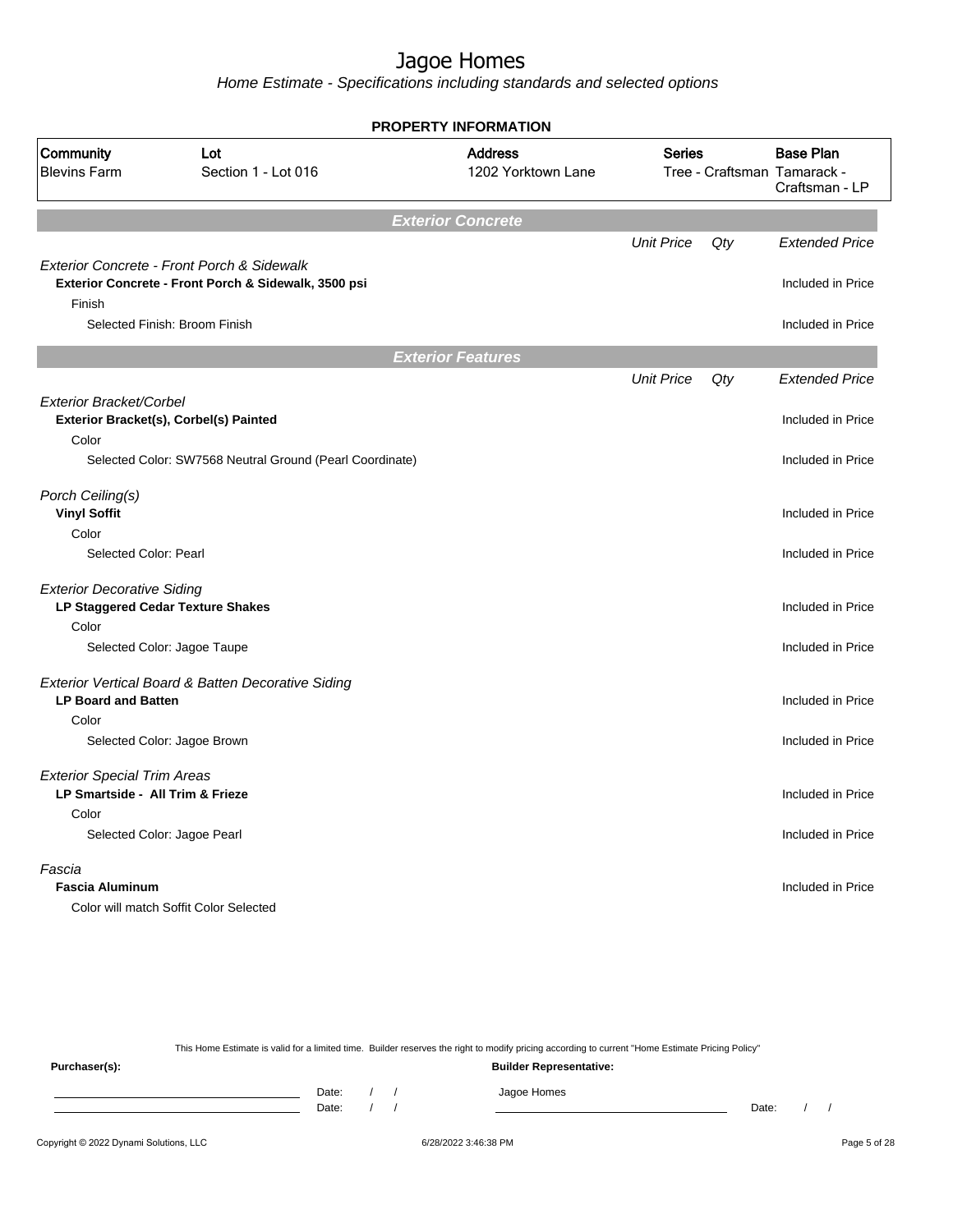Home Estimate - Specifications including standards and selected options

|                                                                          |                                                                                                         | <b>PROPERTY INFORMATION</b>                                                                                                                                                        |                   |     |                                                                   |
|--------------------------------------------------------------------------|---------------------------------------------------------------------------------------------------------|------------------------------------------------------------------------------------------------------------------------------------------------------------------------------------|-------------------|-----|-------------------------------------------------------------------|
| Community<br><b>Blevins Farm</b>                                         | Lot<br>Section 1 - Lot 016                                                                              | <b>Address</b><br>1202 Yorktown Lane                                                                                                                                               | <b>Series</b>     |     | <b>Base Plan</b><br>Tree - Craftsman Tamarack -<br>Craftsman - LP |
|                                                                          |                                                                                                         | <b>Exterior Features</b>                                                                                                                                                           |                   |     |                                                                   |
| Soffit<br>Soffit - Continuous Perforated Vinyl<br>Color                  |                                                                                                         |                                                                                                                                                                                    | <b>Unit Price</b> | Qty | <b>Extended Price</b><br>Included in Price                        |
| Selected Color: Pearl                                                    |                                                                                                         |                                                                                                                                                                                    |                   |     | Included in Price                                                 |
| Gutter<br>Gutters Aluminum 5" (.027 gauge)<br>Color                      |                                                                                                         |                                                                                                                                                                                    |                   |     | Included in Price                                                 |
| Selected Color: Pearl                                                    |                                                                                                         |                                                                                                                                                                                    |                   |     | Included in Price                                                 |
| Downspout                                                                | Downspouts Aluminum 3" x 2" (.027 gauge)                                                                |                                                                                                                                                                                    |                   |     | Included in Price                                                 |
| <b>Front Porch Post</b>                                                  | Front Porch Column(s) Size & Type per plan, Painted<br>Placement predetermined. Check plan for details. |                                                                                                                                                                                    |                   |     | Included in Price                                                 |
| Color                                                                    | Selected Color: SW7568 Neutral Ground                                                                   |                                                                                                                                                                                    |                   |     | Included in Price                                                 |
| Flashing<br><b>Flashing see Plan Detail</b>                              |                                                                                                         |                                                                                                                                                                                    |                   |     | Included in Price                                                 |
| <b>Exterior Mailbox</b><br><b>Centralized Mailbox - Cluster Box Unit</b> |                                                                                                         |                                                                                                                                                                                    |                   |     | \$0.00                                                            |
|                                                                          |                                                                                                         | <b>Roofing</b>                                                                                                                                                                     |                   |     |                                                                   |
|                                                                          |                                                                                                         |                                                                                                                                                                                    | <b>Unit Price</b> | Qty | <b>Extended Price</b>                                             |
| Roof Felt                                                                | Synthetic Underlayment or Felt, Aluminum Drip Edge                                                      |                                                                                                                                                                                    |                   |     | Included in Price                                                 |
| <b>Roof Shingles</b><br>30 Year GAF Dimensional Roof Shingles            |                                                                                                         |                                                                                                                                                                                    |                   |     | Included in Price                                                 |
| Roofing Color                                                            | Selected Roofing Color: Weathered Wood                                                                  |                                                                                                                                                                                    |                   |     | Included in Price                                                 |
| Roof Valley Material<br>Ice and Water Shield or Equivalent               |                                                                                                         |                                                                                                                                                                                    |                   |     | Included in Price                                                 |
| Roof Flashing<br>Roof Flashing- required by design                       |                                                                                                         |                                                                                                                                                                                    |                   |     | Included in Price                                                 |
| Purchaser(s):                                                            |                                                                                                         | This Home Estimate is valid for a limited time. Builder reserves the right to modify pricing according to current "Home Estimate Pricing Policy"<br><b>Builder Representative:</b> |                   |     |                                                                   |

Date: / / Jagoe Homes<br>Date: / / Jagoe Homes Date: / / Date: / /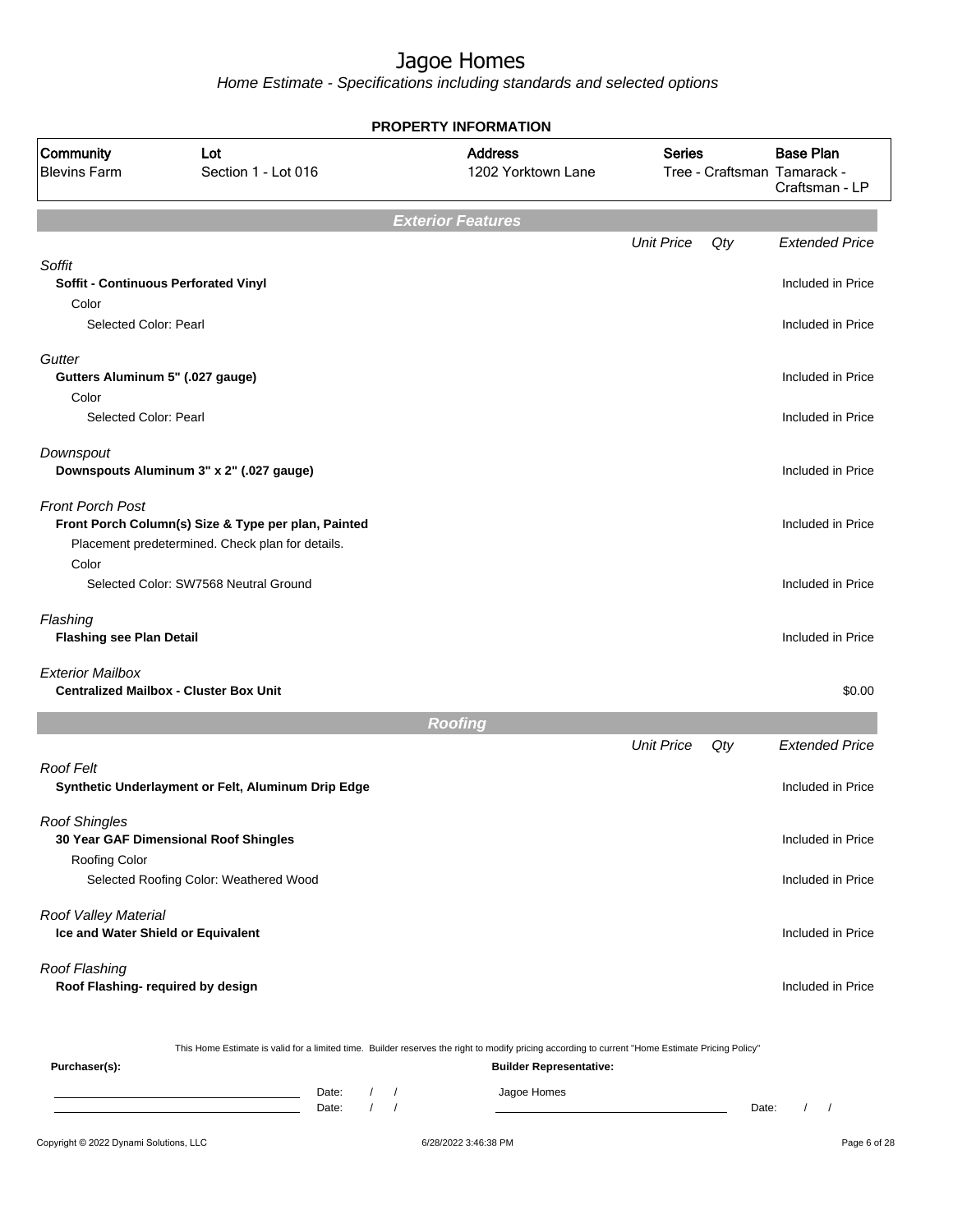Home Estimate - Specifications including standards and selected options

|                                          |                                                                                                                                                                                                                                                             | <b>PROPERTY INFORMATION</b>          |                   |     |                                                                   |
|------------------------------------------|-------------------------------------------------------------------------------------------------------------------------------------------------------------------------------------------------------------------------------------------------------------|--------------------------------------|-------------------|-----|-------------------------------------------------------------------|
| Community<br><b>Blevins Farm</b>         | Lot<br>Section 1 - Lot 016                                                                                                                                                                                                                                  | <b>Address</b><br>1202 Yorktown Lane | <b>Series</b>     |     | <b>Base Plan</b><br>Tree - Craftsman Tamarack -<br>Craftsman - LP |
|                                          |                                                                                                                                                                                                                                                             | <b>Fireplaces</b>                    |                   |     |                                                                   |
|                                          |                                                                                                                                                                                                                                                             |                                      | <b>Unit Price</b> | Qty | <b>Extended Price</b>                                             |
| <b>Family Room Fireplace</b><br>Ceiling  | Deluxe Direct-Rear Vent Gas Preconstructed Fireplace w/Shiplap Front & Sides, Floor to<br>Includes deluxe rear-vent gas fireplace in predetermined location with gas logs, variable<br>speed blower fan with on/off wall switch, gas line, and fixed glass. |                                      |                   |     | \$1,740.00                                                        |
|                                          | Ceramic tile hearth required when meeting carpet.                                                                                                                                                                                                           |                                      |                   |     |                                                                   |
|                                          | AV Niche will include 1 Phone, 2 cable, 2 Outlets, and HDMI. AV Niche Included in some<br>communities. Contact Design Coordinator for more information.                                                                                                     |                                      |                   |     |                                                                   |
|                                          | Selecting a fireplace may change window size. See Plan for Details.                                                                                                                                                                                         |                                      |                   |     |                                                                   |
|                                          | Poplar Mantel Size 5'5"W x 8"H x 8"D. Mantel Stained to coordinate per buyer selection.                                                                                                                                                                     |                                      |                   |     |                                                                   |
|                                          | Images are for color reference only. Please confirm selections with Design Coordinator.<br>Check plan for details regarding windows.                                                                                                                        |                                      |                   |     |                                                                   |
| Ceramic Hearth Color                     |                                                                                                                                                                                                                                                             |                                      |                   |     |                                                                   |
|                                          | Selected Ceramic Hearth Color: N/A                                                                                                                                                                                                                          |                                      |                   |     | Included in Price                                                 |
| Location                                 |                                                                                                                                                                                                                                                             |                                      |                   |     |                                                                   |
| <b>Mantel Stain Color</b>                | Selected Location: Rear of Home                                                                                                                                                                                                                             |                                      |                   |     | \$870.00                                                          |
|                                          | Selected Mantel Stain Color: MW407 Smokewood Stain                                                                                                                                                                                                          |                                      |                   |     | Included in Price                                                 |
| Paint Color                              |                                                                                                                                                                                                                                                             |                                      |                   |     |                                                                   |
|                                          | Selected Paint Color: Painted to Match Interior Trim                                                                                                                                                                                                        |                                      |                   |     | Included in Price                                                 |
| Relocate Fireplace to Interior Wall      | Relocate Fireplace to Interior Wall (Fireplace will become a Top Vent)<br>Stone, AV Niche, and Additional Windows are not included in this option                                                                                                           |                                      |                   |     | \$705.00                                                          |
|                                          |                                                                                                                                                                                                                                                             | <b>Insulation</b>                    |                   |     |                                                                   |
|                                          |                                                                                                                                                                                                                                                             |                                      | <b>Unit Price</b> | Qty | <b>Extended Price</b>                                             |
| <b>Entire Home Foundation Insulation</b> | Foundation Perimeter 1"x24" Styrofoam R5.0                                                                                                                                                                                                                  |                                      |                   |     | Included in Price                                                 |
| Living Area Wall Insulation              | Living Area Walls R15 Fiberglass Blown-In &/or Batt Wall System                                                                                                                                                                                             |                                      |                   |     | Included in Price                                                 |
| Living Area Ceiling Insulation           | Living Area Flat Ceiling R38 (Average) Blown-In Fiberglass                                                                                                                                                                                                  |                                      |                   |     | Included in Price                                                 |
|                                          |                                                                                                                                                                                                                                                             |                                      |                   |     |                                                                   |
|                                          |                                                                                                                                                                                                                                                             |                                      |                   |     |                                                                   |
|                                          |                                                                                                                                                                                                                                                             |                                      |                   |     |                                                                   |

This Home Estimate is valid for a limited time. Builder reserves the right to modify pricing according to current "Home Estimate Pricing Policy"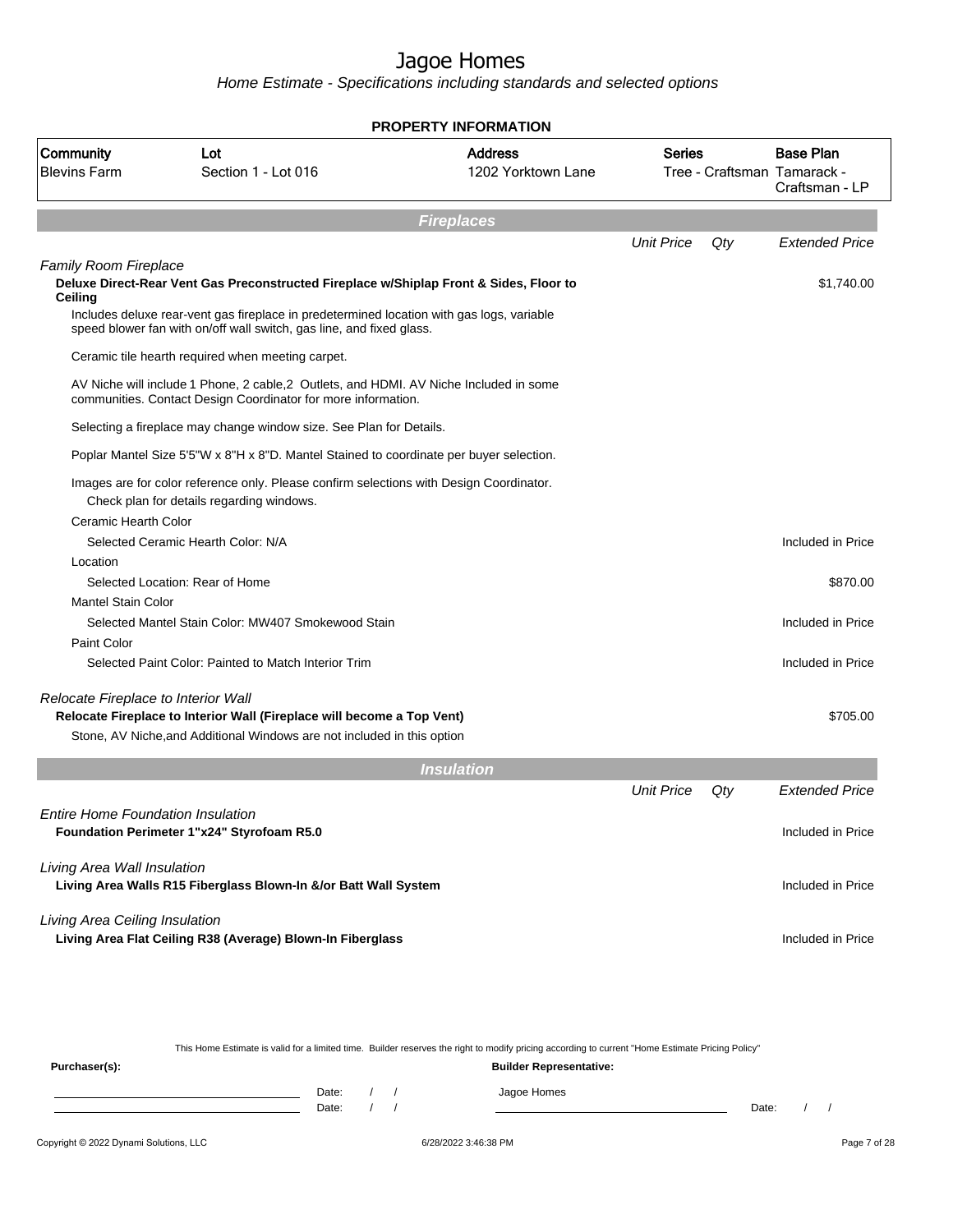Home Estimate - Specifications including standards and selected options

| <b>PROPERTY INFORMATION</b>                            |                                                                                            |                                      |                   |     |                                                                   |  |  |
|--------------------------------------------------------|--------------------------------------------------------------------------------------------|--------------------------------------|-------------------|-----|-------------------------------------------------------------------|--|--|
| Community<br><b>Blevins Farm</b>                       | Lot<br>Section 1 - Lot 016                                                                 | <b>Address</b><br>1202 Yorktown Lane | <b>Series</b>     |     | <b>Base Plan</b><br>Tree - Craftsman Tamarack -<br>Craftsman - LP |  |  |
|                                                        |                                                                                            | <b>Drywall &amp; Paint Finishes</b>  |                   |     |                                                                   |  |  |
|                                                        |                                                                                            |                                      | <b>Unit Price</b> | Qty | <b>Extended Price</b>                                             |  |  |
| <b>Interior Home Wall Finish</b>                       | 1/2" Drywall   Finished, Primed, & Painted Smooth                                          |                                      |                   |     | Included in Price                                                 |  |  |
| <b>Interior Home Ceiling Finish</b>                    |                                                                                            |                                      |                   |     |                                                                   |  |  |
|                                                        | Drywall   Home Finished Smooth   Garage Textured                                           |                                      |                   |     | \$3,090.00                                                        |  |  |
| Paint                                                  | Home   1/2in Structural or 5/8in Drywall   Finished Smooth   ProMar Interior Latex Ceiling |                                      |                   |     |                                                                   |  |  |
| Garage Textured   White<br>Color                       |                                                                                            |                                      |                   |     |                                                                   |  |  |
|                                                        | Selected Color: SW7015 Repose Gray                                                         |                                      |                   |     | Included in Price                                                 |  |  |
| Garage Drywall and Finish Application                  | Two Car Garage   Drywall, Prime, & Paint                                                   |                                      |                   |     | Included in Price                                                 |  |  |
|                                                        | Entire Home Paint Color used unless otherwise specified under Additional Paint Color       |                                      |                   |     |                                                                   |  |  |
| <b>Mechanical Storage</b><br><b>Unfinished Drywall</b> |                                                                                            |                                      |                   |     | Included in Price                                                 |  |  |
| <b>Interior Wall Surfaces Paint</b>                    | <b>Sherwin Williams Duration Latex   Flat</b>                                              |                                      |                   |     | Included in Price                                                 |  |  |
| Color                                                  |                                                                                            |                                      |                   |     |                                                                   |  |  |
|                                                        | Selected Color: SW7015 Repose Gray                                                         |                                      |                   |     | Included in Price                                                 |  |  |
| Sheen<br>Selected Sheen: Matte                         |                                                                                            |                                      |                   |     | \$775.00                                                          |  |  |
|                                                        |                                                                                            |                                      |                   |     |                                                                   |  |  |
| <b>Interior Trim &amp; Door Paint</b>                  | Trim & Door   Sherwin Williams ProClassic Waterborne Acrylic   Semi-Gloss                  |                                      |                   |     | Included in Price                                                 |  |  |
| Color                                                  |                                                                                            |                                      |                   |     |                                                                   |  |  |
|                                                        | Selected Color: SW7006 Extra White                                                         |                                      |                   |     | Included in Price                                                 |  |  |
| <b>Exterior Door Paint</b>                             |                                                                                            |                                      |                   |     |                                                                   |  |  |
| <b>Exterior Door Color   Latex</b>                     |                                                                                            |                                      |                   |     | Included in Price                                                 |  |  |
| painted Interior Trim Color.                           | Paint color for all HINGED Exterior Doors, Including Front Door. Interior of door will be  |                                      |                   |     |                                                                   |  |  |
|                                                        | Color Requests outside of Available Personal Options will be subject to approval.          |                                      |                   |     |                                                                   |  |  |
| Color                                                  |                                                                                            |                                      |                   |     |                                                                   |  |  |
|                                                        | Selected Color: SW7568 Neutral Ground                                                      |                                      |                   |     | Included in Price                                                 |  |  |
|                                                        |                                                                                            |                                      |                   |     |                                                                   |  |  |

This Home Estimate is valid for a limited time. Builder reserves the right to modify pricing according to current "Home Estimate Pricing Policy" **Purchaser(s): Builder Representative:** Date: / / Jagoe Homes<br>Date: / / Jagoe Homes Date: / / **Date: / / 2006** Date: / / / Date: / / / Date: / / / 2006 Date: / / / 2006 Date: / / / 2006 Date: / / / 2006 Date: / / / 2007 Date: / / / 2007 Date: / / / 2007 Date: / / / 2007 Date: / / / 2007 Date: / / / 2007 D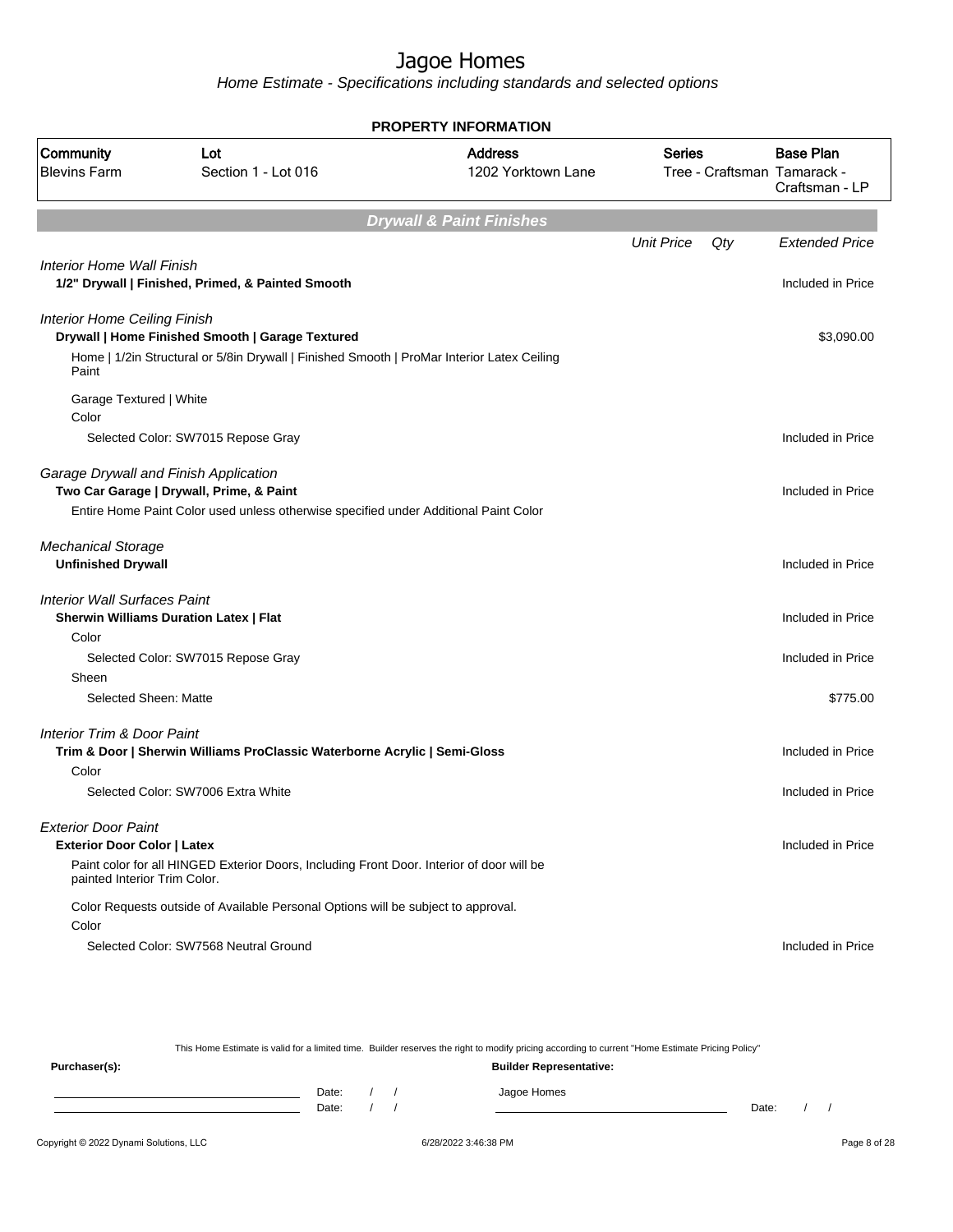Home Estimate - Specifications including standards and selected options

|                                                                        |                                                                                                                                                                                                                                            | <b>PROPERTY INFORMATION</b>          |                   |     |                                                                   |
|------------------------------------------------------------------------|--------------------------------------------------------------------------------------------------------------------------------------------------------------------------------------------------------------------------------------------|--------------------------------------|-------------------|-----|-------------------------------------------------------------------|
| Community<br><b>Blevins Farm</b>                                       | Lot<br>Section 1 - Lot 016                                                                                                                                                                                                                 | <b>Address</b><br>1202 Yorktown Lane | <b>Series</b>     |     | <b>Base Plan</b><br>Tree - Craftsman Tamarack -<br>Craftsman - LP |
|                                                                        |                                                                                                                                                                                                                                            | <b>Interior Trim/Doors</b>           |                   |     |                                                                   |
|                                                                        |                                                                                                                                                                                                                                            |                                      | <b>Unit Price</b> | Qty | <b>Extended Price</b>                                             |
| <b>Entire Home Interior Doors</b><br>Smooth Finish<br>Primed for Paint | Interior Door Units, Hollow Core, 6/8 Tall, 2 Panel Square, Smooth                                                                                                                                                                         |                                      |                   |     | \$0.00                                                            |
| Baseboard 4 1/4"                                                       | Entire Home Craftsman Style Trim Package<br>Craftsman Interior Flat Door Casing 3 1/2", Interior Flat Window Trim 3 1/2", Interior Flat<br>Door & Window Casing: 3 1/2" 1015M   Base: 4 1/4"                                               |                                      |                   |     | \$620.00                                                          |
| Design Feature                                                         | Base installed in Finished Living Areas Only<br>Built In Drop Zone, Painted to match Trim Color<br>Built In Drop Zone with Bench Seat, per plan, Painted to match trim, 36" Wide<br>Painted Interior Trim Selection   See Plan for Details |                                      |                   |     | \$1,210.00                                                        |
|                                                                        | Selected Design Feature: Beadboard Back                                                                                                                                                                                                    |                                      |                   |     | Included in Price                                                 |
|                                                                        |                                                                                                                                                                                                                                            | <b>Door Hardware</b>                 |                   |     |                                                                   |
|                                                                        |                                                                                                                                                                                                                                            |                                      | <b>Unit Price</b> | Qty | <b>Extended Price</b>                                             |
| <b>Front Door Handleset</b><br>and Hinges of Front Door.               | Kwikset Amador Handleset Front Door Hardware<br>Includes (1) Exterior Handleset and (1) Interior Door Hardware, to match Exterior Door<br>Hardware Selection Style. Finish selection will be indicated below for Interior Door Hardware    |                                      |                   |     | \$150.00                                                          |
| Front Door Handle Set Finish                                           |                                                                                                                                                                                                                                            |                                      |                   |     |                                                                   |
|                                                                        | Selected Front Door Handle Set Finish: Matte Black                                                                                                                                                                                         |                                      |                   |     | Included in Price                                                 |
|                                                                        | Hinge & Interior Hardware Finish<br>Selected Hinge & Interior Hardware Finish: Match Exterior Handleset - Matte Black                                                                                                                      |                                      |                   |     | Included in Price                                                 |
| <b>Home Exterior Door Hardware</b><br>Finish                           | Kwikset Ladera Lever Handle Exterior Door Hardware<br>Includes Front Door (if Front Door Handleset is not selected) Garage to Home Door and any<br>Hinged Patio or Service Door selected in the HE.                                        |                                      |                   |     | \$60.00                                                           |
|                                                                        | Selected Finish: Matte Black                                                                                                                                                                                                               |                                      |                   |     | Included in Price                                                 |
|                                                                        |                                                                                                                                                                                                                                            |                                      |                   |     |                                                                   |

This Home Estimate is valid for a limited time. Builder reserves the right to modify pricing according to current "Home Estimate Pricing Policy" **Purchaser(s): Builder Representative:** Date: / / Jagoe Homes<br>Date: / / Jagoe Homes Date: / / **Date: / / 2006** Date: / / / Date: / / / Date: / / / 2006 Date: / / / 2006 Date: / / / 2006 Date: / / / 2006 Date: / / / 2007 Date: / / / 2007 Date: / / / 2007 Date: / / / 2007 Date: / / / 2007 Date: / / / 2007 D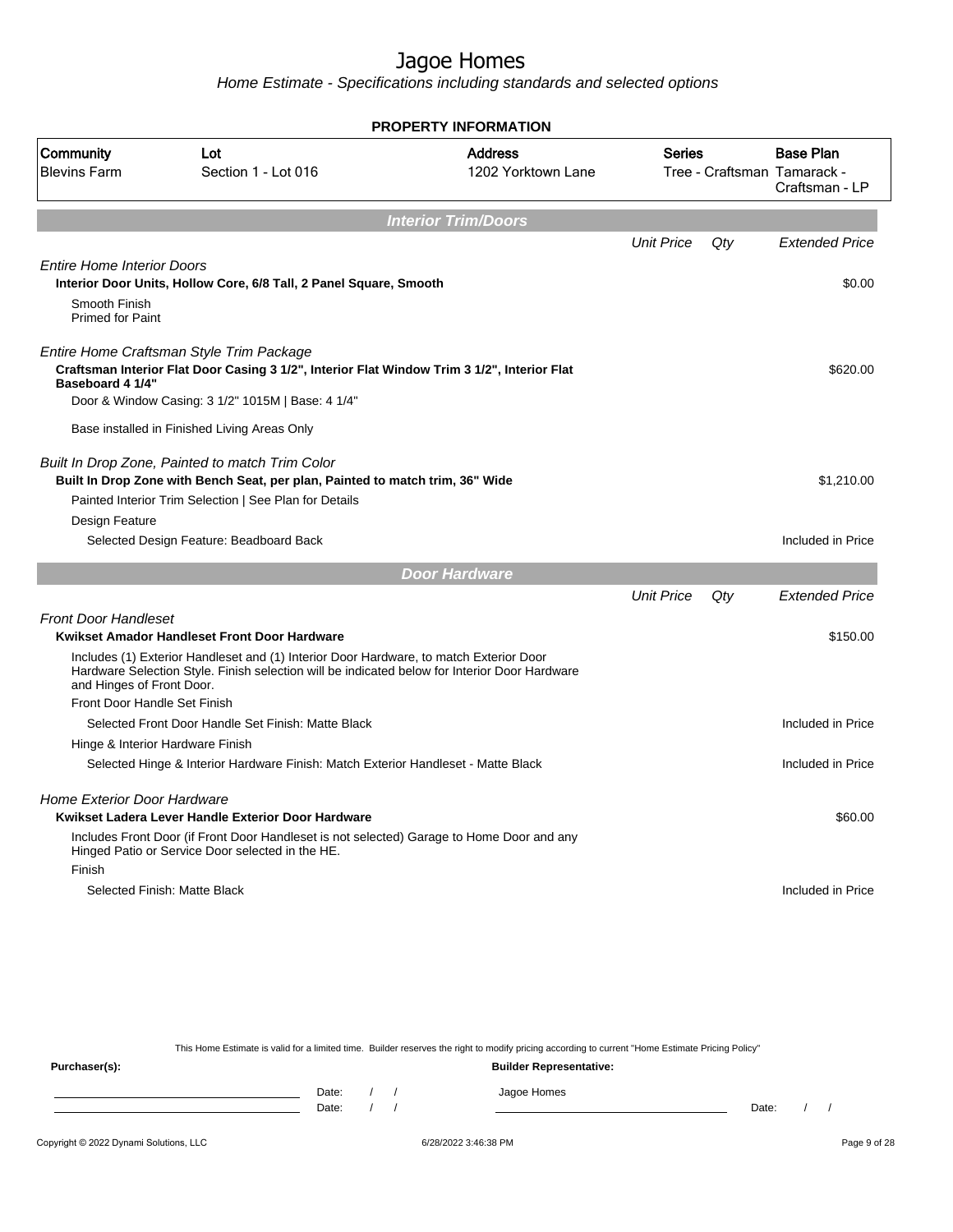Home Estimate - Specifications including standards and selected options

|                                                                                 |                                                        | <b>PROPERTY INFORMATION</b>          |                   |     |                                                 |
|---------------------------------------------------------------------------------|--------------------------------------------------------|--------------------------------------|-------------------|-----|-------------------------------------------------|
| Community<br><b>Blevins Farm</b>                                                | Lot<br>Section 1 - Lot 016                             | <b>Address</b><br>1202 Yorktown Lane | <b>Series</b>     |     | <b>Base Plan</b><br>Tree - Craftsman Tamarack - |
|                                                                                 |                                                        |                                      |                   |     | Craftsman - LP                                  |
|                                                                                 |                                                        | <b>Door Hardware</b>                 |                   |     |                                                 |
|                                                                                 |                                                        |                                      | <b>Unit Price</b> | Qty | <b>Extended Price</b>                           |
| <b>Entire Home Interior Door Locks</b><br>Includes all Interior Doors<br>Finish | Kwikset Ladera Lever Handle Interior Door Knob Package |                                      |                   |     | \$240.00                                        |
|                                                                                 | Selected Finish: Matte Black                           |                                      |                   |     | Included in Price                               |
|                                                                                 |                                                        |                                      |                   |     |                                                 |
| Door Stops                                                                      | <b>Hardware-Spring &amp; Hinge Door Stops</b>          |                                      |                   |     | Included in Price                               |
|                                                                                 |                                                        | <b>Cabinets</b>                      |                   |     |                                                 |
|                                                                                 |                                                        |                                      | <b>Unit Price</b> | Qty | <b>Extended Price</b>                           |
| Kitchen Cabinet Design Options                                                  | 42" Straight Lay Wall Cabinets w/ Crown Molding        |                                      |                   |     | \$300.00                                        |
| <b>Kitchen Cabinets</b><br>Full Overlay Shaker Door                             | <b>Brellin Full Overlay Purestyle Laminate</b>         |                                      |                   |     | Included in Price                               |
| Finish<br>Selected Finish: White                                                |                                                        |                                      |                   |     | Included in Price                               |
|                                                                                 |                                                        |                                      |                   |     |                                                 |
| <b>Owners Bath Cabinets</b><br>Finish                                           | <b>Brellin Full Overlay Purestyle Laminate</b>         |                                      |                   |     | Included in Price                               |
| Selected Finish: White                                                          |                                                        |                                      |                   |     | Included in Price                               |
| Vanity Height                                                                   |                                                        |                                      |                   |     |                                                 |
|                                                                                 | Selected Vanity Height: Raised - 35"                   |                                      |                   |     | \$70.00                                         |
| <b>Bath 2 Cabinets</b>                                                          | <b>Brellin Full Overlay Purestyle Laminate</b>         |                                      |                   |     | Included in Price                               |
| Finish                                                                          |                                                        |                                      |                   |     |                                                 |
| Selected Finish: White                                                          |                                                        |                                      |                   |     | Included in Price                               |
| Vanity Height                                                                   |                                                        |                                      |                   |     | \$70.00                                         |
|                                                                                 | Selected Vanity Height: Raised - 35"                   |                                      |                   |     |                                                 |

This Home Estimate is valid for a limited time. Builder reserves the right to modify pricing according to current "Home Estimate Pricing Policy"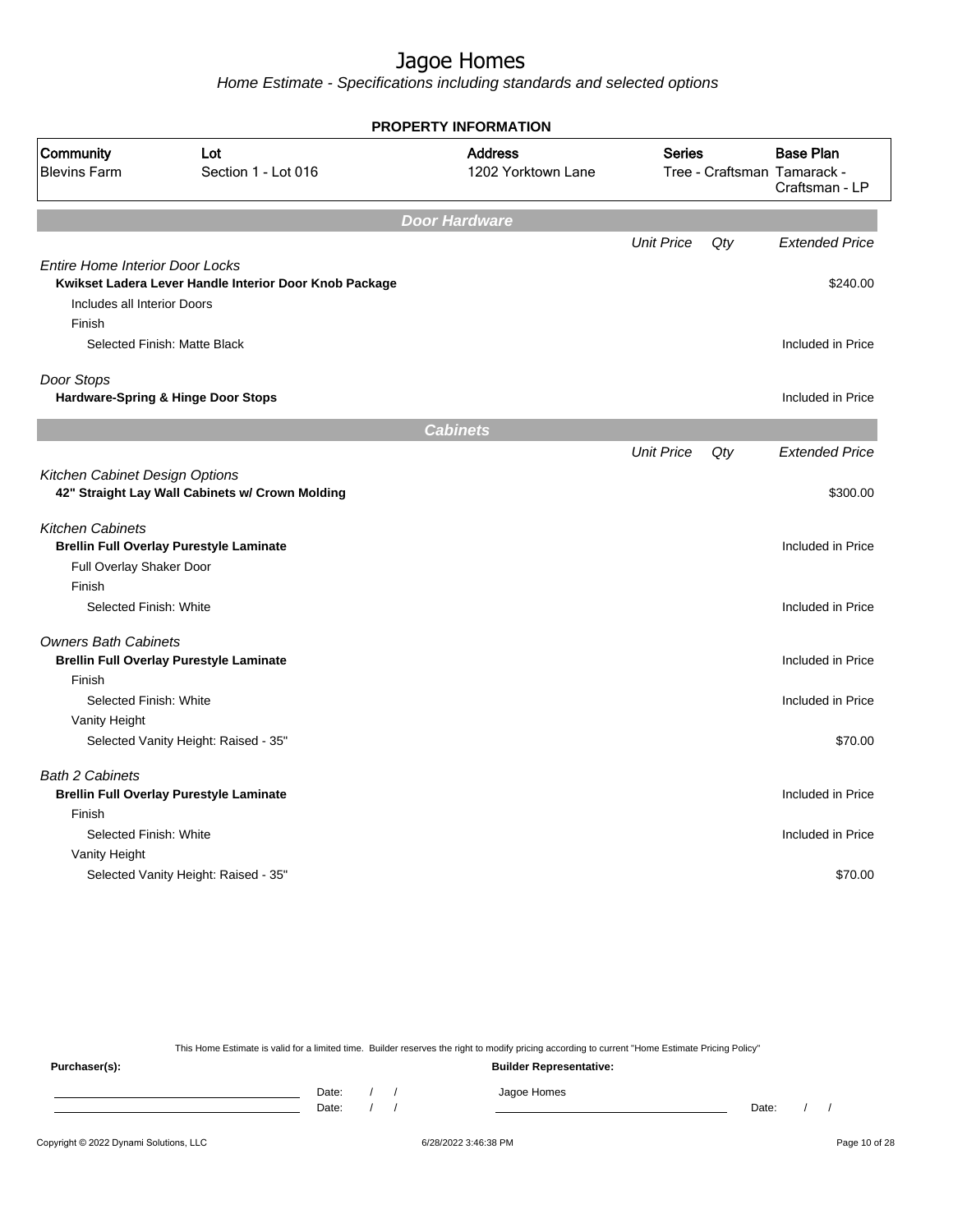|                                                              |                                                                                                                                    |                          | <b>PROPERTY INFORMATION</b>                                                                                                                      |                   |     |                                                                   |
|--------------------------------------------------------------|------------------------------------------------------------------------------------------------------------------------------------|--------------------------|--------------------------------------------------------------------------------------------------------------------------------------------------|-------------------|-----|-------------------------------------------------------------------|
| Community<br><b>Blevins Farm</b>                             | Lot<br>Section 1 - Lot 016                                                                                                         |                          | <b>Address</b><br>1202 Yorktown Lane                                                                                                             | <b>Series</b>     |     | <b>Base Plan</b><br>Tree - Craftsman Tamarack -<br>Craftsman - LP |
|                                                              |                                                                                                                                    |                          | <b>Cabinet Hardware</b>                                                                                                                          |                   |     |                                                                   |
|                                                              |                                                                                                                                    |                          |                                                                                                                                                  | <b>Unit Price</b> | Qty | <b>Extended Price</b>                                             |
| Kitchen Cabinet Hardware                                     |                                                                                                                                    |                          |                                                                                                                                                  |                   |     |                                                                   |
| <b>Rosalynn Collection</b>                                   |                                                                                                                                    |                          |                                                                                                                                                  |                   |     | \$0.00                                                            |
| Cabinet Door Hardware                                        |                                                                                                                                    |                          |                                                                                                                                                  |                   |     |                                                                   |
|                                                              | Selected Cabinet Door Hardware: 128mm                                                                                              |                          |                                                                                                                                                  |                   |     | Included in Price                                                 |
| <b>Cabinet Drawer Hardware</b>                               |                                                                                                                                    |                          |                                                                                                                                                  |                   |     |                                                                   |
|                                                              | Selected Cabinet Drawer Hardware: 128mm                                                                                            |                          |                                                                                                                                                  |                   |     | Included in Price                                                 |
| Finish                                                       |                                                                                                                                    |                          |                                                                                                                                                  |                   |     |                                                                   |
|                                                              | Selected Finish: Matte Black                                                                                                       |                          |                                                                                                                                                  |                   |     | Included in Price                                                 |
| <b>Owner's Bath Cabinet Hardware</b>                         |                                                                                                                                    |                          |                                                                                                                                                  |                   |     |                                                                   |
| <b>Rosalynn Collection</b>                                   |                                                                                                                                    |                          |                                                                                                                                                  |                   |     | \$0.00                                                            |
| <b>Cabinet Door Hardware</b>                                 |                                                                                                                                    |                          |                                                                                                                                                  |                   |     |                                                                   |
|                                                              | Selected Cabinet Door Hardware: 128mm                                                                                              |                          |                                                                                                                                                  |                   |     | Included in Price                                                 |
| <b>Cabinet Drawer Hardware</b>                               |                                                                                                                                    |                          |                                                                                                                                                  |                   |     |                                                                   |
|                                                              | Selected Cabinet Drawer Hardware: 128mm                                                                                            |                          |                                                                                                                                                  |                   |     | Included in Price                                                 |
| Finish                                                       |                                                                                                                                    |                          |                                                                                                                                                  |                   |     |                                                                   |
|                                                              | Selected Finish: Matte Black                                                                                                       |                          |                                                                                                                                                  |                   |     | Included in Price                                                 |
|                                                              |                                                                                                                                    |                          |                                                                                                                                                  |                   |     |                                                                   |
| <b>Bath 2 Cabinet Hardware</b><br><b>Rosalynn Collection</b> |                                                                                                                                    |                          |                                                                                                                                                  |                   |     | \$0.00                                                            |
| <b>Cabinet Door Hardware</b>                                 |                                                                                                                                    |                          |                                                                                                                                                  |                   |     |                                                                   |
|                                                              | Selected Cabinet Door Hardware: 128mm                                                                                              |                          |                                                                                                                                                  |                   |     | Included in Price                                                 |
| <b>Cabinet Drawer Hardware</b>                               |                                                                                                                                    |                          |                                                                                                                                                  |                   |     |                                                                   |
|                                                              | Selected Cabinet Drawer Hardware: 96mm                                                                                             |                          |                                                                                                                                                  |                   |     | Included in Price                                                 |
| Finish                                                       |                                                                                                                                    |                          |                                                                                                                                                  |                   |     |                                                                   |
|                                                              | Selected Finish: Matte Black                                                                                                       |                          |                                                                                                                                                  |                   |     | Included in Price                                                 |
|                                                              |                                                                                                                                    |                          | <b>Countertops</b>                                                                                                                               |                   |     |                                                                   |
|                                                              |                                                                                                                                    |                          |                                                                                                                                                  | <b>Unit Price</b> | Qty | <b>Extended Price</b>                                             |
|                                                              |                                                                                                                                    |                          |                                                                                                                                                  |                   |     |                                                                   |
| <b>Kitchen Countertops</b><br>Granite   3cm Class I          |                                                                                                                                    |                          |                                                                                                                                                  |                   |     | Included in Price                                                 |
|                                                              | Includes Stainless Steel Undermount Double Bowl Sink and 4 in Granite splash. Included                                             |                          |                                                                                                                                                  |                   |     |                                                                   |
|                                                              | splash will be removed if decorative backsplash is selected.<br>Granite is not seamless and seams will be visible and can be felt. |                          |                                                                                                                                                  |                   |     |                                                                   |
|                                                              | Colors could vary from samples due to the nature of natural stone.                                                                 |                          |                                                                                                                                                  |                   |     |                                                                   |
| Color                                                        |                                                                                                                                    |                          |                                                                                                                                                  |                   |     |                                                                   |
| Selected Color: Caledonia                                    |                                                                                                                                    |                          |                                                                                                                                                  |                   |     | Included in Price                                                 |
| Edge Profile                                                 |                                                                                                                                    |                          |                                                                                                                                                  |                   |     |                                                                   |
|                                                              | Selected Edge Profile: Pencil Edge Top & Bottom                                                                                    |                          |                                                                                                                                                  |                   |     | Included in Price                                                 |
|                                                              |                                                                                                                                    |                          | This Home Estimate is valid for a limited time. Builder reserves the right to modify pricing according to current "Home Estimate Pricing Policy" |                   |     |                                                                   |
| Purchaser(s):                                                |                                                                                                                                    |                          | <b>Builder Representative:</b>                                                                                                                   |                   |     |                                                                   |
|                                                              |                                                                                                                                    |                          |                                                                                                                                                  |                   |     |                                                                   |
|                                                              | Date:                                                                                                                              | $\overline{\phantom{a}}$ | Jagoe Homes                                                                                                                                      |                   |     |                                                                   |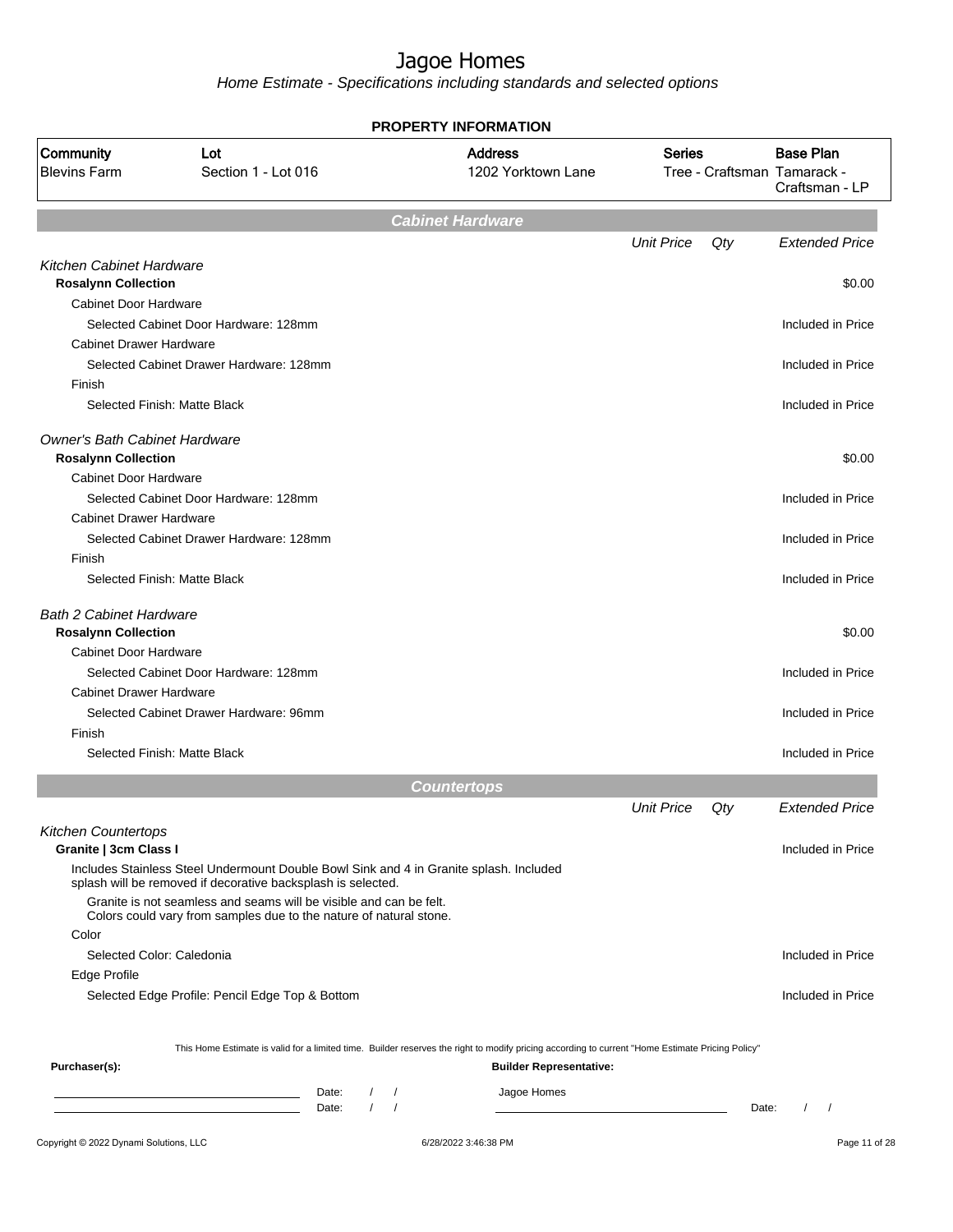|                                                                |                                                                                                                                                                                                                                                                                                                                                                                                                                                                                                                                                                                                                                 | <b>PROPERTY INFORMATION</b>                   |                                              |                                    |
|----------------------------------------------------------------|---------------------------------------------------------------------------------------------------------------------------------------------------------------------------------------------------------------------------------------------------------------------------------------------------------------------------------------------------------------------------------------------------------------------------------------------------------------------------------------------------------------------------------------------------------------------------------------------------------------------------------|-----------------------------------------------|----------------------------------------------|------------------------------------|
| <b>Community</b><br><b>Blevins Farm</b>                        | Lot<br>Section 1 - Lot 016                                                                                                                                                                                                                                                                                                                                                                                                                                                                                                                                                                                                      | <b>Address</b><br>1202 Yorktown Lane          | <b>Series</b><br>Tree - Craftsman Tamarack - | <b>Base Plan</b><br>Craftsman - LP |
|                                                                |                                                                                                                                                                                                                                                                                                                                                                                                                                                                                                                                                                                                                                 | <b>Countertops</b>                            |                                              |                                    |
|                                                                |                                                                                                                                                                                                                                                                                                                                                                                                                                                                                                                                                                                                                                 |                                               | <b>Unit Price</b><br>Qty                     | <b>Extended Price</b>              |
| Kitchen Backsplash - Tile<br>Subway Tile   4" x 12"<br>Daltile | Make a design statement in timeless subway tile.                                                                                                                                                                                                                                                                                                                                                                                                                                                                                                                                                                                |                                               |                                              | \$940.00                           |
| Ceramic Install Pattern                                        | Selected Ceramic Install Pattern: Straight Stack - Horizontal                                                                                                                                                                                                                                                                                                                                                                                                                                                                                                                                                                   |                                               |                                              | Included in Price                  |
| Color<br>Selected Color: White                                 |                                                                                                                                                                                                                                                                                                                                                                                                                                                                                                                                                                                                                                 |                                               |                                              | Included in Price                  |
| <b>Grout Color</b>                                             | Selected Grout Color: 02 Pewter                                                                                                                                                                                                                                                                                                                                                                                                                                                                                                                                                                                                 |                                               |                                              | Included in Price                  |
| Trim                                                           | Selected Trim: Jolly   Brushed Graphite                                                                                                                                                                                                                                                                                                                                                                                                                                                                                                                                                                                         |                                               |                                              | Included in Price                  |
| Owner's Bath Vanity Top                                        | <b>Cultured Marble   Double Rectangle Bowl</b>                                                                                                                                                                                                                                                                                                                                                                                                                                                                                                                                                                                  |                                               |                                              | \$390.00                           |
| abrasive products.<br>mildew and chips.<br>Color               | process, creating character, depth and interest that mimics its natural counterpart.<br>Low Maintenance - Cultured marble never needs to be sealed and is easy to clean with non-<br>Durable - Cultured marble is non-porous, making it extremely tough and resistant to stains,<br>Economical – In general, cultured marble is less expensive to fabricate and install than slab<br>marble, but will increase the overall value of a home just as natural stone products will.                                                                                                                                                 |                                               |                                              |                                    |
| Finish                                                         | Selected Color: Carerra Thunder                                                                                                                                                                                                                                                                                                                                                                                                                                                                                                                                                                                                 |                                               |                                              | Included in Price                  |
| Selected Finish: Matte                                         |                                                                                                                                                                                                                                                                                                                                                                                                                                                                                                                                                                                                                                 |                                               |                                              | Included in Price                  |
| Bath 2 Vanity Top                                              |                                                                                                                                                                                                                                                                                                                                                                                                                                                                                                                                                                                                                                 |                                               |                                              |                                    |
| abrasive products.<br>mildew and chips.<br>Color               | <b>Cultured Marble   Double Rectangle Bowl</b><br>Cultured Marble is Beautiful – Veining and patterns can be incorporated during the casting<br>process, creating character, depth and interest that mimics its natural counterpart.<br>Low Maintenance - Cultured marble never needs to be sealed and is easy to clean with non-<br>Durable - Cultured marble is non-porous, making it extremely tough and resistant to stains,<br>Economical - In general, cultured marble is less expensive to fabricate and install than slab<br>marble, but will increase the overall value of a home just as natural stone products will. |                                               |                                              | \$390.00                           |
|                                                                | Selected Color: Carerra Thunder                                                                                                                                                                                                                                                                                                                                                                                                                                                                                                                                                                                                 |                                               |                                              | Included in Price                  |
| Finish<br>Selected Finish: Matte                               |                                                                                                                                                                                                                                                                                                                                                                                                                                                                                                                                                                                                                                 |                                               |                                              | Included in Price                  |
|                                                                | This Home Estimate is valid for a limited time. Builder reserves the right to modify pricing according to current "Home Estimate Pricing Policy"                                                                                                                                                                                                                                                                                                                                                                                                                                                                                |                                               |                                              |                                    |
| Purchaser(s):                                                  | Date:<br>$\left  \right $<br>$\sqrt{1}$<br>Date:                                                                                                                                                                                                                                                                                                                                                                                                                                                                                                                                                                                | <b>Builder Representative:</b><br>Jagoe Homes | Date:                                        | $\sqrt{2}$                         |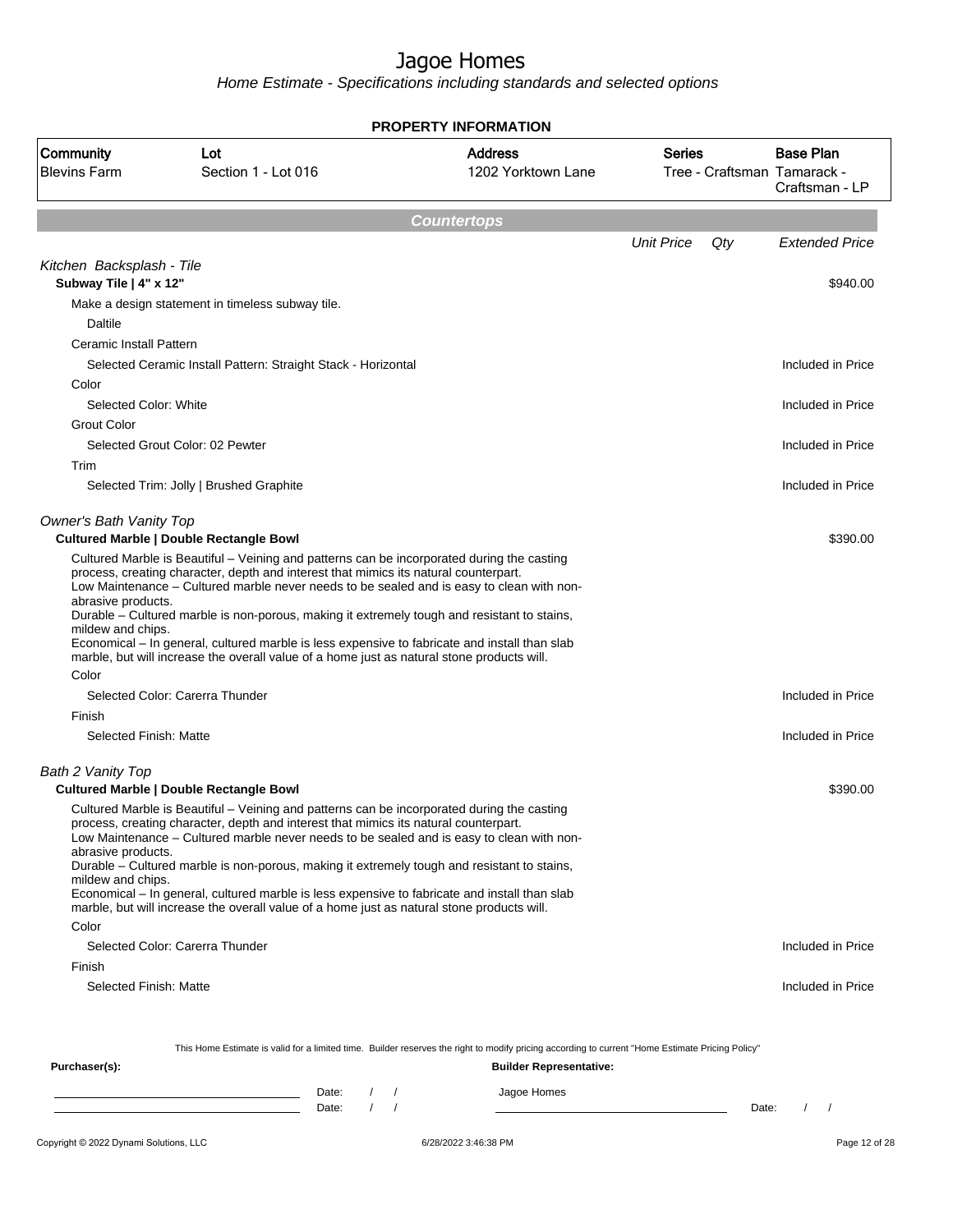Home Estimate - Specifications including standards and selected options

| Community<br><b>Address</b><br>Lot<br><b>Blevins Farm</b><br>Section 1 - Lot 016<br>1202 Yorktown Lane<br><b>Mirrors</b><br><b>Owner's Bath Mirrors</b><br>Reynolds Black   23.5x35.5   MT1851   Qty 2<br>• Iron frame<br>• Black powder coated finish<br>Designer Recommendation: The Reynolds Black is truly versatile and can be used with any<br>style décor and paired with all finishes.<br>Dimensions:<br>23.5"W X 35.5"H X 0.5"D<br>• Net weight: 20.2 lbs<br>· Gross weight: 23.5 lbs<br>Beveled Edged Mirrors, (Qty 2), 24" X 36"<br><b>Appliances</b><br>Range - Gas - Free Standing Continuous Grates<br>Finish<br>Selected Finish: Slate - JGBS66EEKES<br><b>Microwave - Slate</b><br>GE® 1.9 CU. FT. OVER-THE-RANGE SENSOR MICROWAVE OVEN<br>Technical Specification: APPROXIMATE DIMENSIONS (HxWxD)<br>16 5/16 H x 29 7/8 W x 15 9/16 D in<br>Finish<br>Selected Finish: Slate - JVM7195EKES<br><b>Dishwasher - Top Control</b><br>GE® TOP CONTROL WITH PLASTIC INTERIOR DISHWASHER WITH SANITIZE CYCLE &<br>DRY BOOST<br>Technical Specification: APPROXIMATE DIMENSIONS (HxWxD)<br>33 3/8 H x 23 3/4 W x 24 D in |                   |     |                                                                   |
|-----------------------------------------------------------------------------------------------------------------------------------------------------------------------------------------------------------------------------------------------------------------------------------------------------------------------------------------------------------------------------------------------------------------------------------------------------------------------------------------------------------------------------------------------------------------------------------------------------------------------------------------------------------------------------------------------------------------------------------------------------------------------------------------------------------------------------------------------------------------------------------------------------------------------------------------------------------------------------------------------------------------------------------------------------------------------------------------------------------------------------------|-------------------|-----|-------------------------------------------------------------------|
| Bath 2 Mirror<br>Kitchen Range<br>Kitchen Microwave or Microwave Hood<br>Kitchen Dishwasher                                                                                                                                                                                                                                                                                                                                                                                                                                                                                                                                                                                                                                                                                                                                                                                                                                                                                                                                                                                                                                       | <b>Series</b>     |     | <b>Base Plan</b><br>Tree - Craftsman Tamarack -<br>Craftsman - LP |
|                                                                                                                                                                                                                                                                                                                                                                                                                                                                                                                                                                                                                                                                                                                                                                                                                                                                                                                                                                                                                                                                                                                                   |                   |     |                                                                   |
|                                                                                                                                                                                                                                                                                                                                                                                                                                                                                                                                                                                                                                                                                                                                                                                                                                                                                                                                                                                                                                                                                                                                   | <b>Unit Price</b> | Qty | <b>Extended Price</b>                                             |
|                                                                                                                                                                                                                                                                                                                                                                                                                                                                                                                                                                                                                                                                                                                                                                                                                                                                                                                                                                                                                                                                                                                                   |                   |     | \$480.00                                                          |
|                                                                                                                                                                                                                                                                                                                                                                                                                                                                                                                                                                                                                                                                                                                                                                                                                                                                                                                                                                                                                                                                                                                                   |                   |     |                                                                   |
|                                                                                                                                                                                                                                                                                                                                                                                                                                                                                                                                                                                                                                                                                                                                                                                                                                                                                                                                                                                                                                                                                                                                   |                   |     |                                                                   |
|                                                                                                                                                                                                                                                                                                                                                                                                                                                                                                                                                                                                                                                                                                                                                                                                                                                                                                                                                                                                                                                                                                                                   |                   |     | \$80.00                                                           |
|                                                                                                                                                                                                                                                                                                                                                                                                                                                                                                                                                                                                                                                                                                                                                                                                                                                                                                                                                                                                                                                                                                                                   |                   |     |                                                                   |
|                                                                                                                                                                                                                                                                                                                                                                                                                                                                                                                                                                                                                                                                                                                                                                                                                                                                                                                                                                                                                                                                                                                                   | <b>Unit Price</b> | Qty | <b>Extended Price</b>                                             |
|                                                                                                                                                                                                                                                                                                                                                                                                                                                                                                                                                                                                                                                                                                                                                                                                                                                                                                                                                                                                                                                                                                                                   |                   |     | \$240.00                                                          |
|                                                                                                                                                                                                                                                                                                                                                                                                                                                                                                                                                                                                                                                                                                                                                                                                                                                                                                                                                                                                                                                                                                                                   |                   |     | \$240.00                                                          |
|                                                                                                                                                                                                                                                                                                                                                                                                                                                                                                                                                                                                                                                                                                                                                                                                                                                                                                                                                                                                                                                                                                                                   |                   |     |                                                                   |
|                                                                                                                                                                                                                                                                                                                                                                                                                                                                                                                                                                                                                                                                                                                                                                                                                                                                                                                                                                                                                                                                                                                                   |                   |     | \$160.00                                                          |
|                                                                                                                                                                                                                                                                                                                                                                                                                                                                                                                                                                                                                                                                                                                                                                                                                                                                                                                                                                                                                                                                                                                                   |                   |     |                                                                   |
|                                                                                                                                                                                                                                                                                                                                                                                                                                                                                                                                                                                                                                                                                                                                                                                                                                                                                                                                                                                                                                                                                                                                   |                   |     |                                                                   |
|                                                                                                                                                                                                                                                                                                                                                                                                                                                                                                                                                                                                                                                                                                                                                                                                                                                                                                                                                                                                                                                                                                                                   |                   |     | Included in Price                                                 |
|                                                                                                                                                                                                                                                                                                                                                                                                                                                                                                                                                                                                                                                                                                                                                                                                                                                                                                                                                                                                                                                                                                                                   |                   |     |                                                                   |
|                                                                                                                                                                                                                                                                                                                                                                                                                                                                                                                                                                                                                                                                                                                                                                                                                                                                                                                                                                                                                                                                                                                                   |                   |     | \$170.00                                                          |
|                                                                                                                                                                                                                                                                                                                                                                                                                                                                                                                                                                                                                                                                                                                                                                                                                                                                                                                                                                                                                                                                                                                                   |                   |     |                                                                   |
|                                                                                                                                                                                                                                                                                                                                                                                                                                                                                                                                                                                                                                                                                                                                                                                                                                                                                                                                                                                                                                                                                                                                   |                   |     |                                                                   |
| Finish<br>Selected Finish: Slate - GDT630PMRES                                                                                                                                                                                                                                                                                                                                                                                                                                                                                                                                                                                                                                                                                                                                                                                                                                                                                                                                                                                                                                                                                    |                   |     | Included in Price                                                 |
|                                                                                                                                                                                                                                                                                                                                                                                                                                                                                                                                                                                                                                                                                                                                                                                                                                                                                                                                                                                                                                                                                                                                   |                   |     |                                                                   |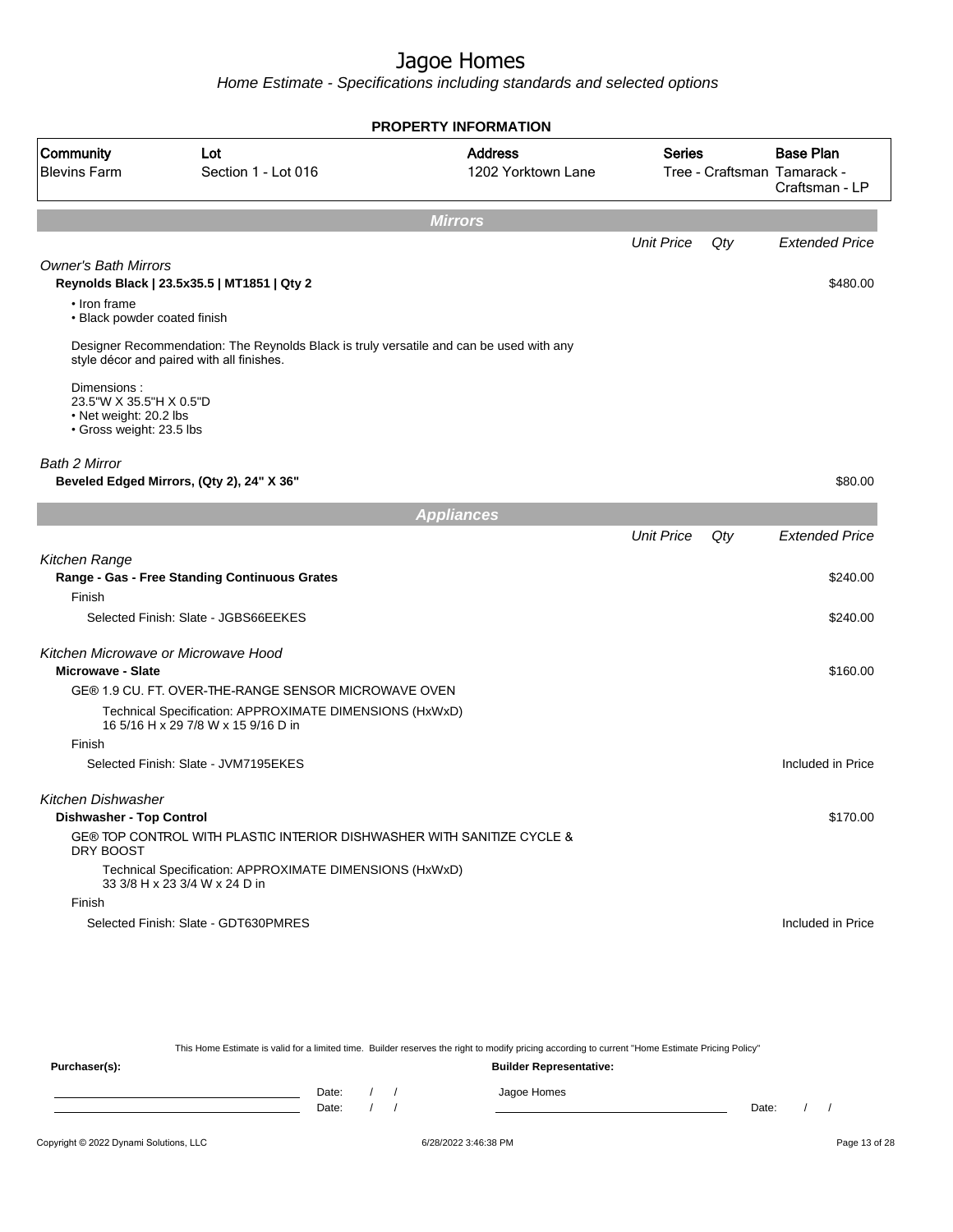|                                                                 |                                                                                                                                                        | <b>PROPERTY INFORMATION</b> |                   |     |                                               |
|-----------------------------------------------------------------|--------------------------------------------------------------------------------------------------------------------------------------------------------|-----------------------------|-------------------|-----|-----------------------------------------------|
| Community                                                       | Lot                                                                                                                                                    | <b>Address</b>              | <b>Series</b>     |     | <b>Base Plan</b>                              |
| <b>Blevins Farm</b>                                             | Section 1 - Lot 016                                                                                                                                    | 1202 Yorktown Lane          |                   |     | Tree - Craftsman Tamarack -<br>Craftsman - LP |
|                                                                 |                                                                                                                                                        | <b>Appliances</b>           |                   |     |                                               |
|                                                                 |                                                                                                                                                        |                             | <b>Unit Price</b> | Qty | <b>Extended Price</b>                         |
| Refrigerator                                                    |                                                                                                                                                        |                             |                   |     |                                               |
|                                                                 | Refrigerator - Side by Side w/ Ice & Water on Door                                                                                                     |                             |                   |     | Included in Price                             |
| Finish                                                          |                                                                                                                                                        |                             |                   |     |                                               |
|                                                                 | Selected Finish: Slate - GSS25GMPES                                                                                                                    |                             |                   |     | \$165.00                                      |
|                                                                 |                                                                                                                                                        |                             |                   |     |                                               |
|                                                                 |                                                                                                                                                        | <b>Plumbing</b>             |                   |     |                                               |
|                                                                 |                                                                                                                                                        |                             | <b>Unit Price</b> | Qty | <b>Extended Price</b>                         |
| Owner's Bath Fixture Color Package<br><b>Bath Fixture Color</b> |                                                                                                                                                        |                             |                   |     | Included in Price                             |
| Color                                                           |                                                                                                                                                        |                             |                   |     |                                               |
| Selected Color: White                                           |                                                                                                                                                        |                             |                   |     | Included in Price                             |
|                                                                 |                                                                                                                                                        |                             |                   |     |                                               |
| Owner's Bath Vanity                                             |                                                                                                                                                        |                             |                   |     |                                               |
| 72" Double Bowl                                                 |                                                                                                                                                        |                             |                   |     | Included in Price                             |
|                                                                 | See plans for details. Linen Closet may have to be removed if applicable.                                                                              |                             |                   |     |                                               |
| <b>Owner's Bath Lavatory Faucet</b>                             |                                                                                                                                                        |                             |                   |     |                                               |
| <b>Delta Ashlyn Collection</b>                                  |                                                                                                                                                        |                             |                   | 2   | Included in Price                             |
| Finish                                                          |                                                                                                                                                        |                             |                   |     |                                               |
|                                                                 | Selected Finish: Matte Black                                                                                                                           |                             |                   |     | \$280.00                                      |
| Spread                                                          |                                                                                                                                                        |                             |                   |     |                                               |
|                                                                 | Selected Spread: 3564   8" Spread                                                                                                                      |                             |                   |     | \$290.00                                      |
|                                                                 | Owner's Bath Towel Bar or Robe Hooks & Paper Holder                                                                                                    |                             |                   |     |                                               |
|                                                                 | Ashlyn Robe Hooks (Qty 2) & Paper Holder                                                                                                               |                             |                   |     | \$100.00                                      |
| Finish                                                          |                                                                                                                                                        |                             |                   |     |                                               |
|                                                                 | Selected Finish: Matte Black                                                                                                                           |                             |                   |     | \$60.00                                       |
|                                                                 | Owners Bath Tub/Shower or Shower Stall                                                                                                                 |                             |                   |     |                                               |
|                                                                 | Ceramic Shower #008 - 48" x 36" Subway Tile Shower, 2.5 Wall, w/Tile Floor, Bullnose, (2)<br>Corner Shelves, w/Frameless Shower Door - Tile to Ceiling |                             |                   |     | \$3,715.00                                    |
|                                                                 | Subway will be trimmed with matching Bullnose. See Drawing for Details.                                                                                |                             |                   |     |                                               |
| <b>Additional Shower Shelf</b>                                  |                                                                                                                                                        |                             |                   |     |                                               |
|                                                                 | Selected Additional Shower Shelf: N/A                                                                                                                  |                             |                   |     | Included in Price                             |
| Ceramic Color                                                   |                                                                                                                                                        |                             |                   |     |                                               |
|                                                                 | Selected Ceramic Color: White 4" x 12"                                                                                                                 |                             |                   |     | Included in Price                             |
| <b>Ceramic Direction</b>                                        |                                                                                                                                                        |                             |                   |     |                                               |
|                                                                 | Selected Ceramic Direction: Horizontal                                                                                                                 |                             |                   |     | Included in Price                             |
|                                                                 |                                                                                                                                                        |                             |                   |     |                                               |

|               |                                |       |  |  | This Home Estimate is valid for a limited time. Builder reserves the right to modify pricing according to current "Home Estimate Pricing Policy" |       |  |
|---------------|--------------------------------|-------|--|--|--------------------------------------------------------------------------------------------------------------------------------------------------|-------|--|
| Purchaser(s): | <b>Builder Representative:</b> |       |  |  |                                                                                                                                                  |       |  |
|               |                                | Date: |  |  | Jagoe Homes                                                                                                                                      |       |  |
|               |                                | Date: |  |  |                                                                                                                                                  | Date: |  |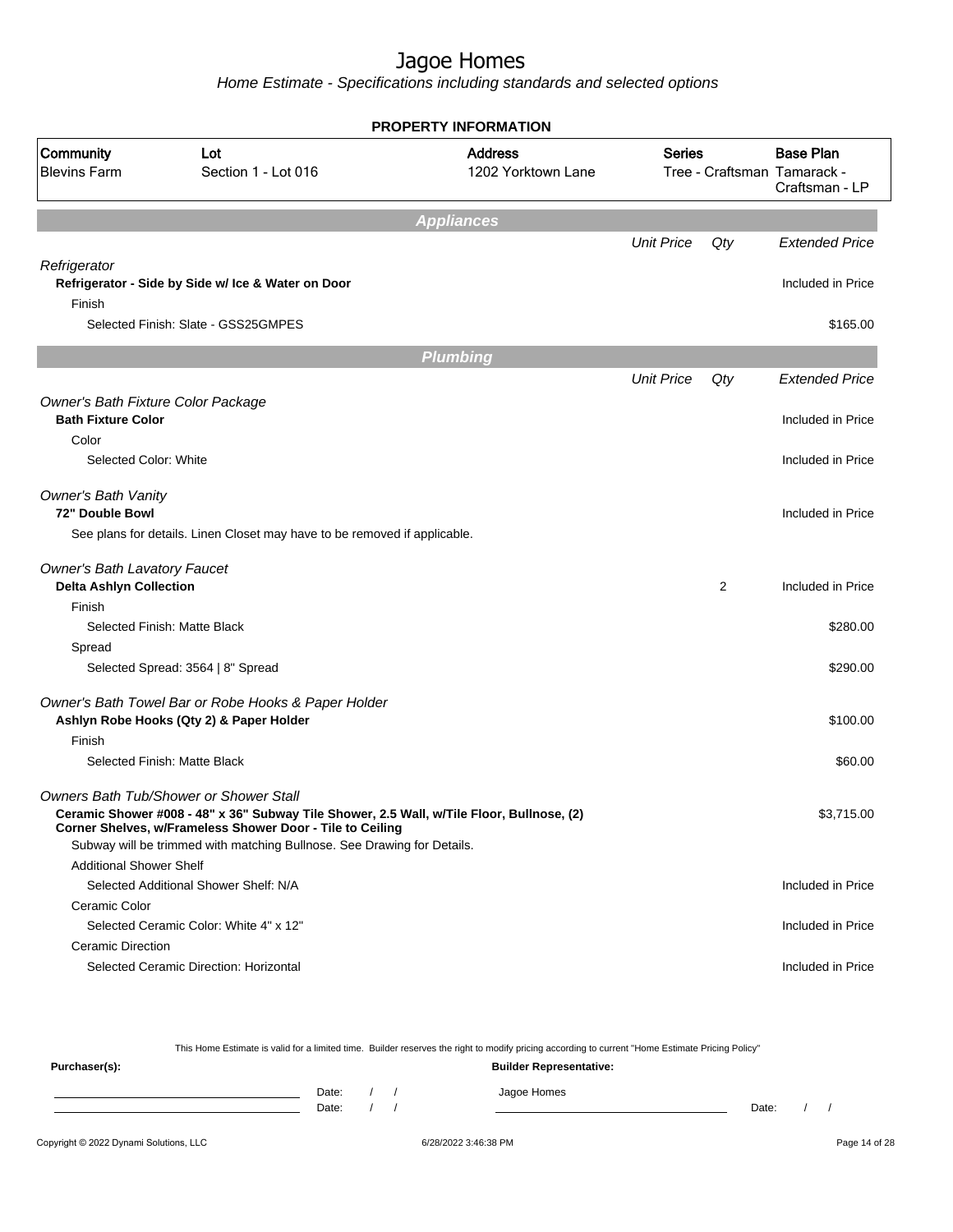Home Estimate - Specifications including standards and selected options

|                                         |                                                                                  | PROPERTY INFORMATION                 |                   |     |                                                                   |
|-----------------------------------------|----------------------------------------------------------------------------------|--------------------------------------|-------------------|-----|-------------------------------------------------------------------|
| Community<br><b>Blevins Farm</b>        | Lot<br>Section 1 - Lot 016                                                       | <b>Address</b><br>1202 Yorktown Lane | <b>Series</b>     |     | <b>Base Plan</b><br>Tree - Craftsman Tamarack -<br>Craftsman - LP |
|                                         |                                                                                  | <b>Plumbing</b>                      |                   |     |                                                                   |
|                                         |                                                                                  |                                      | <b>Unit Price</b> | Qty | <b>Extended Price</b>                                             |
|                                         | Owners Bath Tub/Shower or Shower Stall                                           |                                      |                   |     |                                                                   |
| Ceramic Install Pattern                 |                                                                                  |                                      |                   |     |                                                                   |
|                                         | Selected Ceramic Install Pattern: Half Offset                                    |                                      |                   |     | Included in Price                                                 |
| <b>Glass Pattern</b>                    |                                                                                  |                                      |                   |     |                                                                   |
|                                         | Selected Glass Pattern: Clear                                                    |                                      |                   |     | Included in Price                                                 |
| <b>Grout Color</b>                      |                                                                                  |                                      |                   |     |                                                                   |
|                                         | Selected Grout Color: 02 Pewter                                                  |                                      |                   |     | Included in Price                                                 |
| Shower Curb                             |                                                                                  |                                      |                   |     |                                                                   |
|                                         | Selected Shower Curb: White Carrara                                              |                                      |                   |     | Included in Price                                                 |
| Shower Door Finish                      |                                                                                  |                                      |                   |     |                                                                   |
| Shower Floor                            | Selected Shower Door Finish: Black                                               |                                      |                   |     | \$190.00                                                          |
|                                         | Selected Shower Floor: Pebble - Cultura Black                                    |                                      |                   |     | Included in Price                                                 |
| <b>Shower Shelving</b>                  |                                                                                  |                                      |                   |     |                                                                   |
|                                         | Selected Shower Shelving: White Carrara                                          |                                      |                   |     | Included in Price                                                 |
| Threshold                               |                                                                                  |                                      |                   |     |                                                                   |
|                                         | Selected Threshold: Standard w/Tile Floor                                        |                                      |                   |     | Included in Price                                                 |
| <b>Vertical Accent Insert</b>           |                                                                                  |                                      |                   |     |                                                                   |
|                                         | Selected Vertical Accent Insert: N/A w/ Horizontal Subway Direction              |                                      |                   |     | Included in Price                                                 |
|                                         |                                                                                  |                                      |                   |     |                                                                   |
|                                         | Owner's Bath Free Standing Tub w/Chrome Faucet                                   |                                      |                   |     |                                                                   |
|                                         | American Standard Cadet 66" Acrylic Free Standing Soaking Tub with Chrome Faucet |                                      |                   |     | \$1,000.00                                                        |
| See plans for details.                  | Walls may have to be moved to accommodate tub.                                   |                                      |                   |     |                                                                   |
| Color                                   |                                                                                  |                                      |                   |     |                                                                   |
| Selected Color: White                   |                                                                                  |                                      |                   |     | Included in Price                                                 |
| <b>Owner's Bath Shower Stall Faucet</b> |                                                                                  |                                      |                   |     |                                                                   |
|                                         | Delta Ashlyn Shower Stall Faucet T14264                                          |                                      |                   |     | Included in Price                                                 |
| Model # T14264                          |                                                                                  |                                      |                   |     |                                                                   |
| Finish                                  |                                                                                  |                                      |                   |     |                                                                   |
| Selected Finish: Matte Black            |                                                                                  |                                      |                   |     | \$220.00                                                          |
| <b>Owner's Bath Commode</b>             |                                                                                  |                                      |                   |     |                                                                   |
| <b>Hymont/Elongated Commode</b>         |                                                                                  |                                      |                   |     | \$195.00                                                          |
| Hymont is approx. 17" tall              |                                                                                  |                                      |                   |     |                                                                   |

This Home Estimate is valid for a limited time. Builder reserves the right to modify pricing according to current "Home Estimate Pricing Policy" **Purchaser(s): Builder Representative:** Date: / / Jagoe Homes<br>Date: / / Jagoe Homes Date: / / Date: / /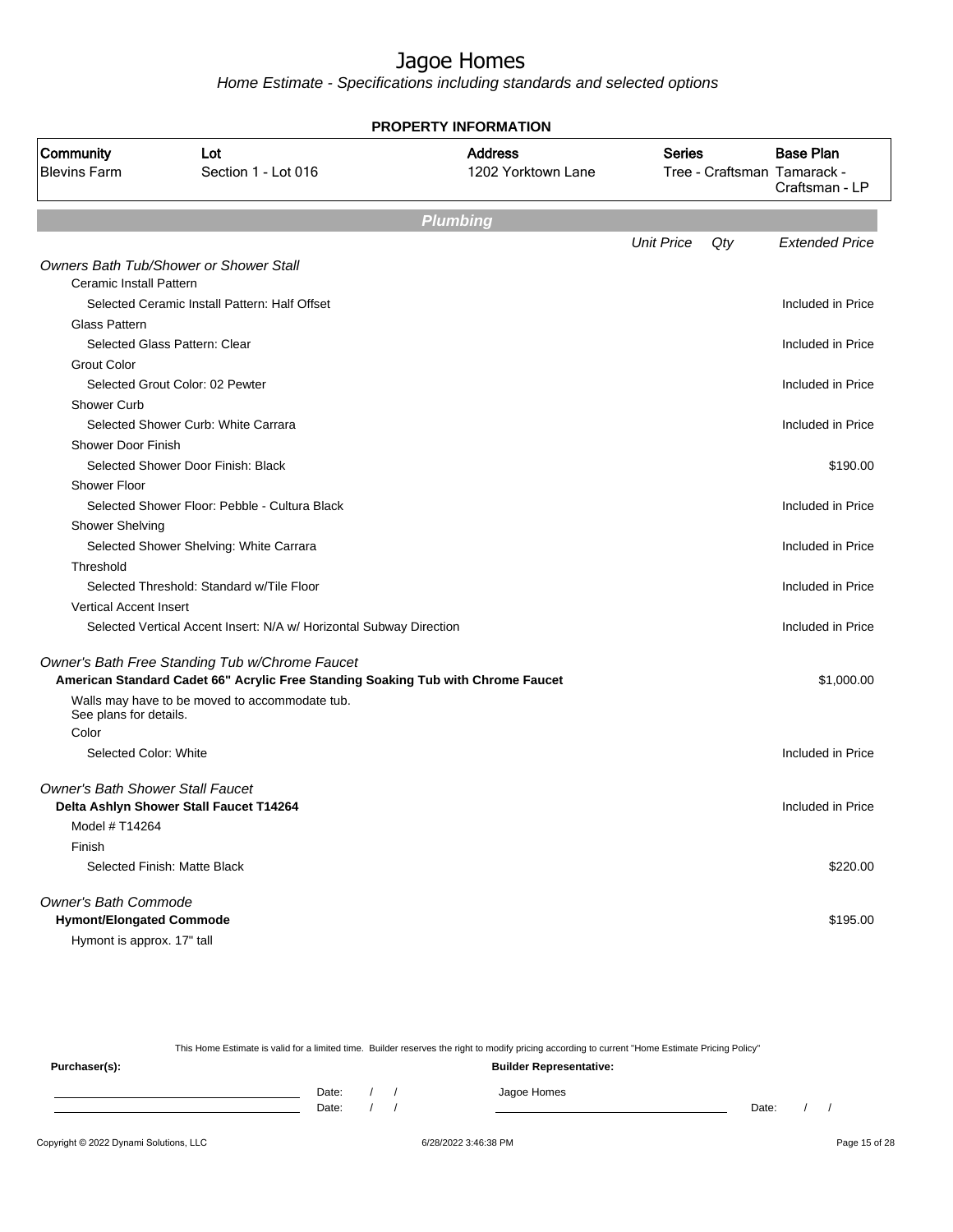Home Estimate - Specifications including standards and selected options

| <b>PROPERTY INFORMATION</b>              |                                                                            |                                      |                   |     |                                                 |  |  |
|------------------------------------------|----------------------------------------------------------------------------|--------------------------------------|-------------------|-----|-------------------------------------------------|--|--|
| <b>Community</b><br><b>Blevins Farm</b>  | Lot<br>Section 1 - Lot 016                                                 | <b>Address</b><br>1202 Yorktown Lane | <b>Series</b>     |     | <b>Base Plan</b><br>Tree - Craftsman Tamarack - |  |  |
|                                          |                                                                            |                                      |                   |     | Craftsman - LP                                  |  |  |
|                                          |                                                                            | <b>Plumbing</b>                      |                   |     |                                                 |  |  |
|                                          |                                                                            |                                      | <b>Unit Price</b> | Qty | <b>Extended Price</b>                           |  |  |
| <b>Bath 2 Fixture Color Package</b>      |                                                                            |                                      |                   |     |                                                 |  |  |
| <b>Bath Fixture Color</b>                |                                                                            |                                      |                   |     | Included in Price                               |  |  |
| Color                                    |                                                                            |                                      |                   |     |                                                 |  |  |
| Selected Color: White                    |                                                                            |                                      |                   |     | Included in Price                               |  |  |
| Bath 2 Vanity                            |                                                                            |                                      |                   |     |                                                 |  |  |
| 60" Double Bowl                          |                                                                            |                                      |                   |     | \$1,560.00                                      |  |  |
| Bath 2 Commode                           |                                                                            |                                      |                   |     |                                                 |  |  |
| <b>Hymont/Elongated Commode</b>          |                                                                            |                                      |                   |     | \$195.00                                        |  |  |
| Hymont is approx. 17" tall               |                                                                            |                                      |                   |     |                                                 |  |  |
| <b>Bath 2 Lavatory Faucet</b>            |                                                                            |                                      |                   |     |                                                 |  |  |
| <b>Delta Ashlyn Collection</b>           |                                                                            |                                      |                   | 2   | Included in Price                               |  |  |
| Finish                                   |                                                                            |                                      |                   |     |                                                 |  |  |
|                                          | Selected Finish: Matte Black                                               |                                      |                   |     | \$280.00                                        |  |  |
| Spread                                   |                                                                            |                                      |                   |     |                                                 |  |  |
|                                          | Selected Spread: 3564   8" Spread                                          |                                      |                   |     | \$290.00                                        |  |  |
| Bath 2 Towel Bar & Paper Holder          |                                                                            |                                      |                   |     |                                                 |  |  |
|                                          | Ashlyn Towel Bar and Paper Holder                                          |                                      |                   |     | \$95.00                                         |  |  |
| Finish                                   |                                                                            |                                      |                   |     |                                                 |  |  |
|                                          | Selected Finish: Matte Black                                               |                                      |                   |     | \$55.00                                         |  |  |
| <b>Bath 2 Tub/Shower or Shower Stall</b> |                                                                            |                                      |                   |     |                                                 |  |  |
| 60" Fiberglass Tub/Shower                |                                                                            |                                      |                   |     | Included in Price                               |  |  |
| <b>Bath 2 Tub/Shower Faucet</b>          |                                                                            |                                      |                   |     |                                                 |  |  |
|                                          | Delta Ashlyn Tub/Shower Faucet T14464                                      |                                      |                   |     | Included in Price                               |  |  |
| Finish                                   |                                                                            |                                      |                   |     |                                                 |  |  |
|                                          | Selected Finish: Matte Black                                               |                                      |                   |     | \$270.00                                        |  |  |
| <b>Kitchen Sink</b>                      |                                                                            |                                      |                   |     |                                                 |  |  |
|                                          | Blanco Precis Undermount Sink - Super Single Bowl w/Chrome Disposal Flange |                                      |                   |     | \$680.00                                        |  |  |
| Sink 9 1/2" Deep                         |                                                                            |                                      |                   |     |                                                 |  |  |
| Color                                    |                                                                            |                                      |                   |     |                                                 |  |  |
|                                          | Selected Color: Anthracite 440149                                          |                                      |                   |     | Included in Price                               |  |  |

This Home Estimate is valid for a limited time. Builder reserves the right to modify pricing according to current "Home Estimate Pricing Policy"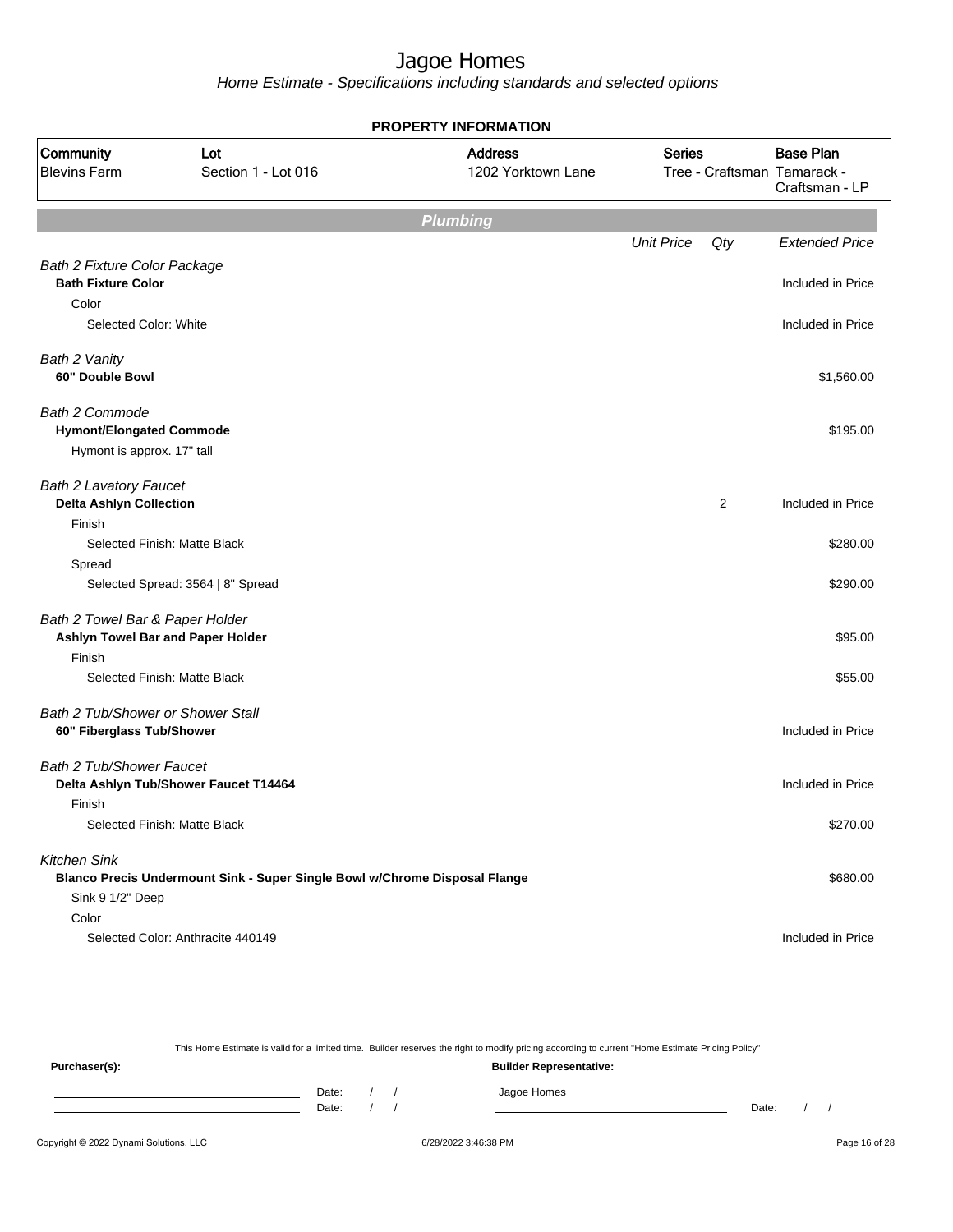| <b>Base Plan</b><br><b>Series</b><br>1202 Yorktown Lane<br>Tree - Craftsman Tamarack -<br>Craftsman - LP<br><b>Unit Price</b><br>Qty<br><b>Extended Price</b>                                                |
|--------------------------------------------------------------------------------------------------------------------------------------------------------------------------------------------------------------|
|                                                                                                                                                                                                              |
|                                                                                                                                                                                                              |
|                                                                                                                                                                                                              |
| \$310.00                                                                                                                                                                                                     |
| \$140.00                                                                                                                                                                                                     |
| Included in Price                                                                                                                                                                                            |
| Included in Price                                                                                                                                                                                            |
| \$970.00                                                                                                                                                                                                     |
| Included in Price                                                                                                                                                                                            |
| Included in Price                                                                                                                                                                                            |
| Included in Price                                                                                                                                                                                            |
| Included in Price                                                                                                                                                                                            |
| Included in Price                                                                                                                                                                                            |
| Included in Price                                                                                                                                                                                            |
| Included in Price                                                                                                                                                                                            |
| <b>Electrical, Media, Communications</b>                                                                                                                                                                     |
| <b>Unit Price</b><br>Qty<br><b>Extended Price</b>                                                                                                                                                            |
| Included in Price                                                                                                                                                                                            |
| This Home Estimate is valid for a limited time. Builder reserves the right to modify pricing according to current "Home Estimate Pricing Policy"<br><b>Builder Representative:</b><br>Date:<br>$\frac{1}{2}$ |
|                                                                                                                                                                                                              |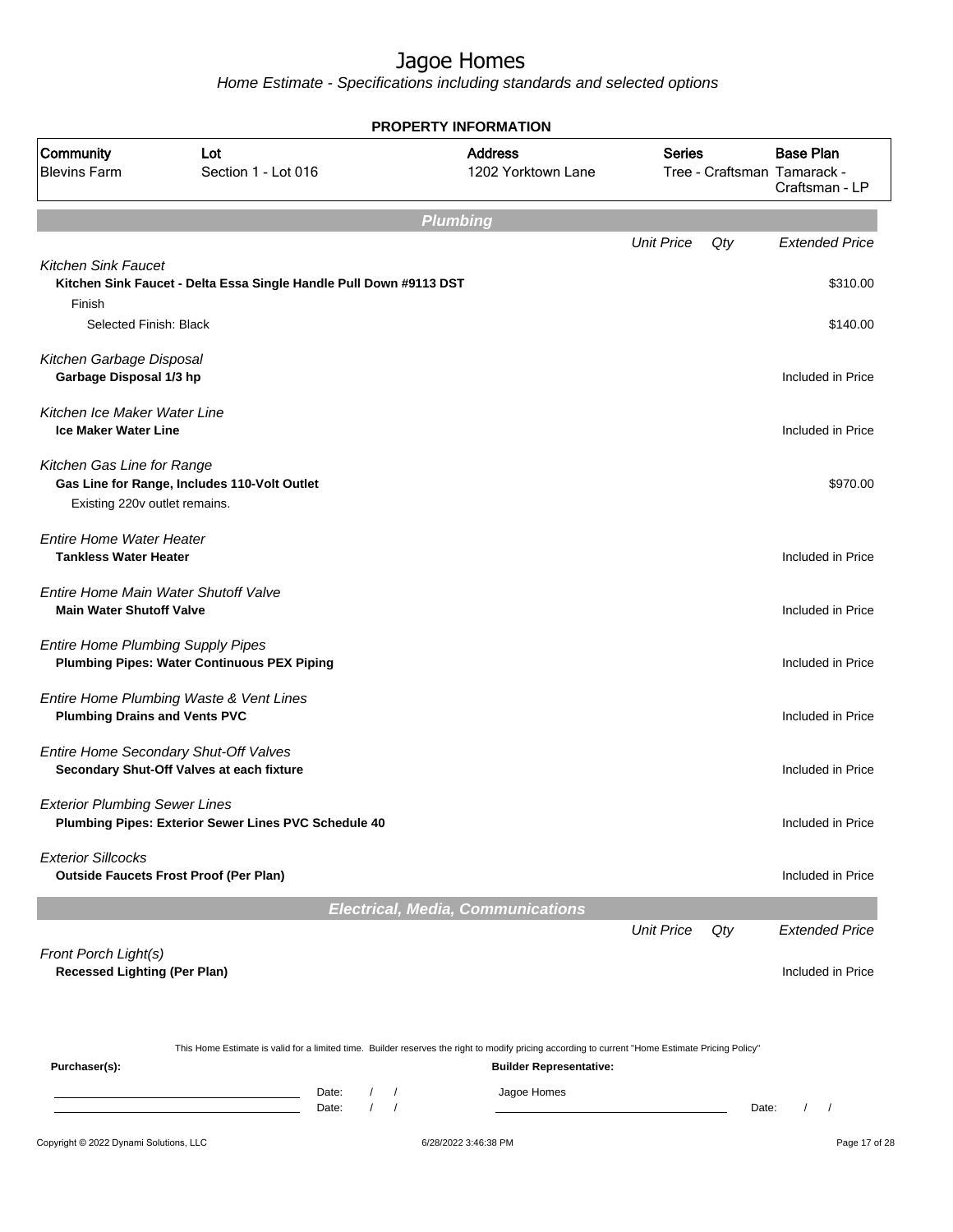Home Estimate - Specifications including standards and selected options

|                                                                        |                                                                                                                                 | <b>PROPERTY INFORMATION</b>              |                   |     |                                                 |
|------------------------------------------------------------------------|---------------------------------------------------------------------------------------------------------------------------------|------------------------------------------|-------------------|-----|-------------------------------------------------|
| Community<br><b>Blevins Farm</b>                                       | Lot<br>Section 1 - Lot 016                                                                                                      | <b>Address</b><br>1202 Yorktown Lane     | <b>Series</b>     |     | <b>Base Plan</b><br>Tree - Craftsman Tamarack - |
|                                                                        |                                                                                                                                 |                                          |                   |     | Craftsman - LP                                  |
|                                                                        |                                                                                                                                 | <b>Electrical, Media, Communications</b> |                   |     |                                                 |
|                                                                        |                                                                                                                                 |                                          | <b>Unit Price</b> | Qty | <b>Extended Price</b>                           |
| Foyer Light(s)                                                         |                                                                                                                                 |                                          |                   |     |                                                 |
|                                                                        | Recessed Light (1) ILO Standard Flush Mount                                                                                     |                                          |                   |     | \$80.00                                         |
|                                                                        |                                                                                                                                 |                                          |                   |     |                                                 |
| <b>Family Room Ceiling Fixture</b>                                     |                                                                                                                                 |                                          |                   |     |                                                 |
|                                                                        | Ceiling Fan 52" Kichler Pro #330018, Fan Only                                                                                   |                                          |                   |     | Included in Price                               |
| Color                                                                  |                                                                                                                                 |                                          |                   |     |                                                 |
|                                                                        | Selected Color: Satin Black w/Satin Black Blades                                                                                |                                          |                   |     | Included in Price                               |
| Family Room Recessed Light(s)                                          |                                                                                                                                 |                                          |                   |     |                                                 |
| <b>Recessed Lighting (Per Plan)</b>                                    |                                                                                                                                 |                                          |                   |     | Included in Price                               |
|                                                                        |                                                                                                                                 |                                          |                   |     |                                                 |
| <b>Kitchen Ceiling Lighting</b><br><b>Recessed Lighting (Per Plan)</b> |                                                                                                                                 |                                          |                   |     | Included in Price                               |
|                                                                        |                                                                                                                                 |                                          |                   |     |                                                 |
|                                                                        | Additional Kitchen Ceiling Lighting on Separate Switch                                                                          |                                          |                   |     |                                                 |
|                                                                        | Pendant Hanging Task Lights - Kichler Everly #42046 (Qty 2)                                                                     |                                          |                   |     | \$690.00                                        |
| Finish                                                                 |                                                                                                                                 |                                          |                   |     |                                                 |
| Selected Finish: Black                                                 |                                                                                                                                 |                                          |                   |     | Included in Price                               |
| Kitchen Under Cabinet Light                                            |                                                                                                                                 |                                          |                   |     |                                                 |
|                                                                        | Under Cabinet Lighting Package, qty 4                                                                                           |                                          |                   |     | \$480.00                                        |
|                                                                        | Includes one under counter lighting package to be installed in predetermined location under                                     |                                          |                   |     |                                                 |
| wall cabinets in the kitchen.                                          |                                                                                                                                 |                                          |                   |     |                                                 |
|                                                                        | This includes (4) under counter lights.                                                                                         |                                          |                   |     |                                                 |
| <b>Kitchen GFI Outlet</b>                                              |                                                                                                                                 |                                          |                   |     |                                                 |
| Interior GFI Outlet(s)                                                 |                                                                                                                                 |                                          |                   |     | Included in Price                               |
|                                                                        |                                                                                                                                 |                                          |                   |     |                                                 |
| Kitchen Range Receptacle<br>Range 220 Volt Receptacle                  |                                                                                                                                 |                                          |                   |     | Included in Price                               |
|                                                                        |                                                                                                                                 |                                          |                   |     |                                                 |
| Dining Room Ceiling Light(s)                                           |                                                                                                                                 |                                          |                   |     |                                                 |
| <b>Recessed Lighting (Per Plan)</b>                                    |                                                                                                                                 |                                          |                   |     | Included in Price                               |
|                                                                        |                                                                                                                                 |                                          |                   |     |                                                 |
|                                                                        | Dining Area or Dining Room Additional Ceiling Light<br>Light Outlet with Switch for Future Light, to be Capped with Plate Cover |                                          |                   |     | \$100.00                                        |
|                                                                        |                                                                                                                                 |                                          |                   |     |                                                 |
| Main Level Hall Ceiling Light(s)                                       |                                                                                                                                 |                                          |                   |     |                                                 |
| <b>Recessed Lighting (Per Plan)</b>                                    |                                                                                                                                 |                                          |                   |     | Included in Price                               |

This Home Estimate is valid for a limited time. Builder reserves the right to modify pricing according to current "Home Estimate Pricing Policy" **Purchaser(s): Builder Representative:** Date: / / Jagoe Homes<br>Date: / / Jagoe Homes Date: / / Date: / /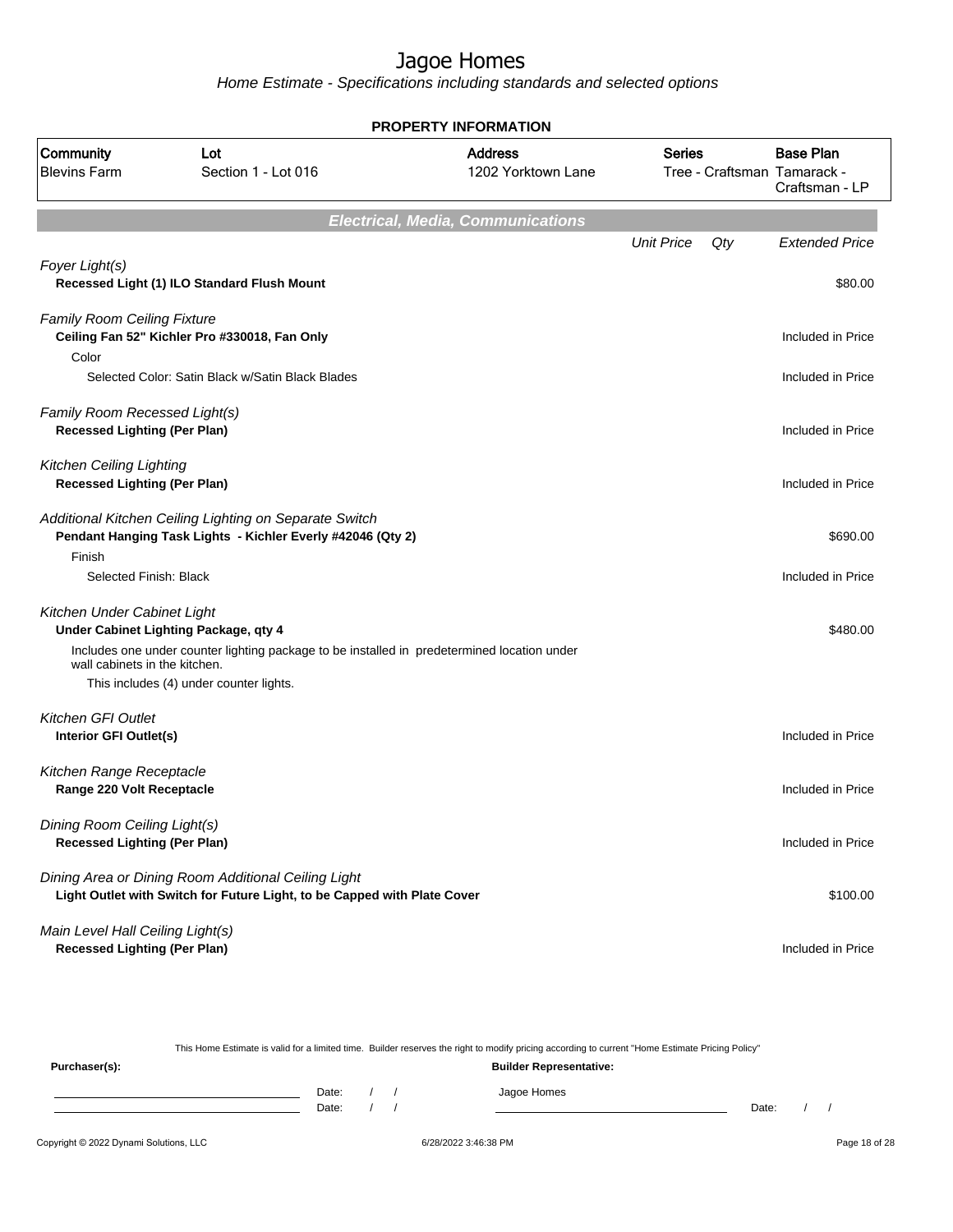Home Estimate - Specifications including standards and selected options

|                                                                                 |                                                                                                                                                                                         | <b>PROPERTY INFORMATION</b>              |                   |     |                                                                   |
|---------------------------------------------------------------------------------|-----------------------------------------------------------------------------------------------------------------------------------------------------------------------------------------|------------------------------------------|-------------------|-----|-------------------------------------------------------------------|
| Community<br><b>Blevins Farm</b>                                                | Lot<br>Section 1 - Lot 016                                                                                                                                                              | <b>Address</b><br>1202 Yorktown Lane     | Series            |     | <b>Base Plan</b><br>Tree - Craftsman Tamarack -<br>Craftsman - LP |
|                                                                                 |                                                                                                                                                                                         | <b>Electrical, Media, Communications</b> |                   |     |                                                                   |
| <b>Laundry Ceiling Light</b>                                                    | Satco - 7" Square Flush Mount, 13.5 Watt/LED                                                                                                                                            |                                          | <b>Unit Price</b> | Qty | <b>Extended Price</b><br>\$25.00                                  |
| Laundry Dryer Receptacle<br>Dryer 220 Volt Receptacle                           |                                                                                                                                                                                         |                                          |                   |     | Included in Price                                                 |
| <b>Owner's Suite Ceiling Light</b>                                              | Recessed Lighting (4) ILO Standard Bedroom Flush Mount Light                                                                                                                            |                                          |                   |     | \$470.00                                                          |
| Owner's Closet Light(s)                                                         | Satco - 7" Square Flush Mount, 13.5 Watt/LED                                                                                                                                            |                                          |                   |     | \$30.00                                                           |
| <b>Owner's Bath Vanity Light</b><br>Winslow   4 Lite   30"   45887   Qty 2      | The Winslow vanity light features a classic look with clear seeded glass. Winslow vanity light<br>is perfect in several aesthetic environments, including traditional and transitional. |                                          |                   |     | \$400.00                                                          |
| mix in finishes.<br>Finish<br>Selected Finish: Black BK                         | Designer Recommendation: Pair Winslow in Black with Chrome Faucets for a classic but fun                                                                                                |                                          |                   |     | Included in Price                                                 |
| Owner's Bath Shower or Tub/Shower Light<br>Recessed Can Light Fixture w/ Switch |                                                                                                                                                                                         |                                          |                   |     | \$0.00                                                            |
| Recessed Light (1) Above Tub                                                    | Deluxe Owner's Bath (1) Recessed Can above Tub                                                                                                                                          |                                          |                   |     | Included in Price                                                 |
| Recessed Light (1) Above Shower                                                 | Deluxe Owner's Bath (1) Recessed Can above Shower                                                                                                                                       |                                          |                   |     | Included in Price                                                 |
| Owner's Bath Exhaust Fan or Fan/Light<br><b>Bath Exhaust Fan w/ Light</b>       |                                                                                                                                                                                         |                                          |                   |     | \$120.00                                                          |
| Owner's Bath 2nd Exhaust Fan or Fan/Light<br><b>Bath Exhaust Fan w/ Light</b>   |                                                                                                                                                                                         |                                          |                   |     | Included in Price                                                 |
| <b>Owner's Bath GFI Outlet</b><br><b>GFI Interior Outlet(s)</b>                 |                                                                                                                                                                                         |                                          |                   |     | Included in Price                                                 |

This Home Estimate is valid for a limited time. Builder reserves the right to modify pricing according to current "Home Estimate Pricing Policy" **Purchaser(s): Builder Representative:** Date: / / Jagoe Homes<br>Date: / / Jagoe Homes Date: / / **Date: / / 2006** Date: / / / Date: / / / Date: / / / 2006 Date: / / / 2006 Date: / / / 2006 Date: / / / 2006 Date: / / / 2007 Date: / / / 2007 Date: / / / 2007 Date: / / / 2007 Date: / / / 2007 Date: / / / 2007 D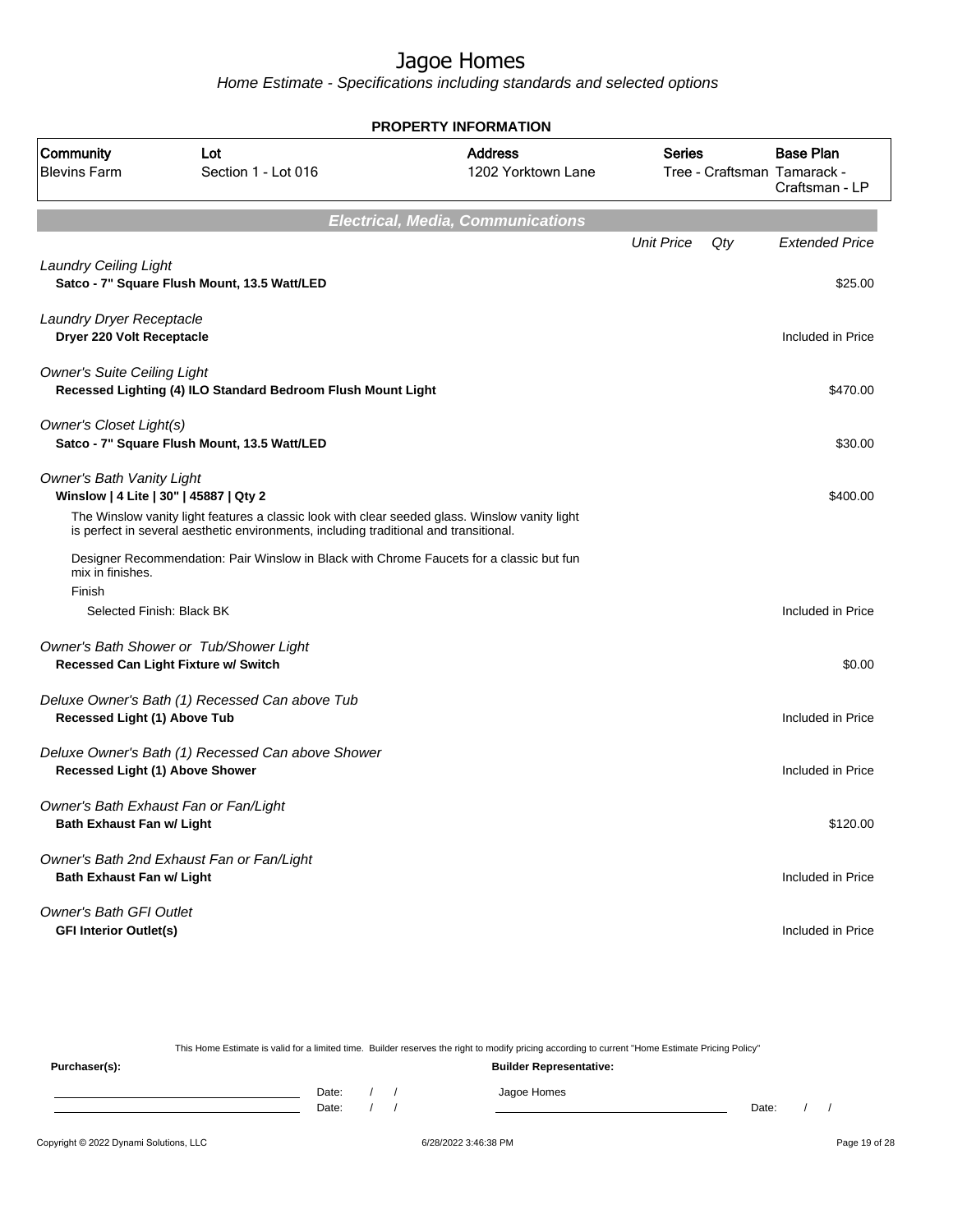Home Estimate - Specifications including standards and selected options

|                                                               |                                                                                                                                                                                         | <b>PROPERTY INFORMATION</b>                                                                                                                      |                                              |                                    |
|---------------------------------------------------------------|-----------------------------------------------------------------------------------------------------------------------------------------------------------------------------------------|--------------------------------------------------------------------------------------------------------------------------------------------------|----------------------------------------------|------------------------------------|
| Community<br><b>Blevins Farm</b>                              | Lot<br>Section 1 - Lot 016                                                                                                                                                              | <b>Address</b><br>1202 Yorktown Lane                                                                                                             | <b>Series</b><br>Tree - Craftsman Tamarack - | <b>Base Plan</b><br>Craftsman - LP |
|                                                               |                                                                                                                                                                                         | <b>Electrical, Media, Communications</b>                                                                                                         |                                              |                                    |
|                                                               |                                                                                                                                                                                         |                                                                                                                                                  | <b>Unit Price</b><br>Qty                     | <b>Extended Price</b>              |
| <b>Bedroom 2 Ceiling Light</b><br>Flush Mount Light   3 Bulb  |                                                                                                                                                                                         |                                                                                                                                                  |                                              | Included in Price                  |
| Finish<br>Selected Finish: Black                              |                                                                                                                                                                                         |                                                                                                                                                  |                                              | Included in Price                  |
| <b>Bedroom 3 Ceiling Light</b><br>Flush Mount Light   3 Bulb  |                                                                                                                                                                                         |                                                                                                                                                  |                                              | Included in Price                  |
| Finish                                                        |                                                                                                                                                                                         |                                                                                                                                                  |                                              |                                    |
| Selected Finish: Black                                        |                                                                                                                                                                                         |                                                                                                                                                  |                                              | Included in Price                  |
| Bedroom 4 Ceiling Light(s)<br>Flush Mount Light   3 Bulb      |                                                                                                                                                                                         |                                                                                                                                                  |                                              | Included in Price                  |
| Finish                                                        |                                                                                                                                                                                         |                                                                                                                                                  |                                              |                                    |
| Selected Finish: Black                                        |                                                                                                                                                                                         |                                                                                                                                                  |                                              | Included in Price                  |
| Bath 2 Vanity Light                                           | Winslow   3 Light   21.5"   45886   Qty 2                                                                                                                                               |                                                                                                                                                  |                                              | \$380.00                           |
|                                                               | The Winslow vanity light features a classic look with clear seeded glass. Winslow vanity light<br>is perfect in several aesthetic environments, including traditional and transitional. |                                                                                                                                                  |                                              |                                    |
| mix in finishes.                                              | Designer Recommendation: Pair Winslow in Black with Chrome Faucets for a classic but fun                                                                                                |                                                                                                                                                  |                                              |                                    |
| Finish                                                        |                                                                                                                                                                                         |                                                                                                                                                  |                                              |                                    |
| Selected Finish: Black BK                                     |                                                                                                                                                                                         |                                                                                                                                                  |                                              | Included in Price                  |
| <b>Bath 2 Additional Tub/Shower Light</b>                     | Additional Tub/Shower Light Fixture w/ Switch                                                                                                                                           |                                                                                                                                                  |                                              | \$195.00                           |
|                                                               | Includes one tub/shower special recessed light fixture with switch in choice of bathroom.                                                                                               |                                                                                                                                                  |                                              |                                    |
|                                                               | Technical Specification: Buyer must indicate choice of bath.                                                                                                                            |                                                                                                                                                  |                                              |                                    |
| Bath 2 Exhaust Fan or Fan/Light<br>Bath Exhaust Fan, Fan Only |                                                                                                                                                                                         |                                                                                                                                                  |                                              | Included in Price                  |
| <b>Bath 2 GFI Outlet</b><br>Interior GFI Outlet(s)            |                                                                                                                                                                                         |                                                                                                                                                  |                                              | Included in Price                  |
| Garage Ceiling Light(s)                                       | Satco - 9" Square Flush Mount, 18.5 Watt/LED (Qty 4)                                                                                                                                    |                                                                                                                                                  |                                              | \$380.00                           |
| Garage Opener<br><b>Garage Door Opener Pre-Wire</b>           |                                                                                                                                                                                         |                                                                                                                                                  |                                              | Included in Price                  |
|                                                               |                                                                                                                                                                                         | This Home Estimate is valid for a limited time. Builder reserves the right to modify pricing according to current "Home Estimate Pricing Policy" |                                              |                                    |
| Purchaser(s):                                                 |                                                                                                                                                                                         | <b>Builder Representative:</b>                                                                                                                   |                                              |                                    |
|                                                               | Date:                                                                                                                                                                                   | Jagoe Homes                                                                                                                                      |                                              |                                    |

Date: / / Jagoe Homes<br>Date: / / Jensies 1990 1990 1991 Date: / / Date: / /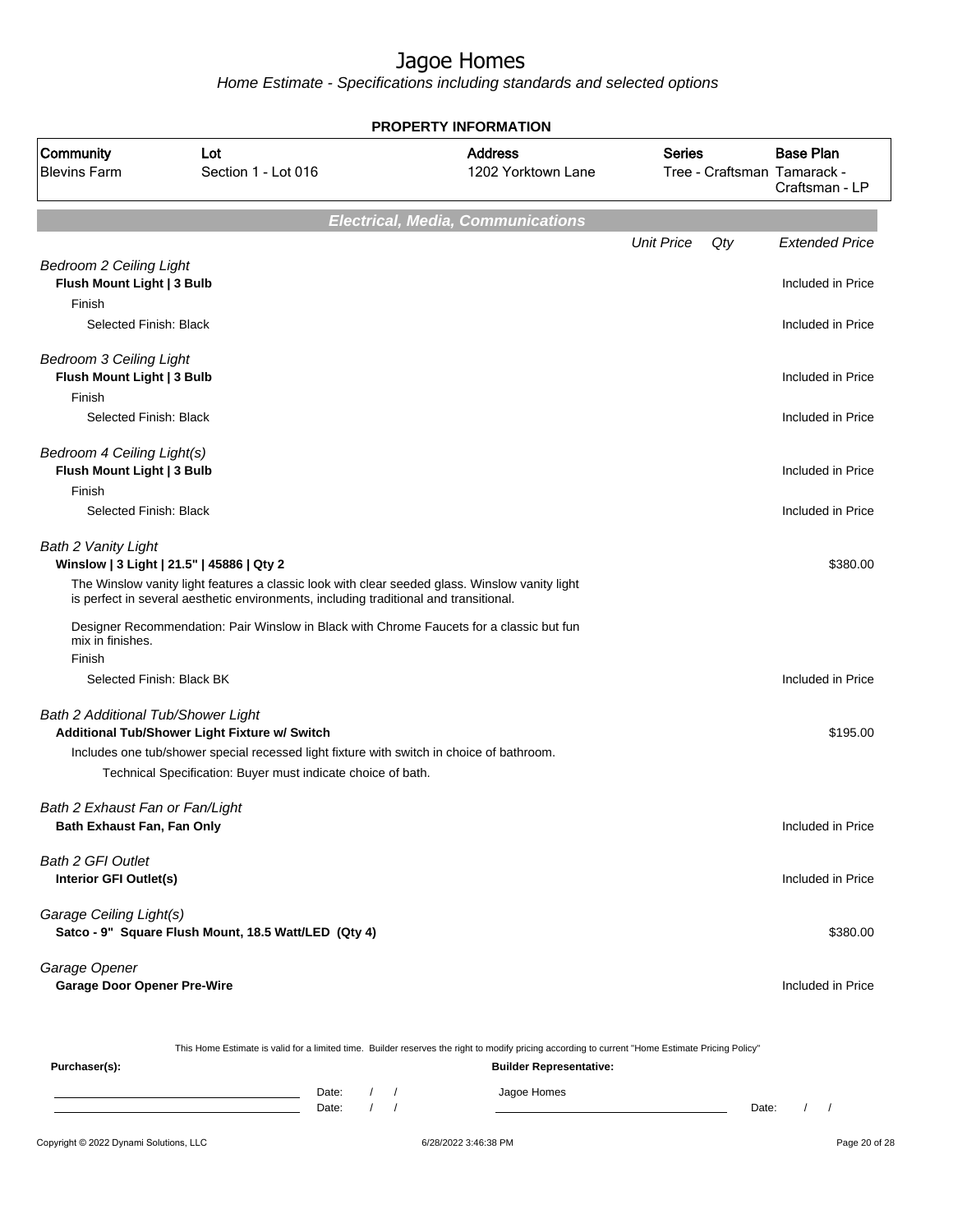Home Estimate - Specifications including standards and selected options

|                                                               |                                                                                                                                                  | <b>PROPERTY INFORMATION</b>              |                   |     |                                                                   |
|---------------------------------------------------------------|--------------------------------------------------------------------------------------------------------------------------------------------------|------------------------------------------|-------------------|-----|-------------------------------------------------------------------|
| Community<br><b>Blevins Farm</b>                              | Lot<br>Section 1 - Lot 016                                                                                                                       | <b>Address</b><br>1202 Yorktown Lane     | <b>Series</b>     |     | <b>Base Plan</b><br>Tree - Craftsman Tamarack -<br>Craftsman - LP |
|                                                               |                                                                                                                                                  |                                          |                   |     |                                                                   |
|                                                               |                                                                                                                                                  | <b>Electrical, Media, Communications</b> |                   |     |                                                                   |
|                                                               |                                                                                                                                                  |                                          | <b>Unit Price</b> | Qty | <b>Extended Price</b>                                             |
| Garage Exterior Light                                         |                                                                                                                                                  |                                          |                   |     |                                                                   |
| Finish                                                        | Coach Light Kichler #49554 BKT Tolerand                                                                                                          |                                          |                   |     | \$230.00                                                          |
|                                                               | Selected Finish: Textured Black Finish                                                                                                           |                                          |                   |     | Included in Price                                                 |
|                                                               |                                                                                                                                                  |                                          |                   |     |                                                                   |
| <b>Outside Retreat Light</b>                                  |                                                                                                                                                  |                                          |                   |     |                                                                   |
| Finish                                                        | Exterior Light, Kichler #49552 BKT Tolerand                                                                                                      |                                          |                   |     | \$80.00                                                           |
|                                                               | Selected Finish: Textured Black Finish                                                                                                           |                                          |                   |     | Included in Price                                                 |
|                                                               |                                                                                                                                                  |                                          |                   |     |                                                                   |
| <b>Attic Light</b>                                            |                                                                                                                                                  |                                          |                   |     |                                                                   |
| <b>Attic Lights Keyless</b>                                   |                                                                                                                                                  |                                          |                   |     | Included in Price                                                 |
| <b>Front Door Doorbell Button</b>                             |                                                                                                                                                  |                                          |                   |     |                                                                   |
| <b>Doorbell Button at Front Door</b>                          |                                                                                                                                                  |                                          |                   |     | Included in Price                                                 |
| <b>Front Door Door Chime</b>                                  |                                                                                                                                                  |                                          |                   |     |                                                                   |
| Door Chime                                                    |                                                                                                                                                  |                                          |                   |     | Included in Price                                                 |
|                                                               |                                                                                                                                                  |                                          |                   |     |                                                                   |
|                                                               | <b>Entire Home - Electrical Outlets and Switches</b>                                                                                             |                                          |                   |     | Included in Price                                                 |
| Color                                                         | Electrical Outlets & Switches per Plan & Code                                                                                                    |                                          |                   |     |                                                                   |
| Selected Color: White                                         |                                                                                                                                                  |                                          |                   |     | Included in Price                                                 |
|                                                               |                                                                                                                                                  |                                          |                   |     |                                                                   |
|                                                               | Entire Home - Cable TV/Phone Outlets (Qty 6 Total)                                                                                               |                                          |                   | 5   |                                                                   |
| Cable TV Outlets, RG6 wire<br><b>Telephone Interior Jacks</b> |                                                                                                                                                  |                                          |                   |     | Included in Price<br>\$0.00                                       |
|                                                               |                                                                                                                                                  |                                          |                   |     |                                                                   |
|                                                               | Entire Home - Braced and Wired for Future Ceiling Fan at Existing Ceiling Light                                                                  |                                          |                   |     |                                                                   |
|                                                               | Light Location Braced and Wired for Future Ceiling Fan                                                                                           |                                          | \$115.00          | 3   | \$345.00                                                          |
|                                                               | Includes addition of bracing and box for ceiling fan addition with a switch                                                                      |                                          |                   |     |                                                                   |
|                                                               | Comments: Bed 2, 3 and 4                                                                                                                         |                                          |                   |     |                                                                   |
|                                                               | Entire Home - Braced and Wired for Future Ceiling Fan with Switch                                                                                |                                          |                   |     |                                                                   |
| Fan                                                           | Light Outlet with 2 Switches, Capped with Plate Cover, Braced & Wired for Future Ceiling                                                         |                                          |                   |     | \$200.00                                                          |
|                                                               | <b>Comments: Owner's</b>                                                                                                                         |                                          |                   |     |                                                                   |
|                                                               |                                                                                                                                                  |                                          |                   |     |                                                                   |
| <b>Entire Home Electrical Service</b>                         |                                                                                                                                                  |                                          |                   |     |                                                                   |
| <b>Electrical Service 200 AMP</b>                             |                                                                                                                                                  |                                          |                   |     | Included in Price                                                 |
|                                                               |                                                                                                                                                  |                                          |                   |     |                                                                   |
|                                                               | This Home Estimate is valid for a limited time. Builder reserves the right to modify pricing according to current "Home Estimate Pricing Policy" |                                          |                   |     |                                                                   |
| Purchaser(s):                                                 |                                                                                                                                                  | <b>Builder Representative:</b>           |                   |     |                                                                   |
|                                                               |                                                                                                                                                  |                                          |                   |     |                                                                   |

Date: / / Jagoe Homes<br>Date: / / Jagoe Homes Date: / / Date: / /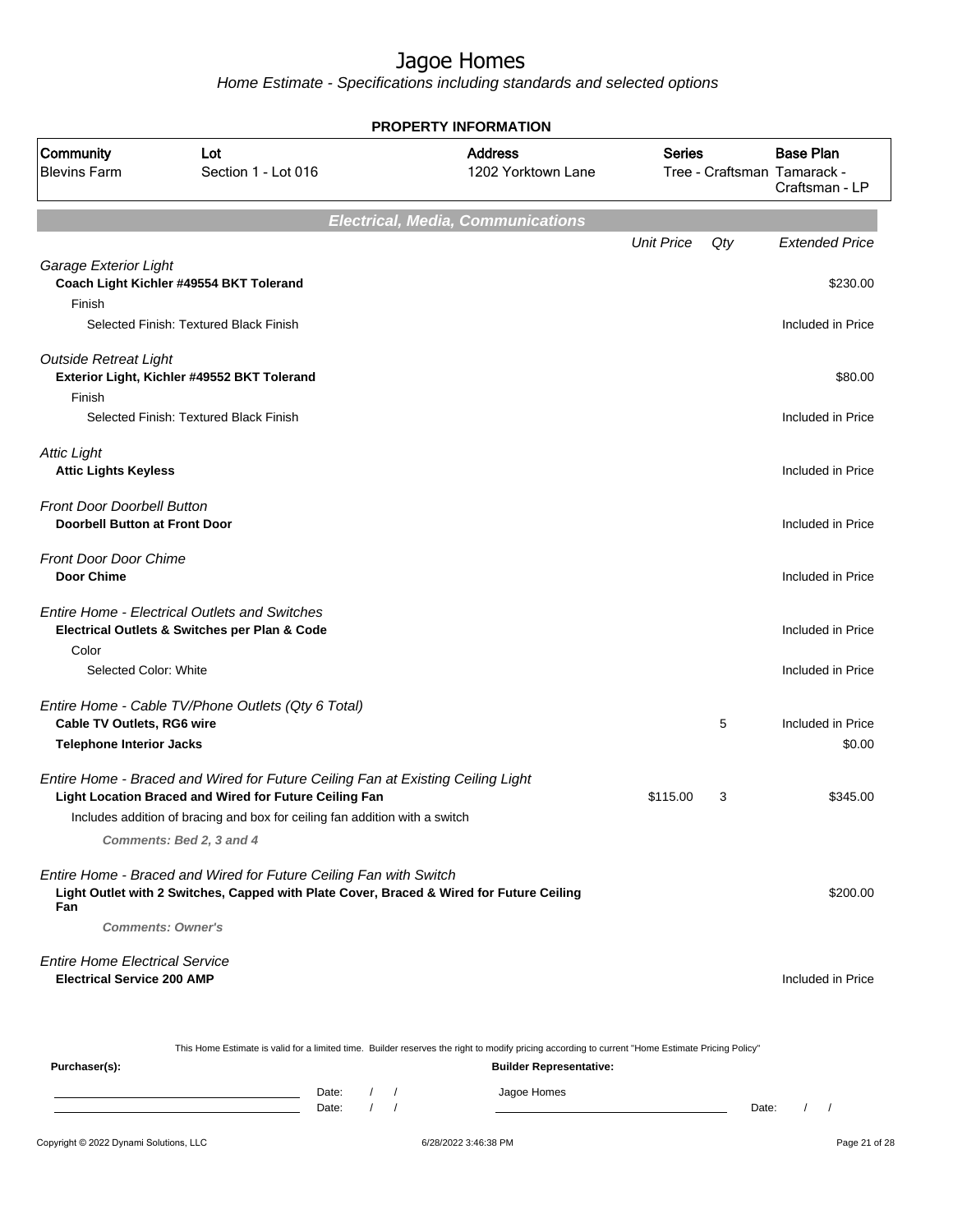|                                                                             |                                                                                                                                                                        |                                                | <b>PROPERTY INFORMATION</b>                                                                                                                      |                   |       |                                                                   |
|-----------------------------------------------------------------------------|------------------------------------------------------------------------------------------------------------------------------------------------------------------------|------------------------------------------------|--------------------------------------------------------------------------------------------------------------------------------------------------|-------------------|-------|-------------------------------------------------------------------|
| Community<br><b>Blevins Farm</b>                                            | Lot<br>Section 1 - Lot 016                                                                                                                                             |                                                | <b>Address</b><br>1202 Yorktown Lane                                                                                                             | <b>Series</b>     |       | <b>Base Plan</b><br>Tree - Craftsman Tamarack -<br>Craftsman - LP |
|                                                                             |                                                                                                                                                                        |                                                | <b>Electrical, Media, Communications</b>                                                                                                         |                   |       |                                                                   |
| <b>Entire Home Electrical Service</b>                                       | Includes 200 AMP electric service upgrade for the entire house.                                                                                                        |                                                |                                                                                                                                                  | <b>Unit Price</b> | Qty   | <b>Extended Price</b>                                             |
| <b>Exterior Electrical Service</b><br><b>Electrical Service Underground</b> |                                                                                                                                                                        |                                                |                                                                                                                                                  |                   |       | Included in Price                                                 |
| <b>Smoke Detectors</b><br>Smoke Detectors, per plan                         |                                                                                                                                                                        |                                                |                                                                                                                                                  |                   |       | Included in Price                                                 |
| <b>Carbon Monoxide Detectors</b>                                            | Carbon Monoxide Detectors, per plan                                                                                                                                    |                                                |                                                                                                                                                  |                   |       | Included in Price                                                 |
|                                                                             |                                                                                                                                                                        |                                                | <b>HVAC</b>                                                                                                                                      |                   |       |                                                                   |
| <b>Entire Home Air Conditioner</b>                                          |                                                                                                                                                                        |                                                |                                                                                                                                                  | <b>Unit Price</b> | Qty   | <b>Extended Price</b>                                             |
| 14 Seer Air Conditioning System                                             | Up to 14 Seer Air Conditioning System                                                                                                                                  |                                                |                                                                                                                                                  |                   |       | Included in Price                                                 |
| <b>Entire Home Furnace</b>                                                  | 92% Plus High Efficiency Gas Home Furnace<br>Includes 92% plus high efficiency gas home furnace<br>Builder makes no guarantee with respect to heating and cooling cost |                                                |                                                                                                                                                  |                   |       | Included in Price                                                 |
| Entire Home Furnace Filter<br>Aprilaire Model 2000 Series Air Filter        |                                                                                                                                                                        |                                                |                                                                                                                                                  |                   |       | Included in Price                                                 |
| <b>Entire Home Thermostat</b><br><b>Programmable Thermostat</b>             |                                                                                                                                                                        |                                                |                                                                                                                                                  |                   |       | Included in Price                                                 |
| <b>Indoor Air Quality</b>                                                   | Honeywell Fresh Air Ventilation System                                                                                                                                 |                                                |                                                                                                                                                  |                   |       | Included in Price                                                 |
| <b>Entire Home Duct System</b><br><b>Flexible Duct</b>                      |                                                                                                                                                                        |                                                |                                                                                                                                                  |                   |       | Included in Price                                                 |
| <b>Entire Home Return Air</b><br><b>Multiple Return Air Vents</b>           | One Return per Bedroom & One Central Return                                                                                                                            |                                                |                                                                                                                                                  |                   |       | Included in Price                                                 |
| <b>Laundry Dryer Vent</b><br><b>Dryer Vent Vented to Outside</b>            |                                                                                                                                                                        |                                                |                                                                                                                                                  |                   |       | Included in Price                                                 |
|                                                                             |                                                                                                                                                                        |                                                | This Home Estimate is valid for a limited time. Builder reserves the right to modify pricing according to current "Home Estimate Pricing Policy" |                   |       |                                                                   |
| Purchaser(s):                                                               |                                                                                                                                                                        | Date:<br>$\frac{1}{2}$<br>$1 \quad 1$<br>Date: | <b>Builder Representative:</b><br>Jagoe Homes                                                                                                    |                   | Date: | $\sqrt{ }$                                                        |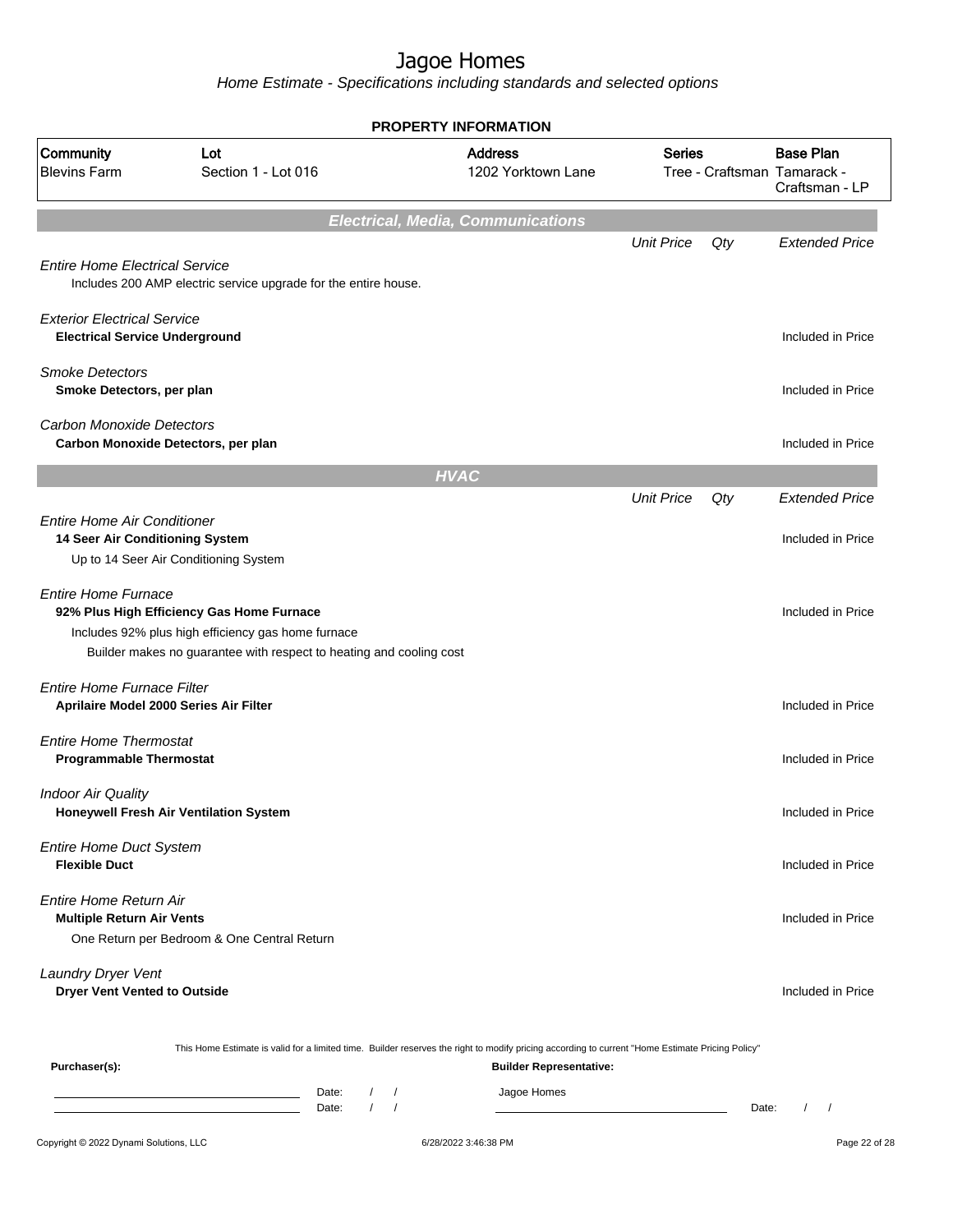Home Estimate - Specifications including standards and selected options

|                                               |                                                                                                                                                                                                                                                           | <b>PROPERTY INFORMATION</b>          |                   |     |                                                                   |
|-----------------------------------------------|-----------------------------------------------------------------------------------------------------------------------------------------------------------------------------------------------------------------------------------------------------------|--------------------------------------|-------------------|-----|-------------------------------------------------------------------|
| Community<br><b>Blevins Farm</b>              | Lot<br>Section 1 - Lot 016                                                                                                                                                                                                                                | <b>Address</b><br>1202 Yorktown Lane | <b>Series</b>     |     | <b>Base Plan</b><br>Tree - Craftsman Tamarack -<br>Craftsman - LP |
|                                               |                                                                                                                                                                                                                                                           | <b>Floor Coverings</b>               |                   |     |                                                                   |
|                                               |                                                                                                                                                                                                                                                           |                                      | <b>Unit Price</b> | Qty | <b>Extended Price</b>                                             |
| <b>Entire Home Carpet Selection</b>           |                                                                                                                                                                                                                                                           |                                      |                   |     |                                                                   |
| <b>Mohawk Carpet   Easy Street</b>            |                                                                                                                                                                                                                                                           |                                      |                   |     | Included in Price                                                 |
| Color                                         |                                                                                                                                                                                                                                                           |                                      |                   |     |                                                                   |
|                                               | Selected Color: 929 Rainswept                                                                                                                                                                                                                             |                                      |                   |     | Included in Price                                                 |
| <b>Entire Home Carpet Pad</b>                 |                                                                                                                                                                                                                                                           |                                      |                   |     |                                                                   |
| 6# Carpet Pad                                 |                                                                                                                                                                                                                                                           |                                      |                   |     | Included in Price                                                 |
|                                               | Owner's Bath Free Standing Tub Backsplash                                                                                                                                                                                                                 |                                      |                   |     |                                                                   |
|                                               | Owner's Bath Free Standing Tub Subway Tile Backsplash                                                                                                                                                                                                     |                                      |                   |     | \$1,425.00                                                        |
| Per plan w/Bullnose Trim<br>approx. 42" tall. |                                                                                                                                                                                                                                                           |                                      |                   |     |                                                                   |
| Ceramic Color                                 |                                                                                                                                                                                                                                                           |                                      |                   |     |                                                                   |
|                                               | Selected Ceramic Color: White 4" x 12"                                                                                                                                                                                                                    |                                      |                   |     | Included in Price                                                 |
| <b>Ceramic Direction</b>                      |                                                                                                                                                                                                                                                           |                                      |                   |     |                                                                   |
|                                               | Selected Ceramic Direction: Horizontal                                                                                                                                                                                                                    |                                      |                   |     | Included in Price                                                 |
| <b>Grout Color</b>                            |                                                                                                                                                                                                                                                           |                                      |                   |     |                                                                   |
|                                               | Selected Grout Color: 02 Pewter                                                                                                                                                                                                                           |                                      |                   |     | Included in Price                                                 |
| Trim                                          |                                                                                                                                                                                                                                                           |                                      |                   |     |                                                                   |
|                                               | Selected Trim: Brushed Graphite (Used on 4x12 Only)                                                                                                                                                                                                       |                                      |                   |     | Included in Price                                                 |
| <b>RevWood Plus</b>                           | Family Room/Dining Room/Hall 1/Main Living Hall                                                                                                                                                                                                           |                                      |                   |     | \$0.00                                                            |
|                                               | RevWood Plus combines Mohawk's unique Hydroseal and Uniclic technologies with<br>GenuEdge, an innovative beveling technology that provides enhanced realism and added<br>moisture protection. RevWood Plus is so water resistant, it can be steam mopped. |                                      |                   |     |                                                                   |
| See Specific Plan for Details.                | Where Applicable: Main Level Flooring does not include Bedrooms, Full Baths, or Laundry.                                                                                                                                                                  |                                      |                   |     |                                                                   |
| Color                                         |                                                                                                                                                                                                                                                           |                                      |                   |     |                                                                   |
|                                               | Selected Color: Crest Haven Briarwood Oak                                                                                                                                                                                                                 |                                      |                   |     | Included in Price                                                 |
| Direction                                     |                                                                                                                                                                                                                                                           |                                      |                   |     |                                                                   |
|                                               | Selected Direction: Front to Back                                                                                                                                                                                                                         |                                      |                   |     | Included in Price                                                 |
|                                               |                                                                                                                                                                                                                                                           |                                      |                   |     |                                                                   |

This Home Estimate is valid for a limited time. Builder reserves the right to modify pricing according to current "Home Estimate Pricing Policy"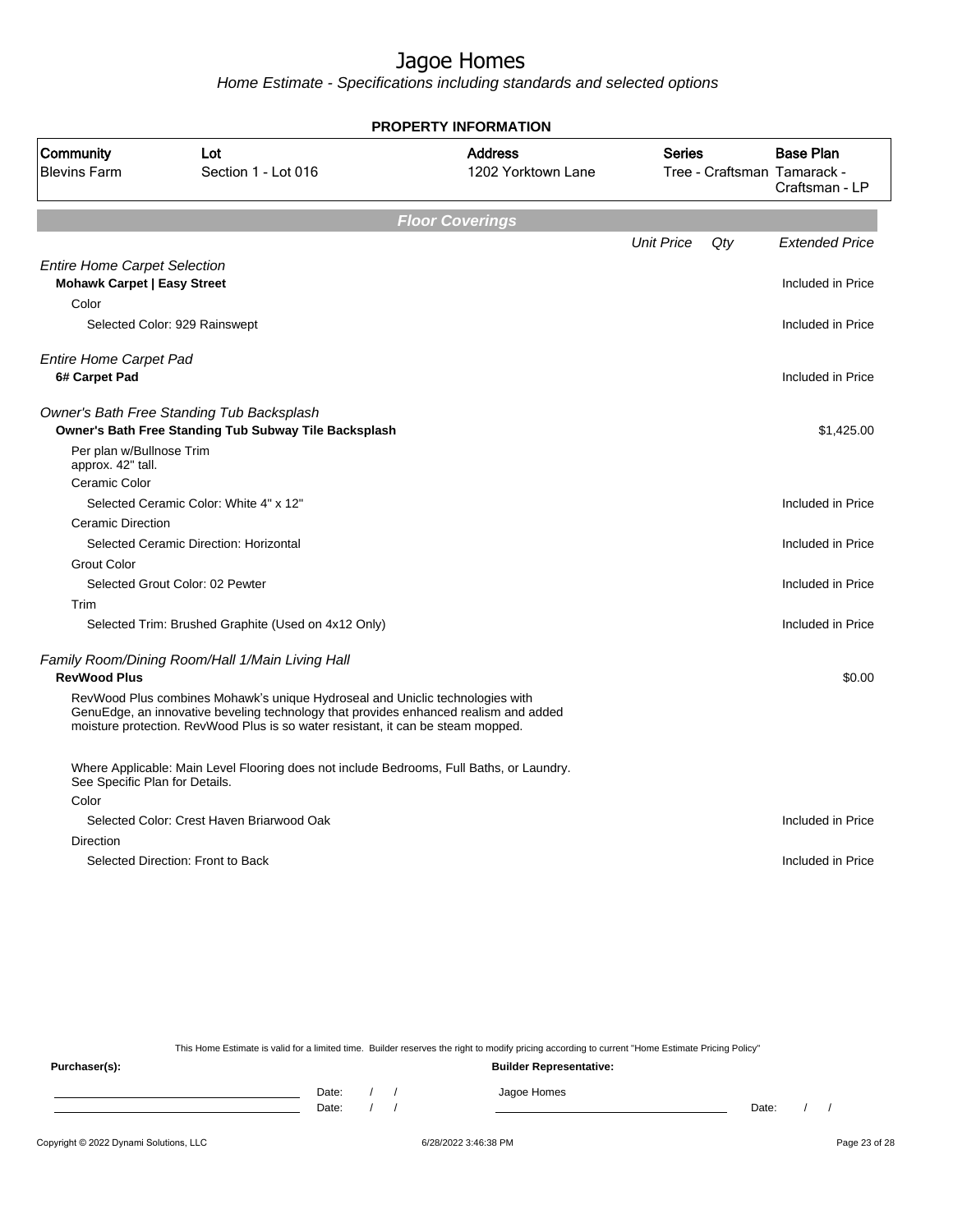Home Estimate - Specifications including standards and selected options

|                                                 |                                                                                                                                                                                                                                                           | <b>PROPERTY INFORMATION</b>          |                   |     |                                                 |
|-------------------------------------------------|-----------------------------------------------------------------------------------------------------------------------------------------------------------------------------------------------------------------------------------------------------------|--------------------------------------|-------------------|-----|-------------------------------------------------|
| Community<br><b>Blevins Farm</b>                | Lot<br>Section 1 - Lot 016                                                                                                                                                                                                                                | <b>Address</b><br>1202 Yorktown Lane | <b>Series</b>     |     | <b>Base Plan</b><br>Tree - Craftsman Tamarack - |
|                                                 |                                                                                                                                                                                                                                                           |                                      |                   |     | Craftsman - LP                                  |
|                                                 |                                                                                                                                                                                                                                                           | <b>Floor Coverings</b>               |                   |     |                                                 |
|                                                 |                                                                                                                                                                                                                                                           |                                      | <b>Unit Price</b> | Qty | <b>Extended Price</b>                           |
| <b>Foyer Flooring</b>                           |                                                                                                                                                                                                                                                           |                                      |                   |     |                                                 |
| <b>RevWood Plus</b>                             |                                                                                                                                                                                                                                                           |                                      |                   |     | \$0.00                                          |
|                                                 | RevWood Plus combines Mohawk's unique Hydroseal and Uniclic technologies with<br>GenuEdge, an innovative beveling technology that provides enhanced realism and added<br>moisture protection. RevWood Plus is so water resistant, it can be steam mopped. |                                      |                   |     |                                                 |
| See Specific Plan for Details.                  | Where Applicable: Main Level Flooring does not include Bedrooms, Full Baths, or Laundry.                                                                                                                                                                  |                                      |                   |     |                                                 |
| Color                                           |                                                                                                                                                                                                                                                           |                                      |                   |     |                                                 |
|                                                 | Selected Color: Crest Haven Briarwood Oak                                                                                                                                                                                                                 |                                      |                   |     | Included in Price                               |
| <b>Direction</b>                                |                                                                                                                                                                                                                                                           |                                      |                   |     |                                                 |
|                                                 | Selected Direction: Front to Back                                                                                                                                                                                                                         |                                      |                   |     | Included in Price                               |
| <b>Owner's Bath Flooring</b><br>Ceramic   12x24 |                                                                                                                                                                                                                                                           |                                      |                   |     | \$200.00                                        |
| Ceramic Color                                   |                                                                                                                                                                                                                                                           |                                      |                   |     |                                                 |
|                                                 | Selected Ceramic Color: CT76 Calacatta Empire                                                                                                                                                                                                             |                                      |                   |     | Included in Price                               |
| Ceramic Install Pattern                         |                                                                                                                                                                                                                                                           |                                      |                   |     |                                                 |
|                                                 | Selected Ceramic Install Pattern: Third Offset                                                                                                                                                                                                            |                                      |                   |     | Included in Price                               |
| <b>Grout Color</b>                              |                                                                                                                                                                                                                                                           |                                      |                   |     |                                                 |
|                                                 | Selected Grout Color: 02 Pewter                                                                                                                                                                                                                           |                                      |                   |     | Included in Price                               |
| <b>Installation Direction</b>                   |                                                                                                                                                                                                                                                           |                                      |                   |     |                                                 |
|                                                 | Selected Installation Direction: Front to Back                                                                                                                                                                                                            |                                      |                   |     | Included in Price                               |
| Kitchen Flooring<br><b>RevWood Plus</b>         |                                                                                                                                                                                                                                                           |                                      |                   |     | \$0.00                                          |
|                                                 | RevWood Plus combines Mohawk's unique Hydroseal and Uniclic technologies with<br>GenuEdge, an innovative beveling technology that provides enhanced realism and added<br>moisture protection. RevWood Plus is so water resistant, it can be steam mopped. |                                      |                   |     |                                                 |
| See Specific Plan for Details.                  | Where Applicable: Main Level Flooring does not include Bedrooms, Full Baths, or Laundry.                                                                                                                                                                  |                                      |                   |     |                                                 |
| Color                                           |                                                                                                                                                                                                                                                           |                                      |                   |     |                                                 |
|                                                 | Selected Color: Crest Haven Briarwood Oak                                                                                                                                                                                                                 |                                      |                   |     | Included in Price                               |
| Direction                                       |                                                                                                                                                                                                                                                           |                                      |                   |     |                                                 |
|                                                 | Selected Direction: Front to Back                                                                                                                                                                                                                         |                                      |                   |     | Included in Price                               |
|                                                 |                                                                                                                                                                                                                                                           |                                      |                   |     |                                                 |

This Home Estimate is valid for a limited time. Builder reserves the right to modify pricing according to current "Home Estimate Pricing Policy" **Purchaser(s): Builder Representative:**

Date: / / Jagoe Homes<br>Date: / / Jagoe Homes Date: / / Date: / /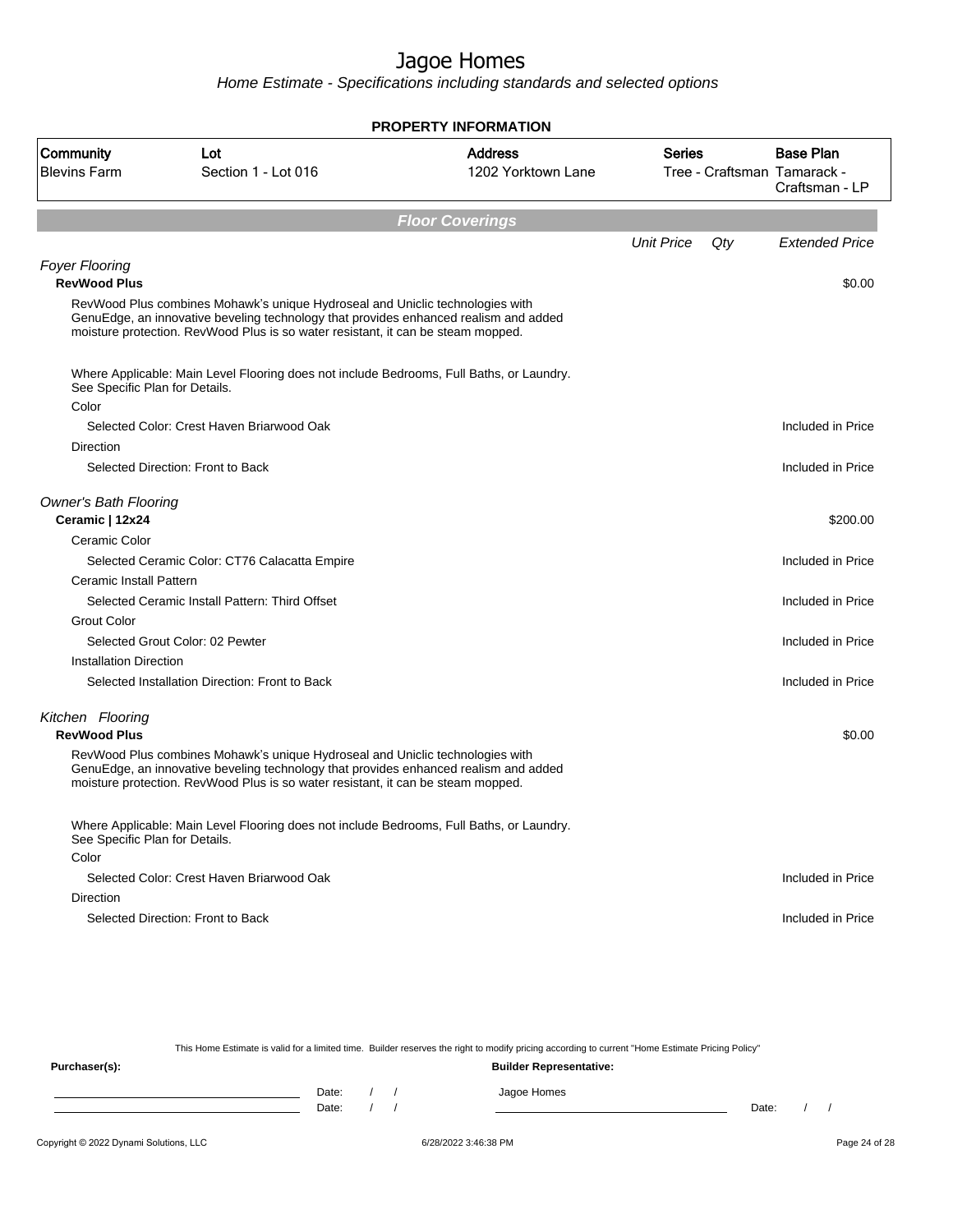Home Estimate - Specifications including standards and selected options

|                                       |                                                                                    | <b>PROPERTY INFORMATION</b>          |                   |     |                                                                   |
|---------------------------------------|------------------------------------------------------------------------------------|--------------------------------------|-------------------|-----|-------------------------------------------------------------------|
| Community<br><b>Blevins Farm</b>      | Lot<br>Section 1 - Lot 016                                                         | <b>Address</b><br>1202 Yorktown Lane | <b>Series</b>     |     | <b>Base Plan</b><br>Tree - Craftsman Tamarack -<br>Craftsman - LP |
|                                       |                                                                                    | <b>Floor Coverings</b>               |                   |     |                                                                   |
|                                       |                                                                                    |                                      | <b>Unit Price</b> | Qty | <b>Extended Price</b>                                             |
| <b>Bath 2 Flooring</b>                |                                                                                    |                                      |                   |     |                                                                   |
| Ceramic   12x24                       |                                                                                    |                                      |                   |     | \$150.00                                                          |
| Ceramic Color                         |                                                                                    |                                      |                   |     |                                                                   |
|                                       | Selected Ceramic Color: CT76 Calacatta Empire                                      |                                      |                   |     | Included in Price                                                 |
| <b>Ceramic Install Pattern</b>        |                                                                                    |                                      |                   |     |                                                                   |
|                                       | Selected Ceramic Install Pattern: Third Offset                                     |                                      |                   |     | Included in Price                                                 |
| <b>Grout Color</b>                    |                                                                                    |                                      |                   |     |                                                                   |
|                                       | Selected Grout Color: 02 Pewter                                                    |                                      |                   |     | Included in Price                                                 |
| <b>Installation Direction</b>         |                                                                                    |                                      |                   |     |                                                                   |
|                                       | Selected Installation Direction: Side to Side                                      |                                      |                   |     | Included in Price                                                 |
| <b>Laundry Flooring</b>               |                                                                                    |                                      |                   |     |                                                                   |
| Ceramic   12x24                       |                                                                                    |                                      |                   |     | \$215.00                                                          |
| Ceramic Color                         |                                                                                    |                                      |                   |     |                                                                   |
|                                       | Selected Ceramic Color: CT76 Calacatta Empire                                      |                                      |                   |     | Included in Price                                                 |
| Ceramic Install Pattern               |                                                                                    |                                      |                   |     |                                                                   |
|                                       | Selected Ceramic Install Pattern: Third Offset                                     |                                      |                   |     | Included in Price                                                 |
| <b>Grout Color</b>                    |                                                                                    |                                      |                   |     |                                                                   |
|                                       | Selected Grout Color: 02 Pewter                                                    |                                      |                   |     | Included in Price                                                 |
| <b>Installation Direction</b>         |                                                                                    |                                      |                   |     |                                                                   |
|                                       | Selected Installation Direction: Front to Back                                     |                                      |                   |     | Included in Price                                                 |
|                                       |                                                                                    | <b>Shelving</b>                      |                   |     |                                                                   |
|                                       |                                                                                    |                                      | <b>Unit Price</b> | Qty | <b>Extended Price</b>                                             |
| <b>Owner's Closet Shelf &amp; Rod</b> |                                                                                    |                                      |                   |     |                                                                   |
|                                       | Closet Shelf 12" Shelf & Rod - 2 Runs Width of Closet - Supported 2'0" O.C. Vented |                                      |                   |     | Included in Price                                                 |
| Long Garment Hanging                  |                                                                                    |                                      |                   |     |                                                                   |
|                                       | Selected Long Garment Hanging: None                                                |                                      |                   |     | Included in Price                                                 |
| Standard Hanging                      |                                                                                    |                                      |                   |     |                                                                   |
|                                       | Selected Standard Hanging: Standard Hanging (42" & 84")                            |                                      |                   |     | Included in Price                                                 |
| Bedroom 2 Closet Shelf & Rod          |                                                                                    |                                      |                   |     |                                                                   |
|                                       | Closet Shelf 12" Shelf & Rod - 2 Runs Width of Closet - Supported 2'0" O.C. Vented |                                      |                   |     | Included in Price                                                 |
| Long Garment Hanging                  |                                                                                    |                                      |                   |     |                                                                   |
|                                       | Selected Long Garment Hanging: None                                                |                                      |                   |     | Included in Price                                                 |
| <b>Standard Hanging</b>               |                                                                                    |                                      |                   |     |                                                                   |
|                                       | Selected Standard Hanging: Standard Hanging (42" & 84")                            |                                      |                   |     | Included in Price                                                 |
|                                       |                                                                                    |                                      |                   |     |                                                                   |

This Home Estimate is valid for a limited time. Builder reserves the right to modify pricing according to current "Home Estimate Pricing Policy" **Purchaser(s): Builder Representative:** Date: / / Jagoe Homes<br>Date: / / Jagoe Homes

Date: / / Date: / /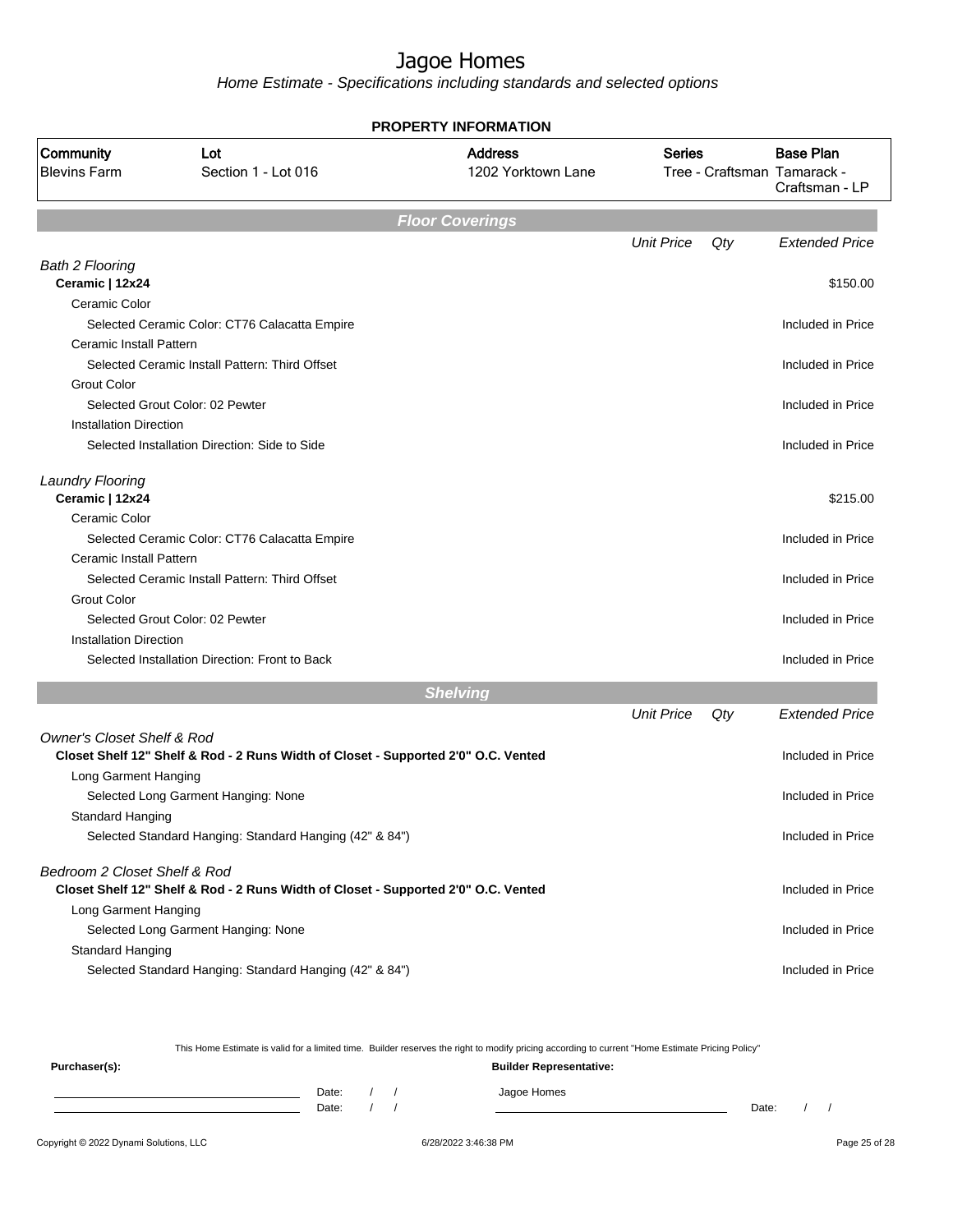Home Estimate - Specifications including standards and selected options

|                                                                                      |                                                                                    | <b>PROPERTY INFORMATION</b>          |                   |     |                                                                   |
|--------------------------------------------------------------------------------------|------------------------------------------------------------------------------------|--------------------------------------|-------------------|-----|-------------------------------------------------------------------|
| Community<br><b>Blevins Farm</b>                                                     | Lot<br>Section 1 - Lot 016                                                         | <b>Address</b><br>1202 Yorktown Lane | <b>Series</b>     |     | <b>Base Plan</b><br>Tree - Craftsman Tamarack -<br>Craftsman - LP |
|                                                                                      |                                                                                    | <b>Shelving</b>                      |                   |     |                                                                   |
|                                                                                      |                                                                                    |                                      | <b>Unit Price</b> | Qty | <b>Extended Price</b>                                             |
| Bedroom 3 Closet Shelf & Rod<br>Long Garment Hanging                                 | Closet Shelf 12" Shelf & Rod - 2 Runs Width of Closet - Supported 2'0" O.C. Vented |                                      |                   |     | Included in Price                                                 |
|                                                                                      | Selected Long Garment Hanging: None                                                |                                      |                   |     | Included in Price                                                 |
| Standard Hanging                                                                     |                                                                                    |                                      |                   |     |                                                                   |
|                                                                                      | Selected Standard Hanging: Standard Hanging (42" & 84")                            |                                      |                   |     | Included in Price                                                 |
| Bedroom 4 Closet Shelf & Rod                                                         |                                                                                    |                                      |                   |     |                                                                   |
| Long Garment Hanging                                                                 | Closet Shelf 12" Shelf & Rod - 2 Runs Width of Closet - Supported 2'0" O.C. Vented |                                      |                   |     | Included in Price                                                 |
|                                                                                      | Selected Long Garment Hanging: None                                                |                                      |                   |     | Included in Price                                                 |
| Standard Hanging                                                                     |                                                                                    |                                      |                   |     | Included in Price                                                 |
|                                                                                      | Selected Standard Hanging: Standard Hanging (42" & 84")                            |                                      |                   |     |                                                                   |
| <b>Entire Home Storage Shelf</b>                                                     | Storage Shelf 12" and 16" deep- Vented (per plan)                                  |                                      |                   |     | Included in Price                                                 |
|                                                                                      |                                                                                    | <b>Foundations</b>                   |                   |     |                                                                   |
|                                                                                      |                                                                                    |                                      | <b>Unit Price</b> | Qty | <b>Extended Price</b>                                             |
| <b>Entire Home Footing Size</b><br>19" Wide x 8" Deep, 3000 psi,                     |                                                                                    |                                      |                   |     | \$0.00                                                            |
|                                                                                      |                                                                                    | <b>Framing</b>                       |                   |     |                                                                   |
|                                                                                      |                                                                                    |                                      | <b>Unit Price</b> | Qty | <b>Extended Price</b>                                             |
| Entire Home 2 x 4 Wall Studs<br>Studs 2 x 4 @ 16" oc, SPF Grade                      |                                                                                    |                                      |                   |     | Included in Price                                                 |
| Entire Home 2 x 6 Wall Studs                                                         | Studs 2 x 6 @ 24" oc, SPF Grade (Per Plan)                                         |                                      |                   |     | Included in Price                                                 |
| <b>Entire Home Exterior Wall Sheathing</b>                                           | Exterior Wall Sheathing (7/16" OSB &/or 1/2" Styrofoam)                            |                                      |                   |     | Included in Price                                                 |
| Entire Home Exterior Wall House Wrap<br><b>Exterior Wall Covering House Wrap</b>     |                                                                                    |                                      |                   |     | Included in Price                                                 |
| <b>Entire Home Foundation Plates</b><br><b>Foundation Plates treated yellow pine</b> |                                                                                    |                                      |                   |     | Included in Price                                                 |

This Home Estimate is valid for a limited time. Builder reserves the right to modify pricing according to current "Home Estimate Pricing Policy" **Purchaser(s): Builder Representative:**

| $\cdot$ . |       |  |                   |       |  |
|-----------|-------|--|-------------------|-------|--|
|           | Date: |  | anne Homes<br>ـ - |       |  |
|           | Date: |  |                   | Date: |  |
|           |       |  |                   |       |  |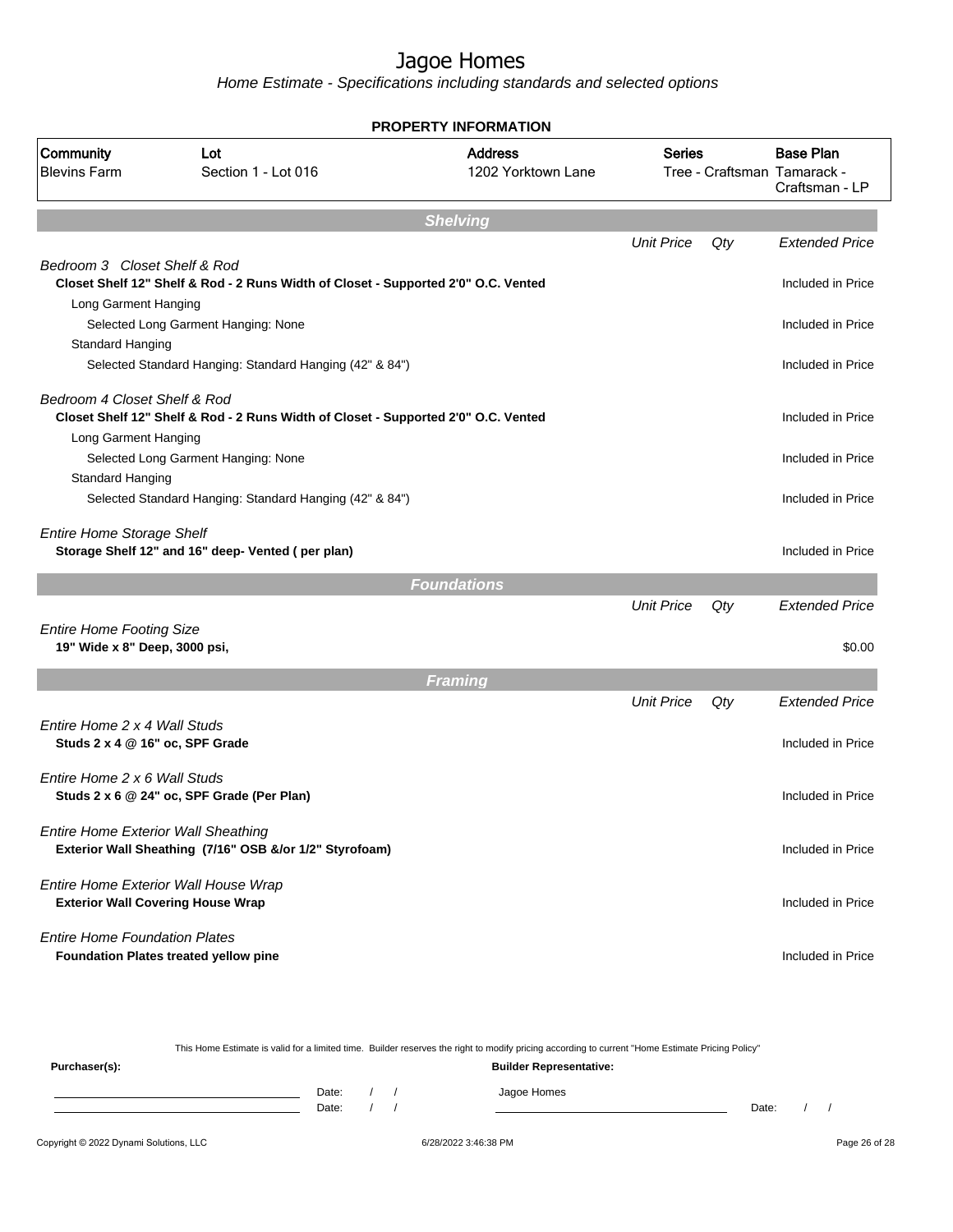| Community<br><b>Blevins Farm</b>                                          | Lot<br>Section 1 - Lot 016                                                                                                                       | <b>PROPERTY INFORMATION</b><br><b>Address</b><br>1202 Yorktown Lane | <b>Series</b>     |       | <b>Base Plan</b><br>Tree - Craftsman Tamarack -<br>Craftsman - LP |
|---------------------------------------------------------------------------|--------------------------------------------------------------------------------------------------------------------------------------------------|---------------------------------------------------------------------|-------------------|-------|-------------------------------------------------------------------|
|                                                                           |                                                                                                                                                  | <b>Framing</b>                                                      |                   |       |                                                                   |
|                                                                           |                                                                                                                                                  |                                                                     | <b>Unit Price</b> | Qty   | <b>Extended Price</b>                                             |
| Main Level Ceiling Heights<br>Interior Flat Ceiling Height 9'0"           | Certain ceiling heights may vary.                                                                                                                |                                                                     |                   |       | Included in Price                                                 |
| Per Plan Roof Rafters                                                     | Roof Rafters 2"x10" @ 24" oc over stairwells, by design                                                                                          |                                                                     |                   |       | Included in Price                                                 |
| Per Plan Roof Trusses<br><b>Roof Trusses</b>                              |                                                                                                                                                  |                                                                     |                   |       | Included in Price                                                 |
| <b>Roof Sheathing</b><br>Roof Sheathing 7/16" OSB                         |                                                                                                                                                  |                                                                     |                   |       | Included in Price                                                 |
|                                                                           |                                                                                                                                                  | <b>Landscaping &amp; Yard</b>                                       |                   |       |                                                                   |
| <b>Bury Downspouts</b><br><b>Tile Downspouts Underground</b>              | Downspouts will be buried and run a minimum of 10 ft from house to daylight or to pop-up.                                                        |                                                                     | <b>Unit Price</b> | Qty   | <b>Extended Price</b><br>\$1,680.00                               |
| <b>Exterior Lawn Sod</b><br>Basins)                                       | Sod All of Yard, Fescue & Bluegrass (Excludes Areas with Brush & Trees & Retention                                                               |                                                                     |                   |       | Included in Price                                                 |
| Shrubs & Trees                                                            | Shrubs & Trees 5/18" shrubs, 3/3' upright shrubs, 1 tree and landscape mulch                                                                     |                                                                     |                   |       | Included in Price                                                 |
|                                                                           |                                                                                                                                                  | <b>Ventilation</b>                                                  |                   |       |                                                                   |
| <b>Bath Vent Fans</b><br><b>Bath Fans Vented to Exterior</b>              |                                                                                                                                                  |                                                                     | <b>Unit Price</b> | Qty   | <b>Extended Price</b><br>Included in Price                        |
|                                                                           | Kitchen Range Hood or Microwave Hood Vent<br>Kitchen Range Hood or Microwave Hood Vented to Exterior                                             |                                                                     |                   |       | Included in Price                                                 |
| <b>Exterior Decorative Louvers</b><br>Painted Louver(s) per plan<br>Color |                                                                                                                                                  |                                                                     |                   |       | Included in Price                                                 |
|                                                                           | Selected Color: SW7568 Neutral Ground                                                                                                            |                                                                     |                   |       | Included in Price                                                 |
| Roof Whirlybird                                                           | Aluminum Turbine Ventilator "Whirlybird", by design                                                                                              |                                                                     |                   |       | Included in Price                                                 |
| Purchaser(s):                                                             | This Home Estimate is valid for a limited time. Builder reserves the right to modify pricing according to current "Home Estimate Pricing Policy" | <b>Builder Representative:</b>                                      |                   |       |                                                                   |
|                                                                           | Date:<br>$\left  \right $<br>the control of the control of the control of the<br>$\sqrt{ }$<br>Date:<br>$\sqrt{2}$                               | Jagoe Homes                                                         |                   | Date: | $\prime$<br>$\sqrt{2}$                                            |
| Copyright © 2022 Dynami Solutions, LLC                                    |                                                                                                                                                  | 6/28/2022 3:46:38 PM                                                |                   |       | Page 27 of 28                                                     |